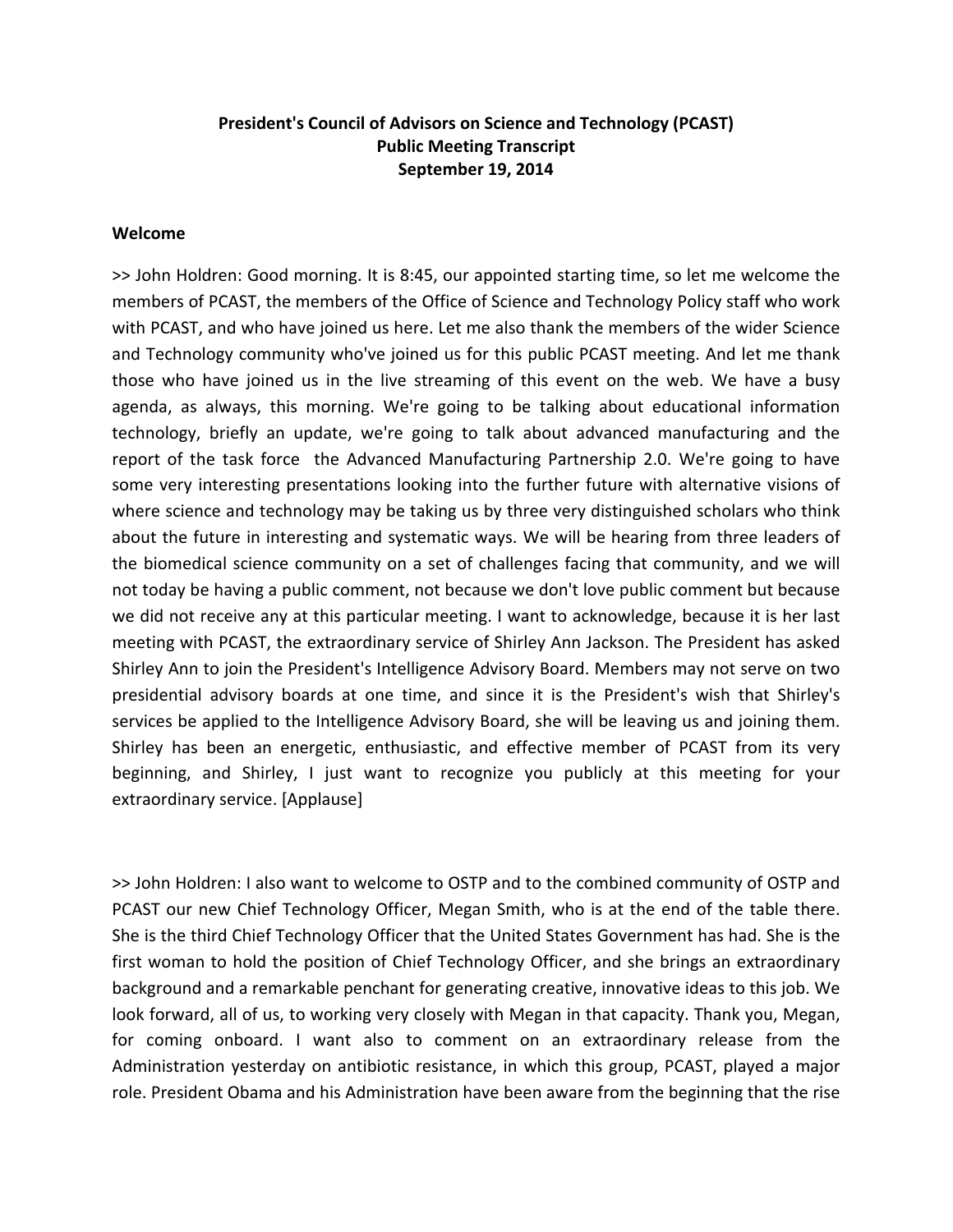of antibiotic resistance, antibiotic resistant bacteria especially, represents a serious domestic and international challenge. The administration has been actively engaged in addressing that threat. Late last year the President requested a thorough review of what the United States Government is doing to address the threat and he asked PCAST, he asked this group, to produce a report outlining practical actions that the Federal government could take to combat antibiotic resistant bacteria, and directed U.S. departments and agencies to identify priorities and actionable recommendations, and the result of all of that was released yesterday. Yesterday President Obama signed an executive order, which was released yesterday, directing key federal departments and agencies to take a series of specific actions. The Administration also released yesterday the product of the interagency effort to develop a strategy called the National Strategy on Combating Antibiotic Resistant Bacteria. The Administration released our PCAST report on that topic, and it announced a \$20 million prize co sponsored by the National Institutes of Health and the Bio Defense Advance Research and Development Authority to encourage the development of rapid point of care diagnostic tests that healthcare providers could use to identify highly resistant bacterial infections. I think taken together that Executive Order, the National Strategy, and the PCAST report, are going to significantly help the Federal government contribute to curbing the rise of antibiotic resistant bacteria, potentially saving thousands of lives. So I'm very happy to see that that release yesterday has led to a lot of coverage, both in the electronic media and the print media today, and again, I'm grateful to the members of PCAST who contributed to that very thorough PCAST report on the topic, which has helped shape the Administration's stance on the issue. With that, I'm going to turn the microphone over to my co chair, Dr. Eric Lander, who will lead us through the next items on the agenda. Eric.

>> Eric Lander: Great. Welcome, everybody. I just want to continue to thank the PCAST for the extraordinary work that has gone on behind all of the reports that have just been released, and that we'll be discussing today, or just approved that we will discuss today that we will bring forward for approval today. It's still been a very active period for the PCAST. Thank you to everybody, and I want to welcome everybody who is watching us on the web, or who will be watching us later today, or sometime in the next century, looking back on the PCAST. So we're grateful to be connected to everyone now and in the future I raise that because one of our topics is actually going to be looking ahead at science and technology in the future, and so we're mindful of that. We'll turn to that in our 10 o'clock session.

**Educational Technology Discussion**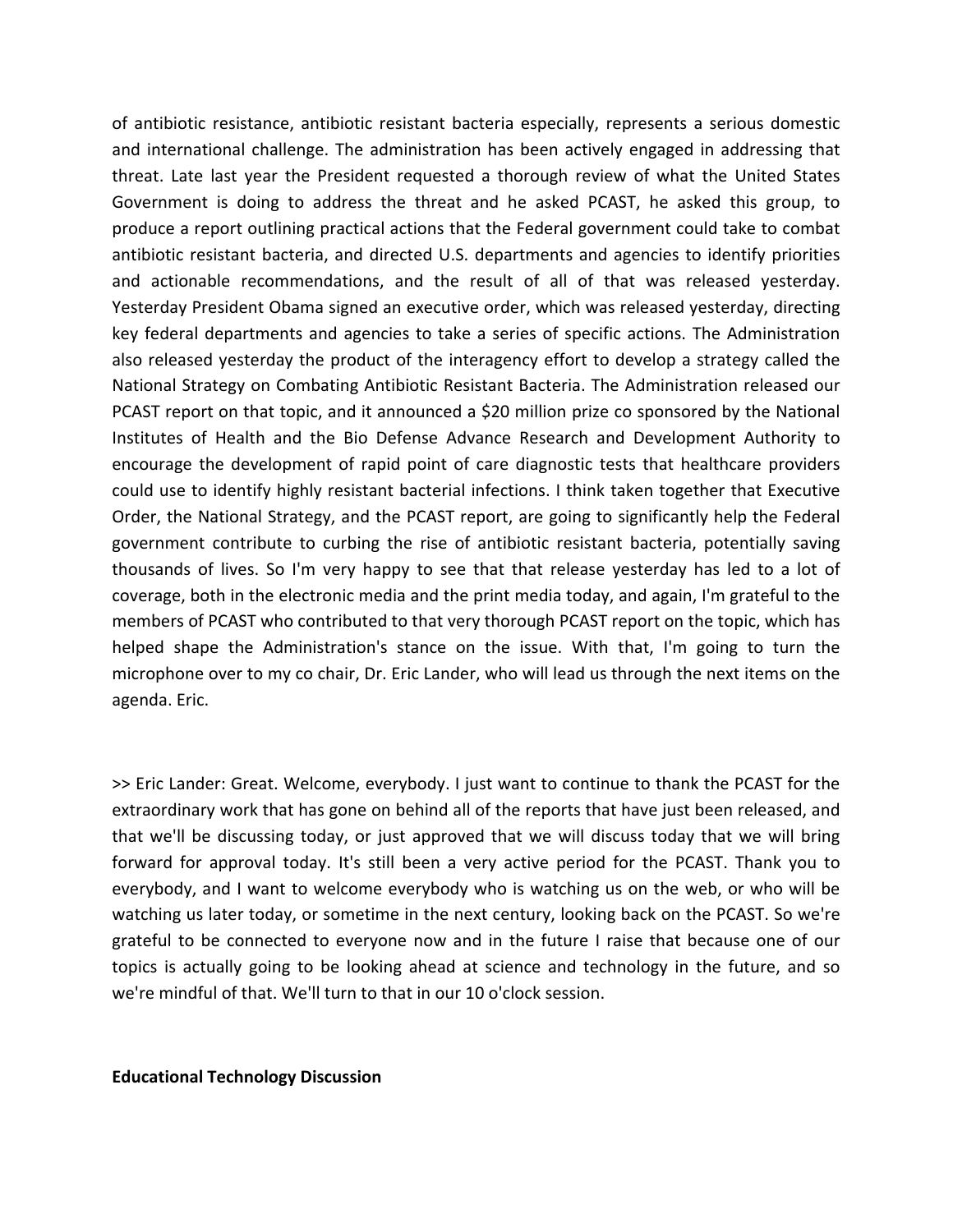>>Eric Lander: First, we're going to turn to a letter report that the PCAST has already discussed and approved on a phone call. Sometimes the PCAST meets by phone calls with those telephonic meetings announced in the Federal Register. We held such a meeting on August 28th, and discussed one in what has been a series of reports on education. This is on the topic of education and information technology. Since this report has already been approved in a public session, we're not going to have as lengthy a discussion about it here because it was discussed there, but I am going to turn to my colleague, Craig Mundie, who is going to, in this public meeting, tell us a bit more about that report. The report as I understand is in the final editing process and we expect to have it released as soon as that editing is done. Craig.

>> Craig Mundie: Thank, Eric. We spent about a year working on this issue and convened lots of subject matter experts on it. Fundamentally, the issue that we were contemplating is what the impact is of technological change on the future of employment in the United States, particularly in the mid skill band. You know, our concern is that over time the this mid skill environment is going to find an increasing requirement for technological capability, even in jobs that historically haven't required much, and that there today also is a mismatch of increasing scale between the way in which the educational systems are preparing people for that, the regularity with which updates occur or don't occur at all, and the steady change in the environment in terms of what these skill sets are. The reason we think this is critical to focus on is that today about 48% of all the employment in the United States is in this middle skill category, and we define that as jobs that require some kind of capability that is beyond high school education, but less than a four year baccalaureate degree. So associates degrees, vocational certificates, significant on the job training all would qualify people for mid skill historically. And our view is that the requirements for this are going to increase, and we want to be sure that the country has a strategy broadly because it deals with such a high proportion of all the people in the country who work. In order to do this, we think several things are going to have to happen. One, we're going to have to make it easier for people to find information about what available jobs are, and what kind of training programs will be available to them in order to prepare them for those jobs. Second, we need to foster better kind of connections between the training institutions, the industries that are going to provide the employment, and try to shorten that cycle. Today many of these training programs don't evolve at a high rate, and yet the underlying job requirements are evolving at a rapid rate. And so we'd like to improve the linkage there in order to make that match better. And then we need to find ways to help employers identify the talent to fill those jobs. We think that this may increase mobility for people in the United States. Today we don't see, if you will, mass migrations as we saw in decades past, for example, with the emergence of the auto industry, literally millions of Americans moved into Detroit and surrounding areas because it was clear that there were a large set of jobs in this manufacturing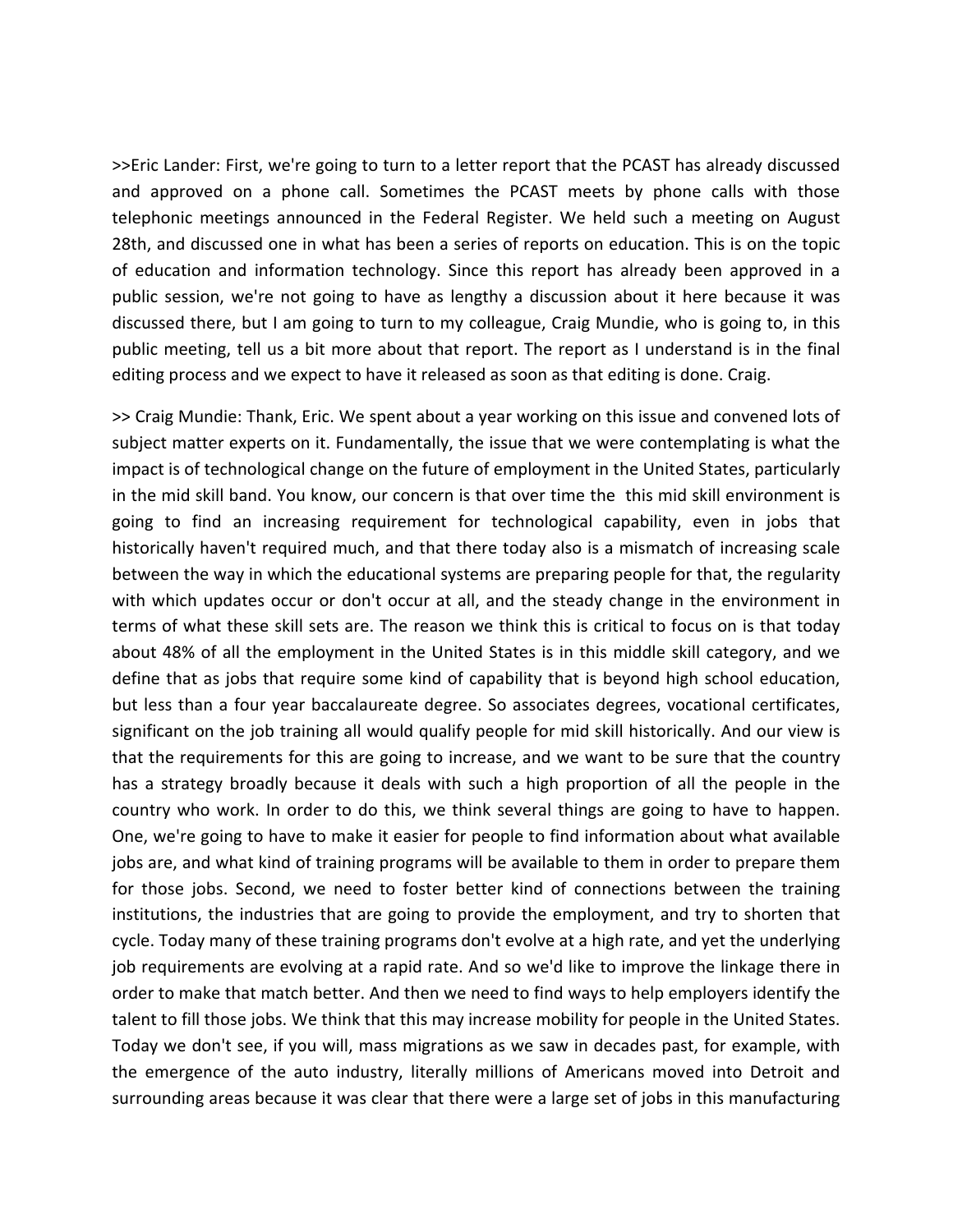environment. It is harder to see that kind of mass opportunity today, and yet the technology should facilitate that. We'd like to see that happen as well. In order to do that, we envision and talk in the report about a triangular relationship or three sided relationship between the workers who have employment perhaps, or who want to improve their employment position or those who are seeking work. The employers, who are rapidly continuing to grow, particularly in the small and medium size companies, and the trainers. Today in the high skill environment, we already see the marketplace providing this kind of matching capability with high skill web systems. But those are a bit of an easier problem because you're taking people who spent a great deal of time and money on becoming educated, they have credentials, for example, diplomas that tend to serve as a proxy for employers to determine whether or not they may have the training or skills necessary, and so it is sort of a two party matching that's already beginning to happen. But as we think downstream in this mid skill area, we don't think that people have these type of readily identifiable proxy credentials, and because many of the companies are smaller in scale, they may not have the sophistication to advertise or use these high technology mechanisms to fill these jobs in the future. And we also see a growing requirement for a steady upgrade of the skills of the employers, of the employees rather, and as a result we need to find some way to get the training capabilities, whether they're conventional, educational establishments, or in fact apprenticeships or other mechanisms brought online more, and then link together using these technological means. So to some extent, we think that what this results in is a redefinition of the path that people pursue toward the American dream and the goal of a good employment over their lifetime. So one of the things that we think will happen is that people will increasingly face a question after they have finished high school about whether they specifically want to go on to a two year or four year type of conventional education, or whether in fact they want to start to focus their educational and training activities in more narrowly defined ways, but ways that are specifically important to meeting job opportunities. And so apprenticeships, for profit academies, and in fact company based academies that provide training, all may be more important in the future in terms of creating this optimal match between the investment of time and money, and the preparedness of the person for that employment. And so we also think that particularly the community colleges in the future, may want to alter their curriculum, contemplating that increasingly employers will care less about a sort of generalized curricula, and will care a lot more about very specific preparedness, and we think the community colleges may in fact be able to also provide that kind of certificated training. So we do think this kind of program may emerge, but we are concerned that it may not emerge in a coordinated way with a nationwide scal,e and because such a high percentage of the country's employment will be in this band, we think that the Federal government needs to pay some attention to this question now, not leave this question strictly to chance or the belief that the market may in fact solve all aspects of this. We think there are positive steps that the administration can take using mechanisms that they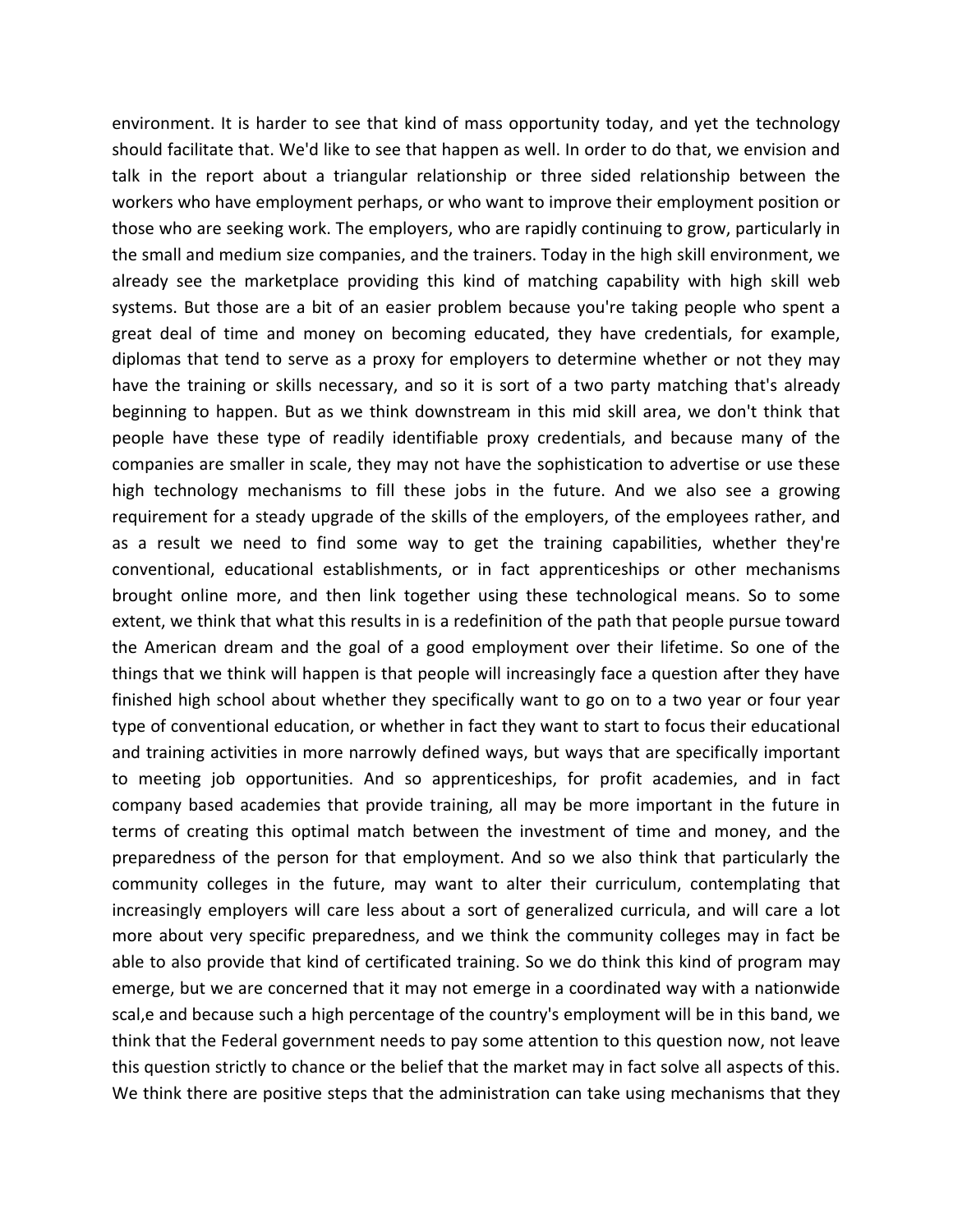already have, and we want to make sure that the existing opportunities that employers and trainers provide, you know, are going to be fully advertised to the people who might take them up. So just briefly, the reports resulted in three recommendations. I won't go into the details of them, but broadly, they are in three categories. One, better coordination of related federal efforts across both the education and commerce and standards setting type of activities. The second broad area is in the development of information technology programs that will facilitate this, more about research of the capabilities that need to emerge as opposed to the government operating these systems per se. We also think that an area that government can influence, in fact, relates to these credentials and the forms of certification. Some of the classical ways in which institutes of learning are certified or authorized may need to be expanded in the future and certainly the Federal Government may have some influence on that. Then the third broad area is to encourage the government in fact as a large employer to lead by example, and utilize these mechanisms in concert with those that emerge in the private sector in order to optimize its own employment, and to demonstrate what's possible by using these kind of advanced techniques to match training capabilities and employment opportunities and the specific employee.

>> Eric Lander: Well, thank you for that summary of this report which we, as I just repeat, have publicly discussed and approved. I don't know if any other members of the PCAST wanted to make further some comment on that, but I think Jim Gates does.

>> James Gates: Thank you, and thank you Craig for reviewing the work. I think it is important to emphasize for everyone who is listening in that this is not just about IT workers, that in fact when Craig mentioned middle skills, it's very broad, and this is a mistake I have seen made already in discussing the output of this report, so it's not just about IT.

>> Craig Mundie: Yes, but it is using IT to help all workers, workers who, sorry, all mid‐skilled workers, there that's right. So when we talk about this, we sometimes call it our ED/IT report. it's not about IT for education or something like that, it's not about the jobs for IT workers. It is really about making sure that these mid skill workers can take advantage of these great matching opportunities that are arising at other ends of the employment market. Great, thank you for emphasizing that point that has actually not always been clear. I think it is actually clear in the report, and when it comes out, it will be clear.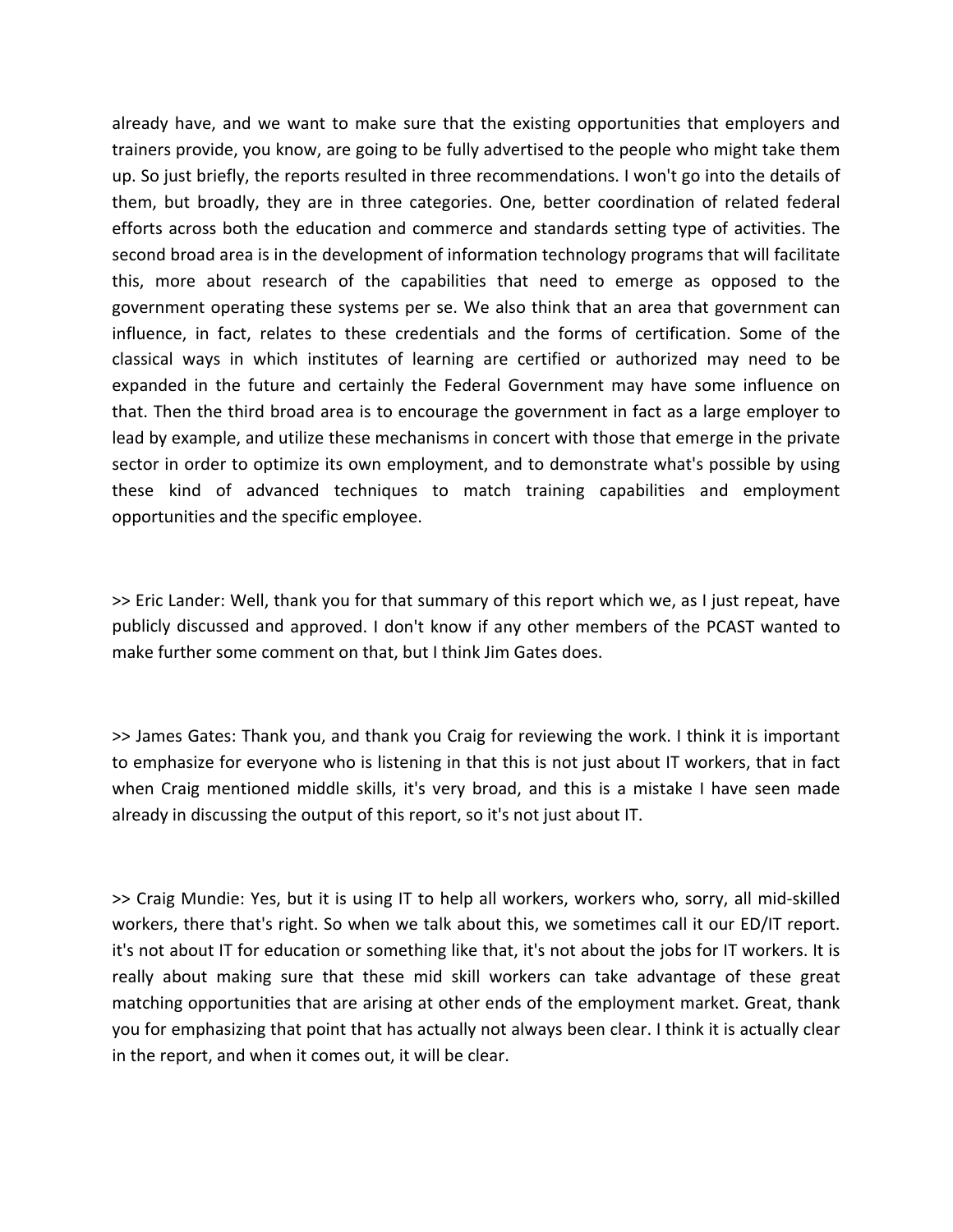### **Advanced Manufacturing Partnership 2.0 Discussion**

>>Eric Lander: I want to turn to our second topic, which is a set of recommendations that are ripe for a discussion and for consideration for approval by the PCAST. Some years ago, we issued a report on advanced manufacturing. That report contained amongst other recommendations, a recommendation to create an advanced manufacturing partnership. That recommendation was taken up vigorously by the administration, which created advanced manufacturing partnership and it has already been very productive over the past couple of years. It is now in its second version and 2.0, and we have before us today a set of recommendations for consideration that come from the AMP 2.0 working group, and Shirley Ann Jackson has been part of the structure that oversees this activity, and is going to report to us on those recommendations, and all the input into those recommendations.

>> Shirley Ann Jackson: Thank you, Eric. As we all know, the whole focus here is on preserving and indeed enhancing U.S. manufacturing competitiveness, and the U.S. for over 100 years has been a leading producer of manufactured goods. And that has been very important and the reason it is of interest to PCAST is that manufacturing drives knowledge production, and innovation by in fact supporting in the U.S. two thirds of private sector research and development, and by employing the vast majority of U.S. scientists, engineers and technicians who invent and produce new products. And so our strengths in manufacturing innovation and related technologies that have sustained American leadership in manufacturing are under threat, both because of a shrinkage here, and new and growing competition abroad. So we're at kind of an inflection point, but let me build on what Eric has said in this way. Advanced manufacturing has been essentially part of the history of PCAST, almost since the beginning of this PCAST, and it was an original report issued in 2011 that did call for creating public/private partnerships to support research and scale‐up of certain manufacturing technologies, including the use of shared infrastructure. And so there was an advanced manufacturing partnership that grew out of that, that was chaired by Susan Hockfield, who was the then President of MIT, and Andrew Liveris, the Chairman and CEO of Dow Chemical. And the original report of the Amp group issued in 2012 called for sustaining investments in science, technology, and innovation, and one mechanism that was explicitly recommended was to establish a national network of manufacturing innovation institutes, which would be a set of public/private partnerships to build shared infrastructure, and to help advance U.S. leadership in emerging technologies. And that's still something that would require legislation, but there were some early manufacturing innovation institutes created. It also called for upgrading community college workforce training programs and tapping the skills of veterans, and in an interesting way, I think, links to the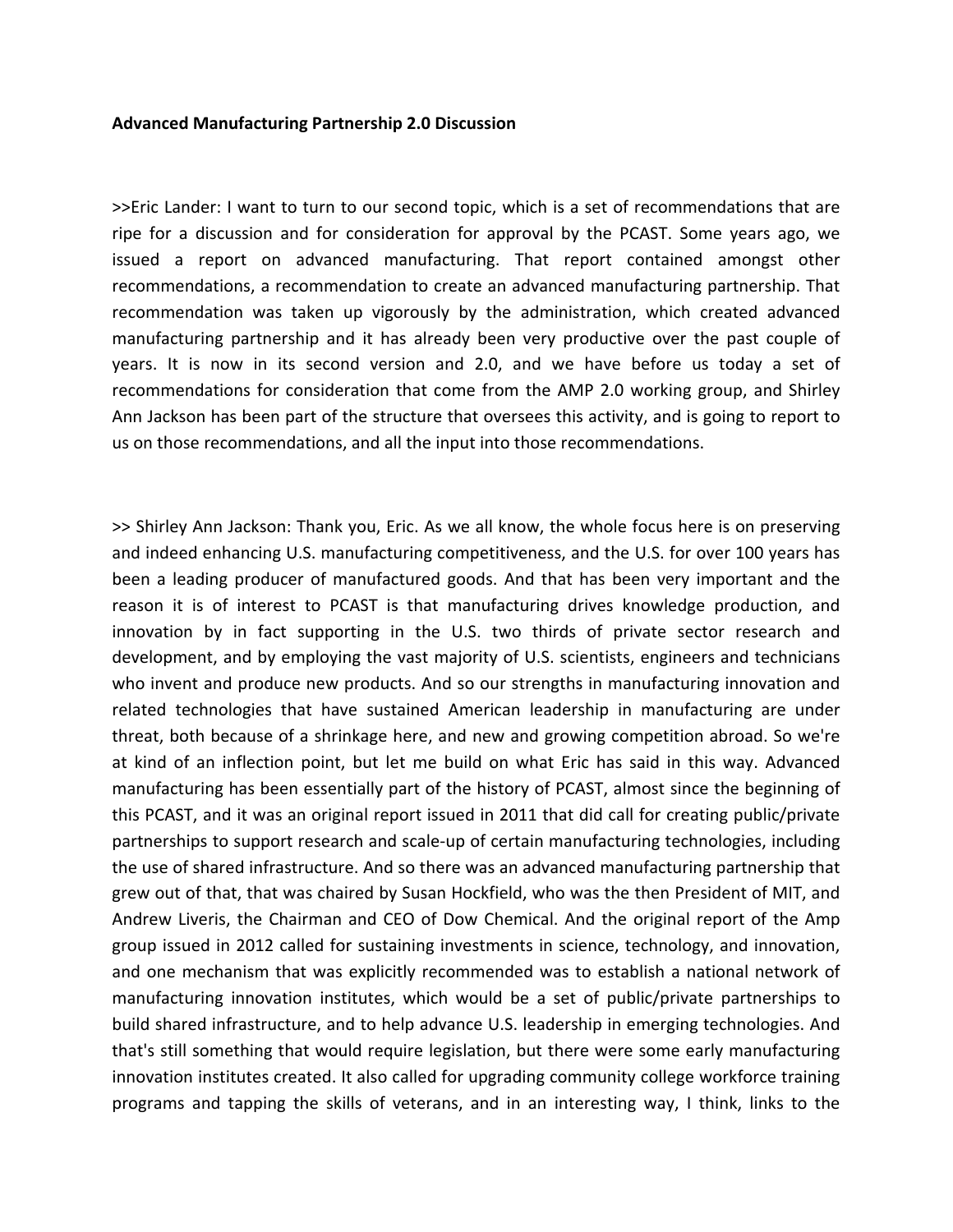discussion we just heard, that Craig Mundie led. And finally, it called for improving the business climate for manufacturing through a tax regulatory energy and other policies. And so once that report was issued, people got started in various ways, including these manufacturing innovation institutes and then there was a re‐chartering of the original advanced manufacturing partnership, which we refer to as AMP 2.0. That partnership was co chaired by Rafael Reif, the President of MIT, and again Andrew Liveris, who is the Chairman and CEO of Dow Chemical. And so it actually has worked over the last year with a focus on scaling, promising, manufacturing workforce innovations and partnerships, and on identifying new concrete strategies for securing competitive advantage in transformative emerging technologies. The steering committee for that Amp 2.0, is made up of the Presidents of a number of universities across a broad spectrum, including a major research university. It also includes the CEOs of a number of major enterprises across a spectrum, and also has labor leadership involved, as well. And so out of that work, a set of recommendations have been developed based on three foci, or three pillars that were established two years ago to enable innovation, secure the talent pipeline and improve the business climate. And so the idea was to carry out the vision set out in the original 2012 AMP report, but to particularly layout a vision for the private sector and how it intersects with government and to recommend pathways to generate, again, future innovation and critical emerging technologies. And so it has done its work through several mechanisms. There were a number of working groups focused across the three pillars, as well as once focusing on improving the image of manufacturing, and there were a number of outreach events that were held, and through five regional workshops since the beginning of the year in different parts of the country, but particularly focusing in the Midwest and the Northeast and the South, and they each were hosted by universities in partnership with corporate partners. And so the one in Detroit, I would call your attention to, which is the most recent one, but it was important because of what has happened in Detroit and with manufacturing, there and now what many people feel is a renaissance. So, let me walk through the recommendations, which are grouped according to the three pillars. With respect to enabling innovation, the recommendation is to establish a national strategy in emerging manufacturing technologies, so there is a manufacturing strategy that has been laid out. This has to do with a manufacturing technology strategy, that with a specific national vision, and a set of coordinated activities across the private and public sectors, and covering all stages of technology development, and you'll see a little bit more about this as we go down. And so this includes prioritizing some manufacturing technology areas of national interest, leveraging that process, a process developed by the advanced manufacturing partnership, and then focusing on manufacturing a portfolio of advanced technology activities. And so that how would this be carried out? There is a recommendation to create an advanced manufacturing advisory consortium that would specifically be a vehicle for providing coordinated private sector input on what the R&D priority should be in technologies for advanced manufacturing. The third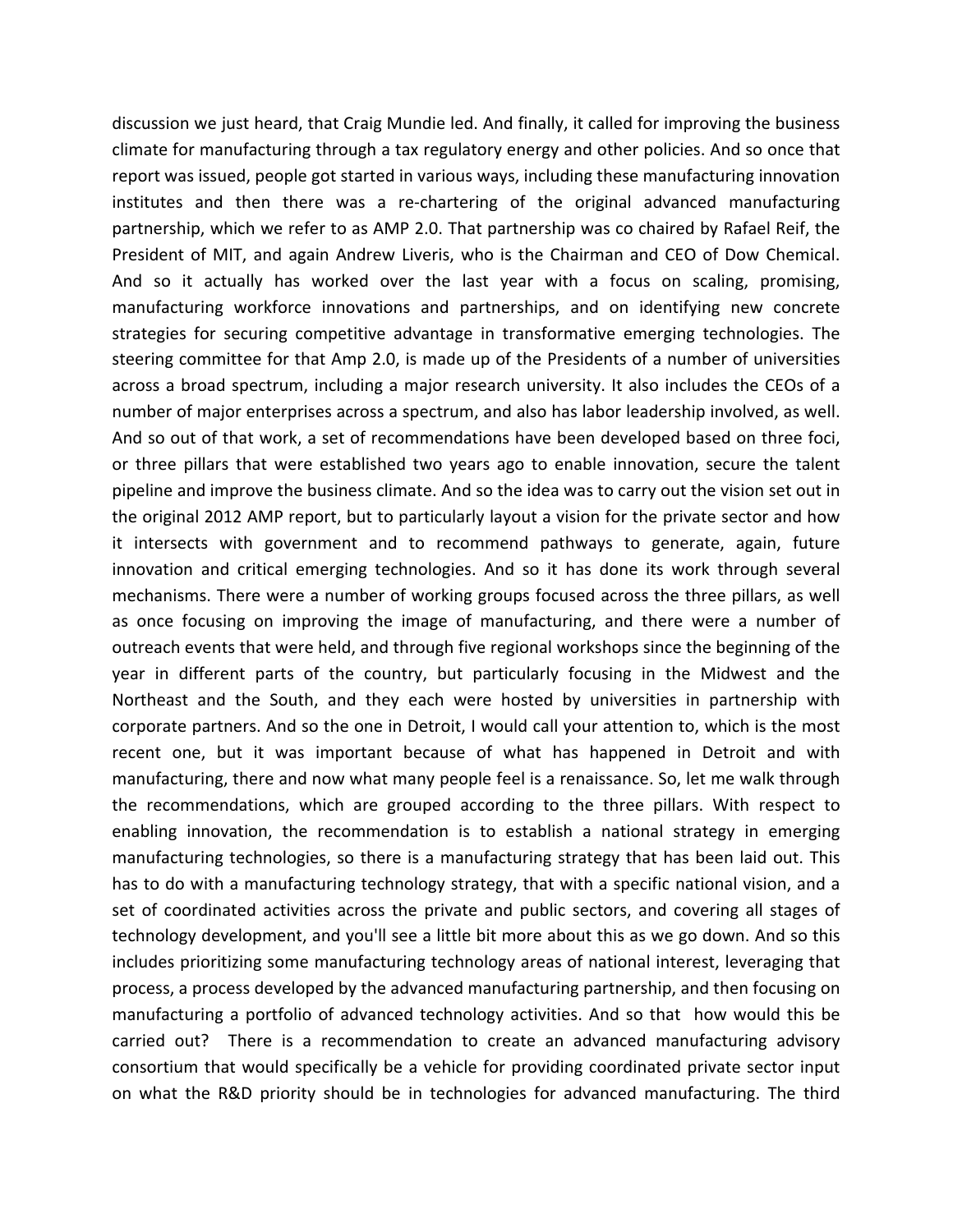recommendation gets to be a little more specific, and it talks about creating essentially an end‐ to-end innovation pipeline to have an R&D infrastructure, which would complement the manufacturing innovation institutes, which are those institutes, I think there are four that have already been created, that would ultimately be part of this national network for manufacturing innovation. But the idea is to bolt things on at the beginning having to do with manufacturing centers of excellence that would be at much earlier stages relative to more of an R&D focus, and then at the later stage having manufacturing technology test beds, but ones that would particularly support manufacturing at a different stage of maturity, but especially organized to help small and medium sized enterprises to benefit from investments made. The fourth, which has to do with processes and standards, but particularly focusing on interoperability of manufacturing technologies on the exchange of materials and manufacturing process information, and certification of cyber security processes for developers of systems, and in a few minutes I'm going to ask my colleague, Craig Mundie, to particularly comment in this area. But the feeling was that this was particularly important. Craig, maybe you might want to make a few illuminating comments here.

>> Craig Mundie: Yeah, I think over many years the evolution of information technology systems has gone from a time where the focus tended to be on standardization or the plug replacement of one system for another system because in fact that was the only way that people could readily move from one generation of technology or one vendor to another. But as the interoperability has increased in importance, and where the internet, for example, has demonstrated, that it becomes far more important to have protocols that allow us to exchange systems, exchange information between dissimilar systems. We begin to realize that the whole process of getting the standards or getting to these common bases of exchange, have a different evolution, in particular the in the standard world related to software, generally the products emerge first, and then there is generally acceptance of them, and then in some kind of de facto standardization process. That's quite different than what happens now in the world of physical things, so whether it's plugs or radio frequencies or other things like that. There, to get the market to move, you often want to agree a priori on how the interactions will take place, and then the market move. So in the case here where we have all of these things present, we have the need, for example, with physical sensors or other aspects of manufacturing, to have some commonality, we may want to see some type of a priority standardization, but as it relates to interoperability, which is really increasingly dominated by software capabilities, we expect that the focus on common data formats, common ways of describing through metadata how the system works, and what the form of the data is, and developing common ways of sending messages back and forth between these systems, has been demonstrated to be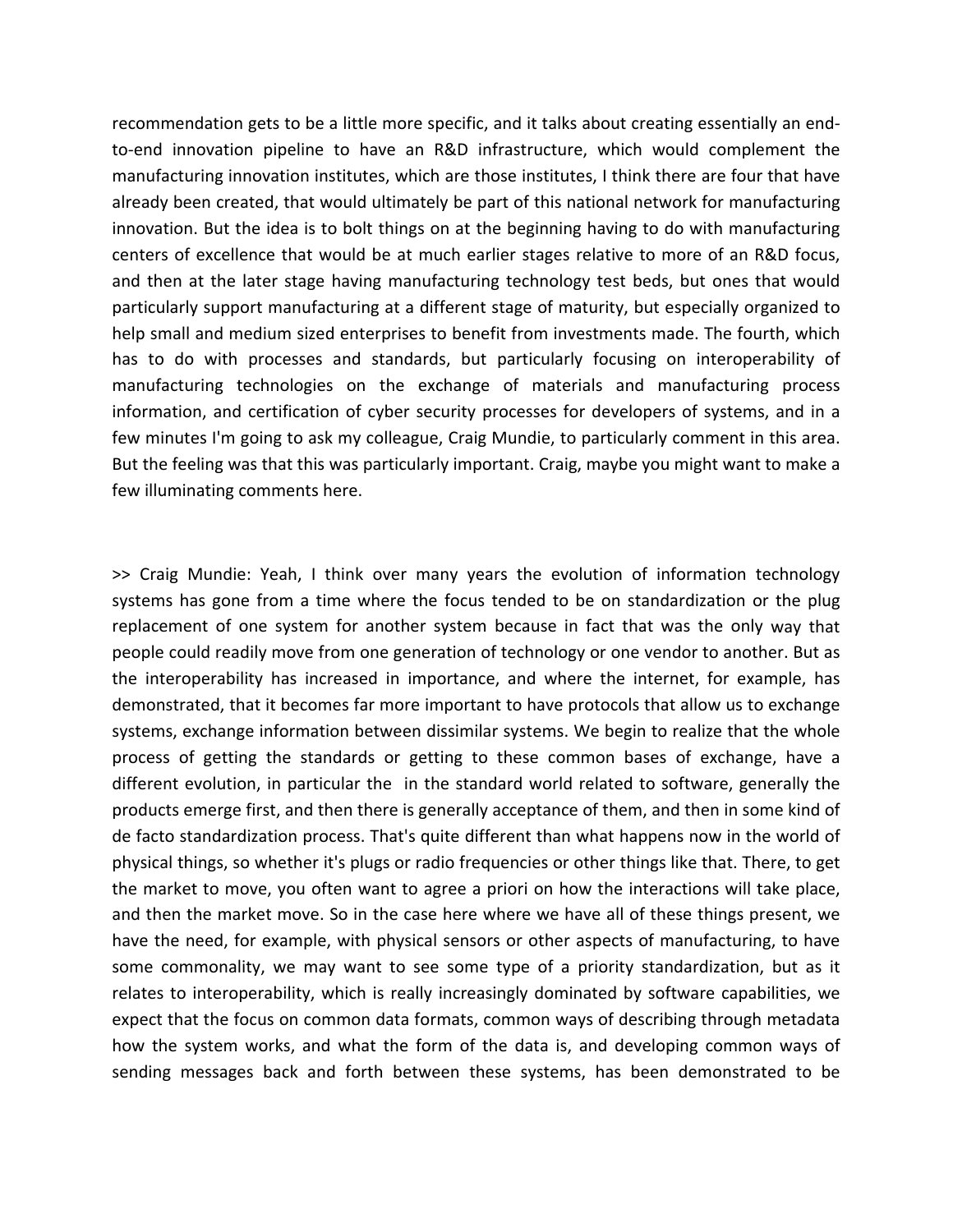effective at scale in the internet and other environments and we think those same concepts should be used here.

>> Shirley Ann Jackson: Thank you, Great. So this manufacturing, advanced manufacturing innovation ecosystem that includes these manufacturing centers of excellence, and the manufacturing technology test beds, are all built around having this national network for manufacturing innovations anchored by these manufacturing innovation institutes. And so it is very important that there be an appropriate governance structure for all of this, so the Amp 2.0 steering committee is recommending the creation through the National Economic Council and through the Office of Science and Technology Policy, as well as the implementing agencies and departments governance structure, to ensure return on investment by the many stakeholders. That would include the input from the various agencies, as well as the private sector from labor and academia. So let me try to articulate that a little bit differently. In the end, this whole infrastructure, this whole ecosystem, is going to play through different Cabinet departments and agencies, and that is what is meant by the implementing agencies and departments. But how all of that interleaves, given the different agencies and departments will focus in different areas, is something that one has to make sure works well, and so the recommendation is that through the NEC and the OSTP, working with these implementing entities, that there is this governance structure that has a big focus on return on investment. The second pillar having to do with securing the talent pipeline, starts with the idea of having people understand that there are good careers to be had in manufacturing. To change the image of manufacturing as being dirty, you know, some people say not so intelligent, etcetera, but with the advent of advanced manufacturing, it is requires high end skills and these kinds of skills that Craig talked about earlier, and then, you know, there's an argument to specifically support the efforts that are built around the National Manufacturing Day to showcase what today's manufacturing is and what careers in manufacturing would be. But then, one also needs to be able to incent, and this is recommendation seven, private investment in the implementation of a system of nationally recognized, importantly portable, and then stackable skill certifications that employers then can utilize in hiring and promotion by having them, by having the government provide some additional funds that are built on investments through the Department of Labor and the Department of Education Trade Adjustment Assistance Community College and Career Training Program. And this is something that could very easily build into the other efforts that are focused in the community college arena. It's also important to do the kind of thing that support the kind of thing that Craig talked about to in fact make the accredited online training programs eligible for Federal support, for example, through a jobs training program, Federal jobs training programs. And finally, there have been a lot of documents and tool kits and playbooks that have been created through this whole Amp 2.0 process that need to be preserved, curated,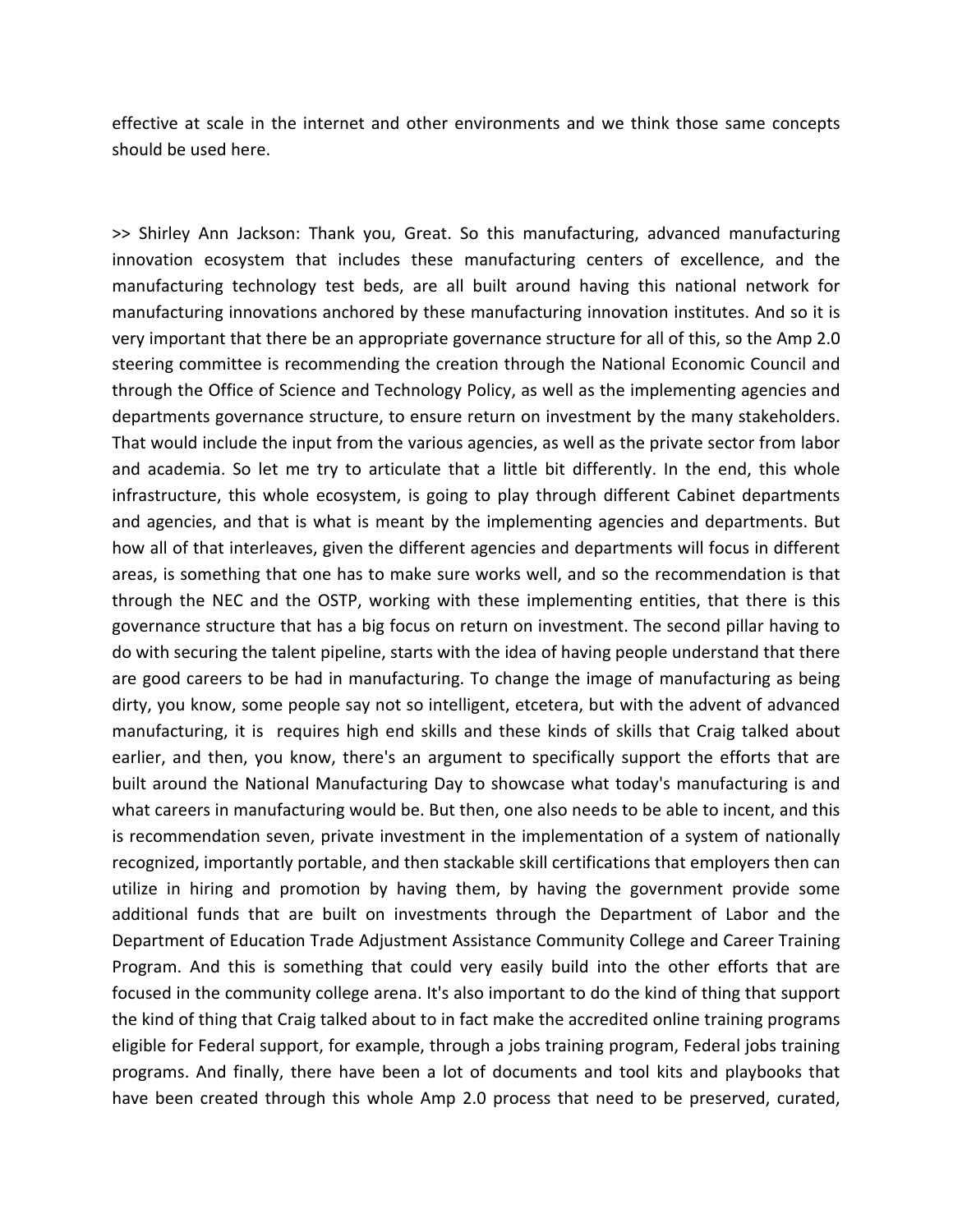organized, in order to be able to scale and replicate the talent development opportunities, and the recommendation is that this occur through the Manufacturing Institute. And finally, in the arena of improving the business climate, the recommendation is to leverage, you know, what's already going on at Federal and State levels, already going on through industry and other private intermediary organizations, to improve the information flow about technologies, about markets, about supply chains, but particularly focusing on SME, small and medium sized enterprises or manufacturers. And then finally, to reduce the risk associated with the scale up, the use and scale up of advanced manufacturing technologies that improve access to capital needs to occur, and the recommendation is the creation of a public/private investment fund for scale up. Of course, always improving information flow, among the partners, government and manufacturers, and then, where appropriate, to use tax incentives to foster manufacturing investments. In certain cases, the recommendations are very direct in saying where the implementation steps should be, in others, there's a recommendation that, a recognition that some of this will play out through the various government processes, including the budget processes. And so there is an undergirding recommendation that says that the National Economic Council and the Office of Science and Technology Policy, the steering committee says within 60 days, should submit to the President a set of recommendations that specify first what the ongoing role of the Executive Office of the President would be in coordinating the Federal Government's advanced manufacturing activities. And secondly, that lays out clear roles and responsibilities for the various Federal agencies and other Federal bodies in implementing the overall recommendations of the steering committee. And so, with that, before there's any call for a vote, I would open the floor, Eric, if that's appropriate, to any comments or questions.

>> Eric Lander: As is our pattern on PCAST that people put up their flags when they wish to comment or question. I see Maxine, Bill and Dan Schrag in that order.

>> Maxine Savitz: Shirley, I want to thank you, thank the steering group and the working group for the hard work you have done. I have more of a comment than a real question, and it's nice to see this sort of continues things that started on AMP 1 and will be continuing, and refer to the recommendation one of doing the national strategy, the national manufacturing technology strategy, that we'll see in the report that over the last couple years, they've actually done three pilot technology strategies on advanced sensing, visualization, and informatics and materials, so they have a basis that they'll be able then to develop the other areas. I think that should be able to make a lot of progress and tying it to the centers, to the manufacturing institutes, will lead to a good continuum that and things happen in an interactive way, not linear, so that I think that's really good use of the three pillars.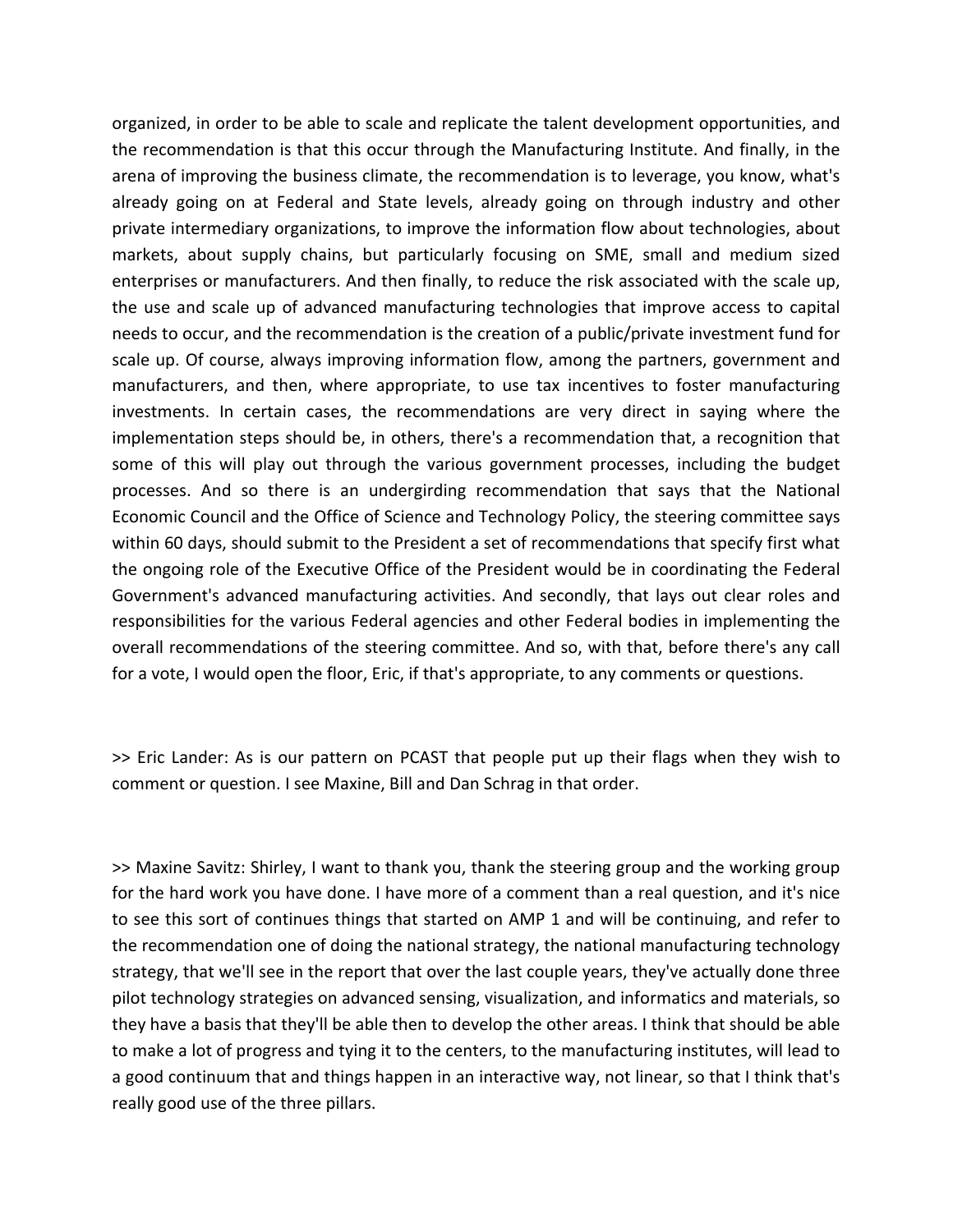>> Shirley Ann Jackson: Right. Thank you, actually you're right. Those three technology focus areas, interestingly enough, in many ways link directly to PCAST's origin definition of what advanced manufacturing is, and so these are really the undergirding technology areas. Right. Thanks.

>> William Press: Thanks, Shirley for such a excuse me, such a clear introduction to this. As I understand it, there were also the sub‐ working group prepared reports that informed the report and hence the recommendations that we're approving today, and although those sub‐ working group reports don't have the status finally of being approved PCAST report, my question is, they contain a lot of valuable stuff, will they also be made public and available to inform the whole public discussion of this?

>> Shirley Ann Jackson: Yes, that is the intent, and you already have the private sector working, other groups working to move along. There are a number of activities that have already been underway that I could take up the morning to describe. And so those will be released publicly. They also, that is also why there was the call for this curation focus to be able to put all of these, not just the tool kits, but to be able to put all of this together in a coherent way.

>> John Holdren: That is great. Dan.

>> Daniel Schrag: Thank you. Shirley, you know, I recall our very first PCAST meeting where you emphasized the importance of thinking hard about manufacturing in this country, right away in the very beginning, and you really championed this all the way through and it's very exciting to see how it's evolved, and thank you for being the PCAST member that's kind of shepherded this process through. I have a question that relates a little bit to what Bill asked, which is, it's clear that the leaders of Amp 2.0 have done an enormous effort in reaching out to the manufacturing community. Could you give us a little bit more of a sense of those tendrils, because it seems to me that in terms of the process that may pay dividends, even apart from these recommendations, the kind of fabric that this activity and this planning activity has created may be an important part of the benefits from this whole effort.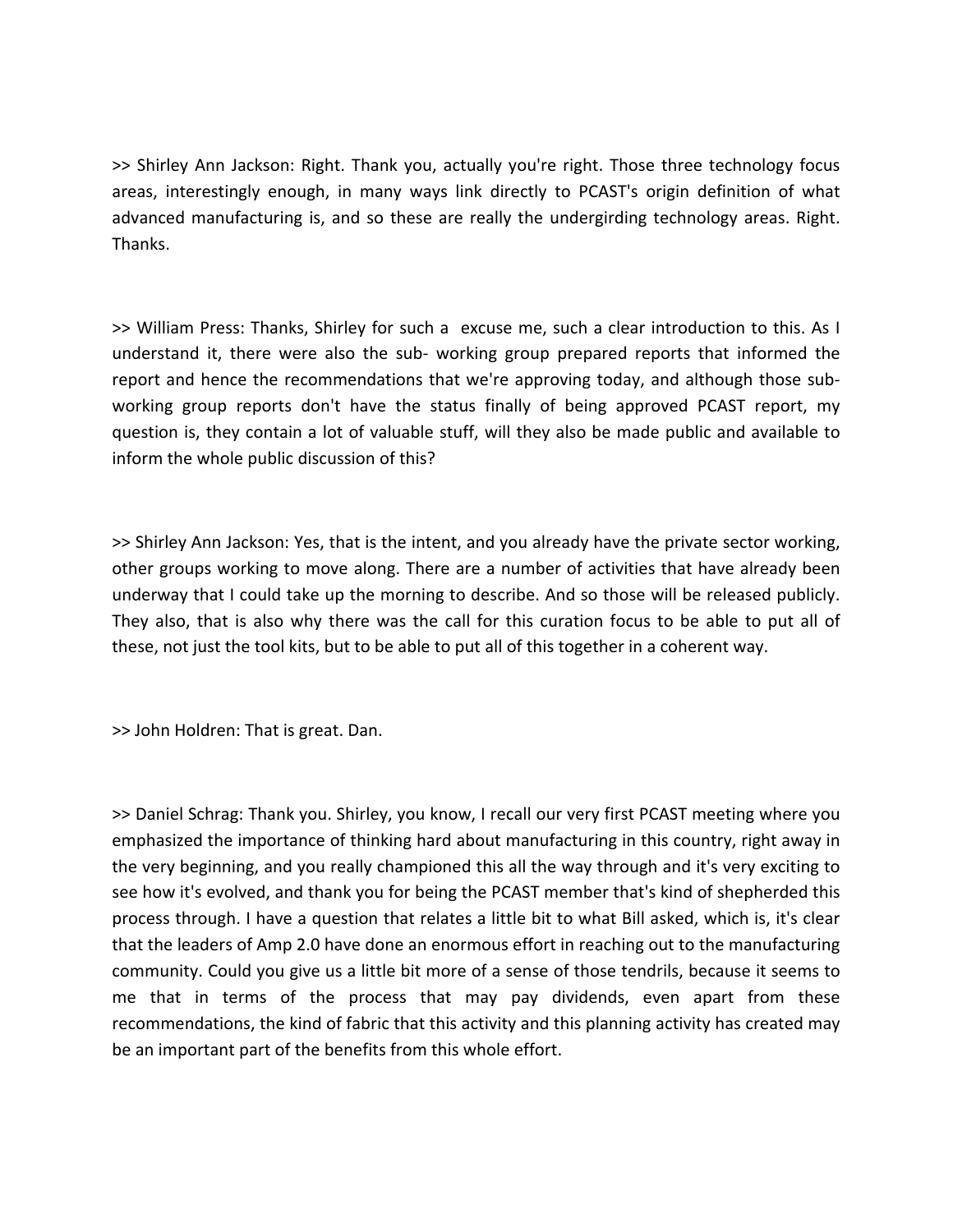>> Shirley Ann Jackson: Right. So I mentioned the regional workshops that had occurred, for instance, this is just one example. And these were organized by the Advanced Manufacturing National Program Office that emanates out of the Department of Commerce. And each one of those workshops had a slightly different focus, but we had one in upstate New York, and so for instance, the focus there was on what sorts of barriers to implementing technologies, what kinds of things could occur at the state level, vis-a-vis the business climate and changes with that, and then what kind of things motivate the public and private sector to come together, and in looking specifically at the role of universities. So each one had a different, slightly different focus.

>> Eric Lander: I was just going to ask one or two things if I could, since there are no flags up. I very much like this notion of the campaign to spread the word about what is happening with manufacturing today and I was wondering, although I know this goes beyond the recommendations per se, do you have a sense, Shirley, of whether that view of manufacturing, which I think we understand has been changing, and many of the leaders in both academia and industry understand this has been changing. How fully is the public really gotten to understand, it wasn't so long ago that everyone was being told that manufacturing in the United States was dead. It was leaving, it was all about low ages elsewhere. Of course in the PCAST reports years ago we pointed out what the real problem with that was, that there was an entire rich end of high end manufacturing that wasn't about low wages, but good wage jobs, but wages were only one small component of it and it was actually the excellence in the manufacturing that made it a great business, and that was a natural American business. We see more and more of that come back here, and of course, the availability and increasing move toward energy independence in North America also supports that. But I am just curious, how far is that message penetrated? I realize in our conversations I've begun to take it for granted, but tell us a little bit about, you know, this whole renaissance and how far it's penetrated.

>> Shirley Ann Jackson: Well, I think the short answer to your question is it hasn't penetrated far enough. But I think, and as usual, you are way ahead of everybody else, but I think there are three sorts of things that are building against each other. One, you might call them the exogenous factors, the question of the people put under the rubric of energy independence, but the real issue being more abundant energy, particularly with, you know, natural gas, and how that has worked to help take the cost out of manufacturing. But there is a lot more thought about supply chains and security of supply chains, and that security plays out in two different ways, having one having to do with the availability of what one needs, or and of the goods and what it takes to transport things. The other has to do with things that relate to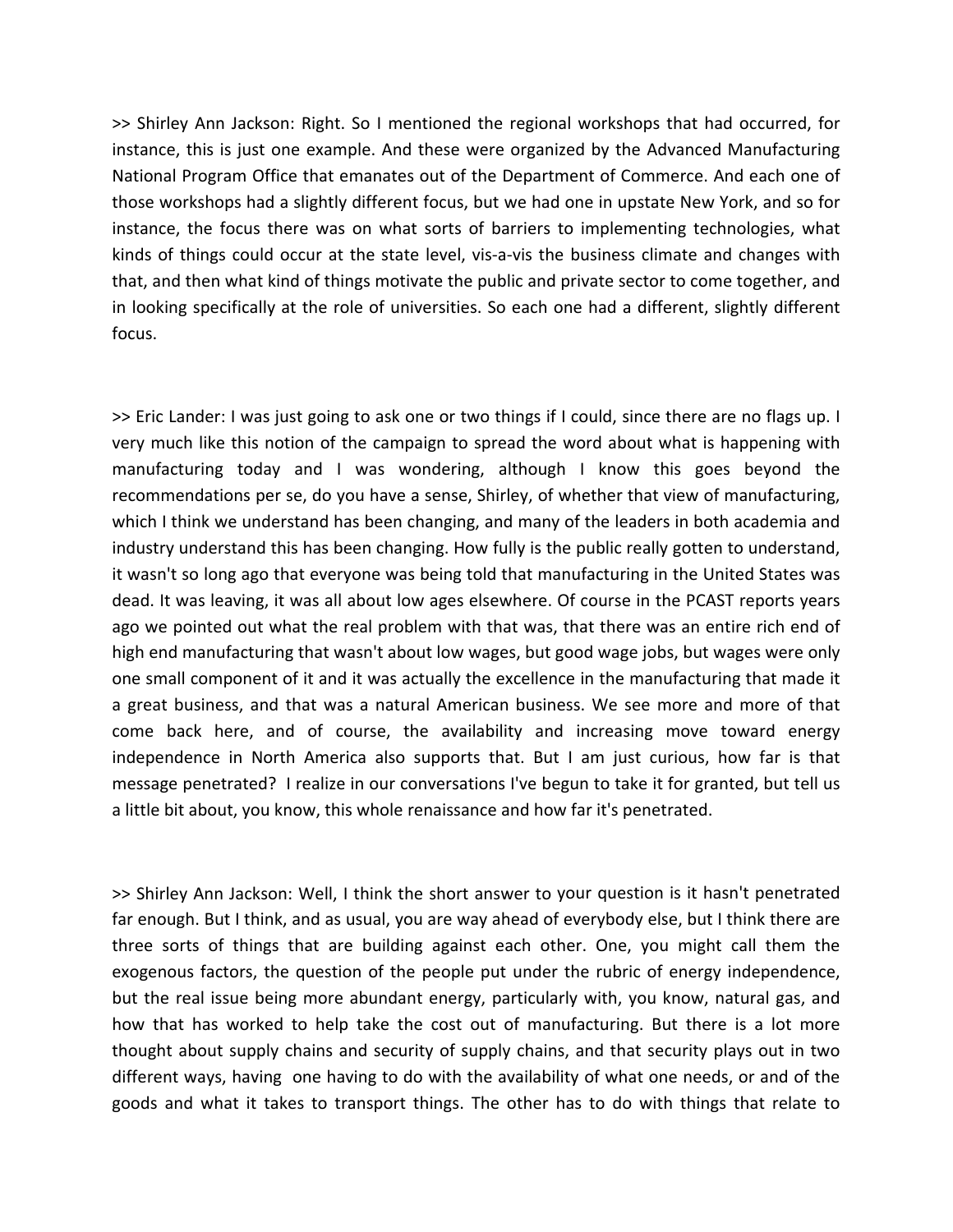security. I think a second is a recognition that in key, particularly important and emergent technology areas, it is important to have and preserve a manufacturing presence in the United States as part of an overall innovation ecosystem, and I think that's something that those in the business community can really speak to, and maybe I would ask Michael McQuade say something along that line. But then the third is within universities themselves, see that we have an opportunity to have our students at the highest levels understand the importance of manufacturing, and how what they study in engineering and science is a very important piece of that. Interestingly enough, with the question coming from you, I remember years ago MIT having a particular focus on manufacturing, and a number and so now it's coming around again. I think all of these things have to build on each other and potentiate. But Michael, maybe you might say something.

>> Michael McQuade: Yeah, thank you very much, and I would also commend the group that's shepherded this report through. I think it's a very important report, with a very important set of recommendations. You know, I think we've all talked about this renaissance of high value manufacturing in the U.S., and I think there are two continuums I'd put on the table. One is the continuum of innovation at the basic science level to stuff that gets made and, you know, given for example, our aerospace components and stuff you really want to make in the home country, the ability to rapidly move from fundamental material science to manufacturing manufactured goods is optimized by being able to do that close locale. It is also optimized heavily by the fact that the supply chains associated with that kind of manufacturing are not simple, there are lots and lots of people who contribute to making a jet engine, and the ability to manage that logistics and supply chain of the information content that flows across that is extraordinarily important. There is another continuum, which is the continuum that goes from, relates back to the earlier conversation, entry level worker to highly skilled shop floor worker, numerical control worker, to people who in those jobs pursue additional education, to people who end up being engineers in product development, and that continuum is another parallel to the actual innovation to manufacturing continuum, and I think having that ecosystem geographically located helps a lot.

>> Shirley Ann Jackson: Before we might close this out, I do want to take a moment to first thank some PCAST members, but in particular Michael McQuade and Craig Mundie for helping to, you know, sharpen the focus here, but then I want to acknowledge and recognize and appreciate the very hard work of J.J. Raynor from the NEC, and having to kind of help shepherd this whole thing along. And then of course as always, we would never be anywhere without the PCAST staff, particularly Ashley Predith, and a new intern, Lindsay Gorman and then I always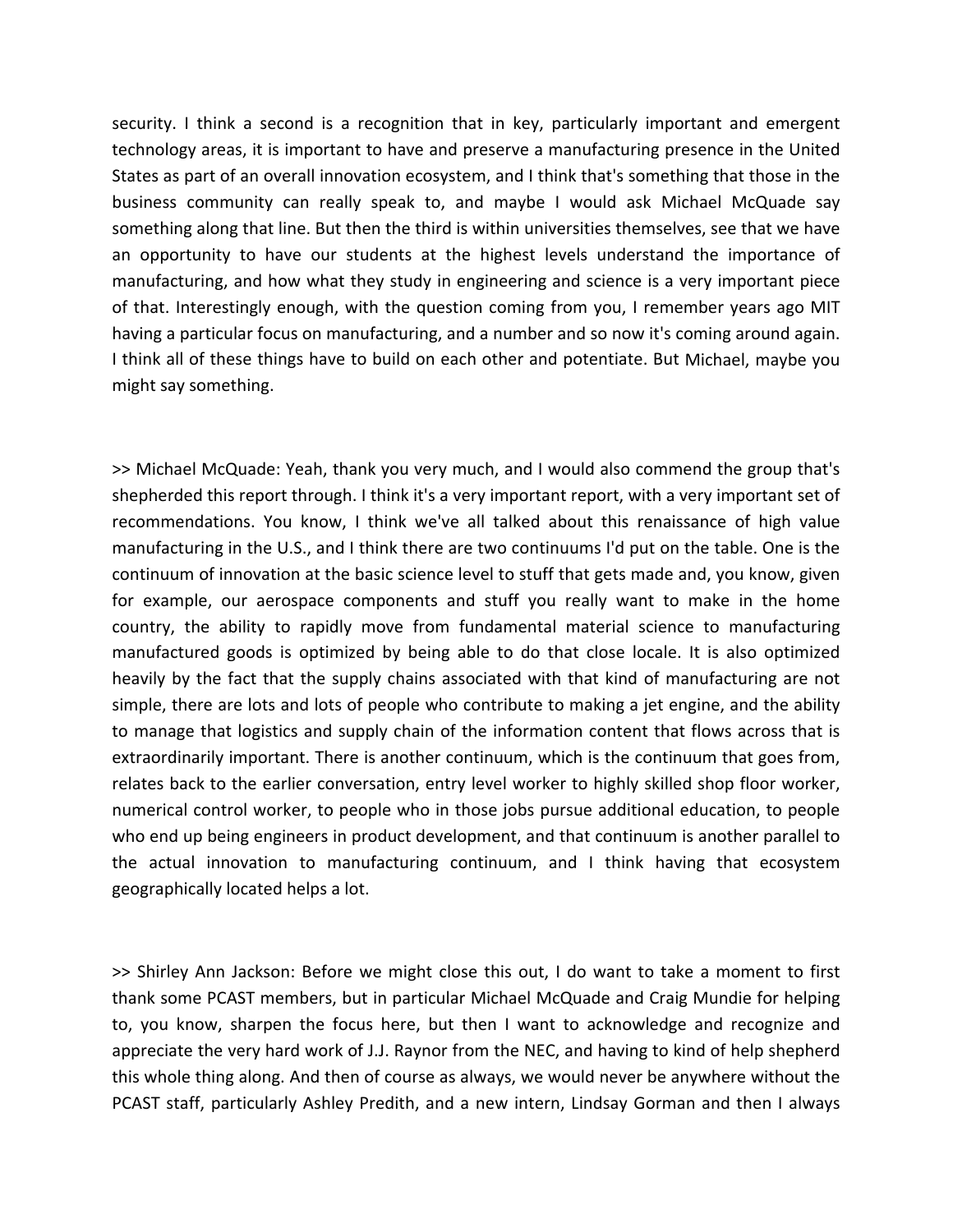have to give a shout out to Marjory Blumenthal, who keeps all the trains running on time. I just wanted to say that.

>> Eric Lander: Thank you to you, Shirley. I think it's a great report, great set of recommendations for us to consider here. There was a time when we first started considering this that I think we were dealing with the old fashioned debate about industrial policy, and it's great to have moved so far beyond that, and our first report we said, it is not about industrial policy, it's about innovation policy, it's about creating the conditions that allow innovation to flourish in this rich economy and rich country and rich set of innovators, and I think these sets of recommendations that you're bringing forward for approval really underscore that. They're about workers, they're about the conditions for business, they're about the conditions for technologies flourishing. I think it's a really beautiful demonstration of what innovation policy in this area is about, as distinct from this old notion of picking winners and losers in an industrial policy and I, you know, just occurred to me as I was flipping through it, it's a primer on what the difference between those is. So with that, if there are no more questions, I don't see more flags. I think we're at the point where we are bringing these specific twelve recommendations to the PCAST for a vote of approval. Are there other questions before we would call for such a vote? If there are there are comments? We do have a couple minutes here. Please.

>>Ed Penhoet: I'd like clarification about the tax incentive issues. In recent times across the country, tax has been used on a project specific basis, and there's a very well known case at least in California today of the location of the battery manufacturing for Tesla, for example, where states bid against each other for giving lots of considerations with respect to tax and other things to encourage Tesla to locate its battery manufacturing in their state. So Nevada won that competition, but nevertheless, the question I have about this recommendation is that is the recommendation for tax incentives in the manufacturing meant to be more broadly applied so it could be actually utilized by smaller organizations, etcetera, because in recent years there's been a tendency for tax to be used only for big projects, and sort of specifically allocated for competition really between different areas in the country, and does this the word tax incentive in this context imply a broader tax incentive for the industry as a whole?

>> Shirley Ann Jackson: It does and there is a particular recommend I mean, recognition that small and medium enterprises need to be able to have the benefit of this and so the idea would be if there were tax incentives of various kinds, that it would benefit the mechanisms that in fact provide shared infrastructure and help with the scale up of for these enterprises, because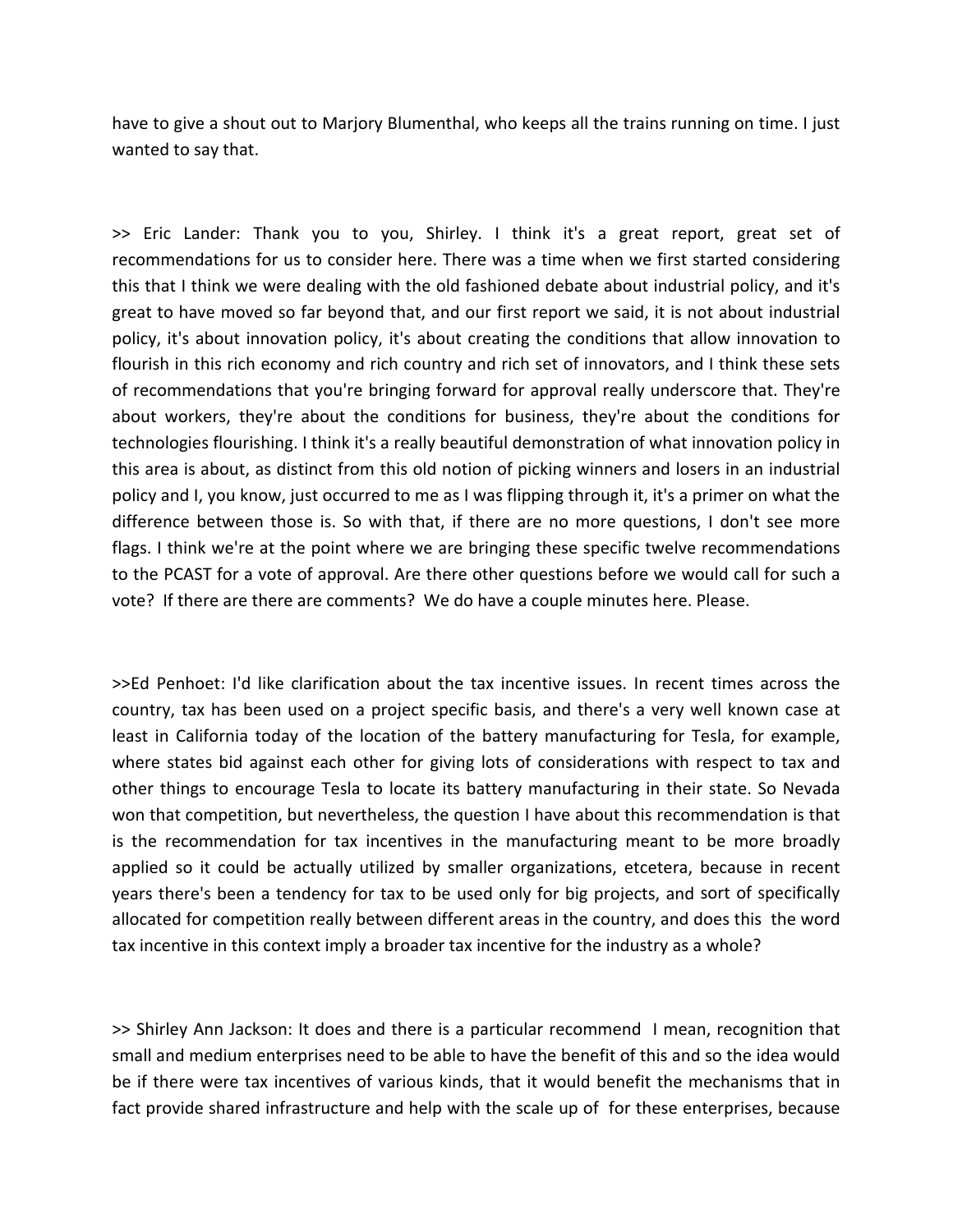by definition, those enterprises that are scaling to manufacture vis‐a‐vis emergent and breakthrough technologies by definition are small. And so yes, it is meant to support them as well. But also to support innovation at the state level in terms of what the states might do.

>> Eric Lander: Gates, your flag is up.

>> James Gates: Yes, I'd like to make a short comment. As observed by our leader, Dr. Holdren, this is Dr. Jackson's last time to be here with us and furthermore as observed earlier by Professor Schrag, from our very first PCAST meeting, Shirley pushed this issue of advanced manufacturing that had to be on our scope, radar, so I think that today's presentation by Dr. Jackson marks a wonderful valedictory address on this point and I just want to compliment her on that. [ Applause ]

>> Shirley Ann Jackson: Thank you. But let me say this, I think Eric got to it. We had to work our way to that because the issues are not easy and we had Rick Levin helping to keep us clarified on these issues, but I think as PCAST does, when it finally came to a point that was the important point, then it supported it wholeheartedly. So I'm happy.

>> Eric Lander: That is great. I will add my thanks, as well, and my confidence even though Shirley Jackson has been traded to the President's Intelligence Advisory Board, I suspect it is not the last we're going to hear from her on this important subject, and we look forward to the continued direction, Shirley. I think we are ready now to call for a vote to approve these 12, in my opinion, excellent recommendations. If there are no objection, I'm going to call for a vote. Those in favor of approving the recommendations? Any opposed? The vote is unanimous. The recommendations are approved. We'll want to transmit, you've referred to a whole pile of very valuable information that has been generated in reports from the AMP 2.0 group. We want to make sure that all is available and transmitted. So, thank you. I'm going to ask whether my co chair, John Holdren, has any further comments on this, otherwise, it's time for our break before we come back for the future.

>> John Holdren: My only comment is that I thought these were terrific discussions, thank you for your able chairmanship of these sessions and let's take a break.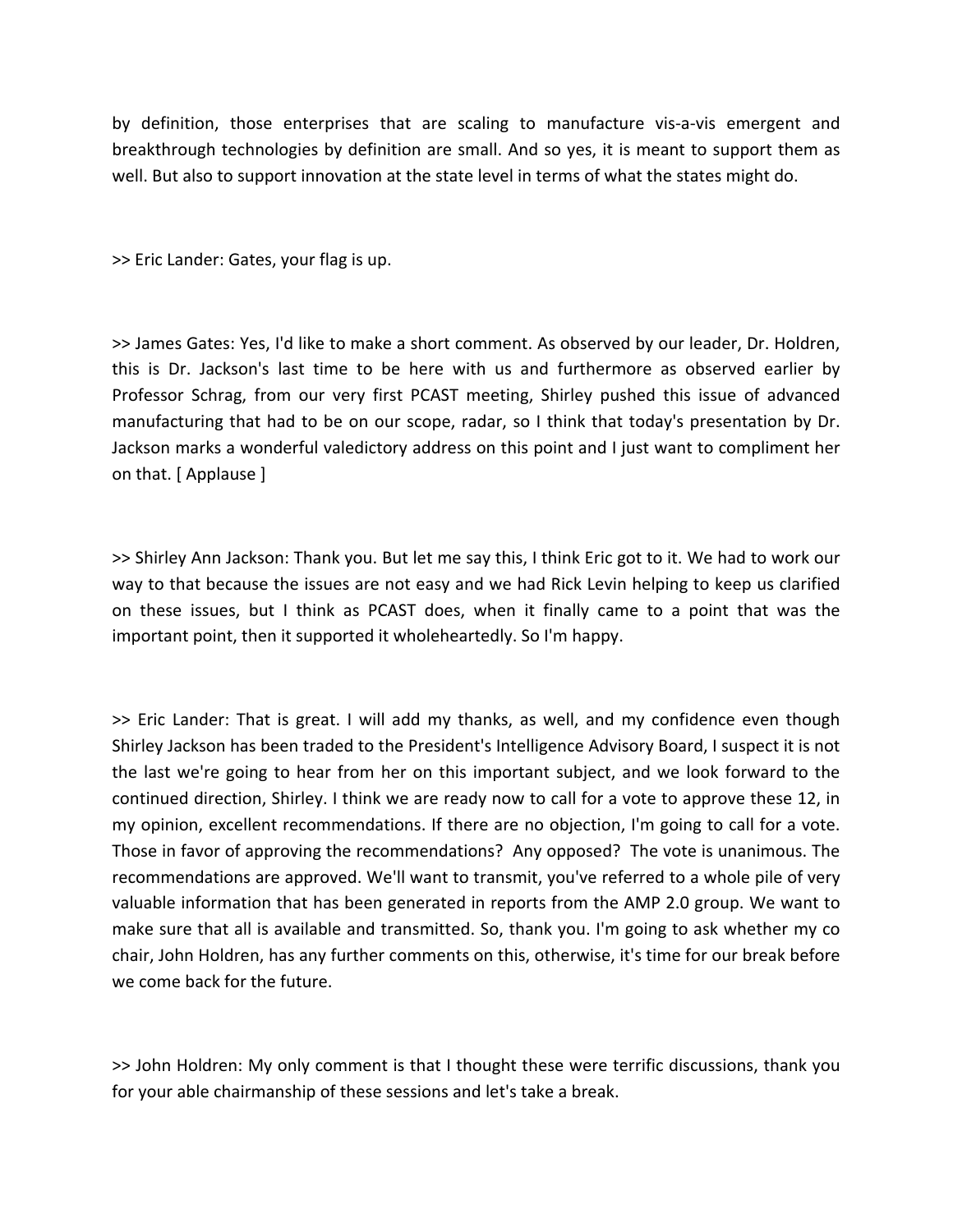>>Eric Lander: We will resume at 10 o'clock sharp, which means PCAST members are back a couple minutes before that.

### **Alternative Visions of Where Science and Technology May Take Us**

>> Eric Lander: This is a fun session. Hey, thank you all for coming. Welcome back everybody who is in the room and watching on the web. Or as I said, will be watching on the web in the future. For those people who will be watching on the web, some decades or centuries from now, it will be very amusing because we are going to be talking about alternative visions of where S&T may take us, predictions of the future. And Bill Press, who played a very critical role in organizing this session, and thinking who he could bring to us who would be able to talk about where the world is going and what the future will look like, and be willing to do so knowing full well that this would be available to the future to look back upon, I'm going to ask Bill Press if he would coordinate this session.

>> William Press: Thanks Eric, this is indeed a pleasure. So most of what PCAST does is rightly focused on here and now, it's what can we recommend to the President, it's what can the President do when we began in what we hoped would be eight years, and now in two more years, but hopefully in administrations beyond that. Nevertheless, our charter and our horizon is normally in the single digits of years. At the same time, the subject matter that we're dealing with, that we're trying to make go better for the United States and for the world, that subject matter, being science, technology, and engineering, has a horizon that's unlimited. And sometimes even through the thicket of today's issues, we're able to catch a glimpse of this more distant horizon. You know why do we do all this? It's because we hope it will create a better future, we know it will create a different future, and maybe the actions we can take today are that difference between simply being different and also being better. So with that in mind, we decided to organize this session, in part for PCAST members, but also in part as Eric said, for the people who watch these sessions on the web, and my welcome to those people, also. To bring three very different viewpoints, not all people whose job it is to predict the future, although at least one and a half or two of the people that is their job. Some are people, again at least two who are creating this future and therefore have this kind of vision. So there is not supposed to be any kind of homogeneity in the three presentations we're going to hear. PCAST members, you have the detailed biographies of the three speakers, and I'm not going to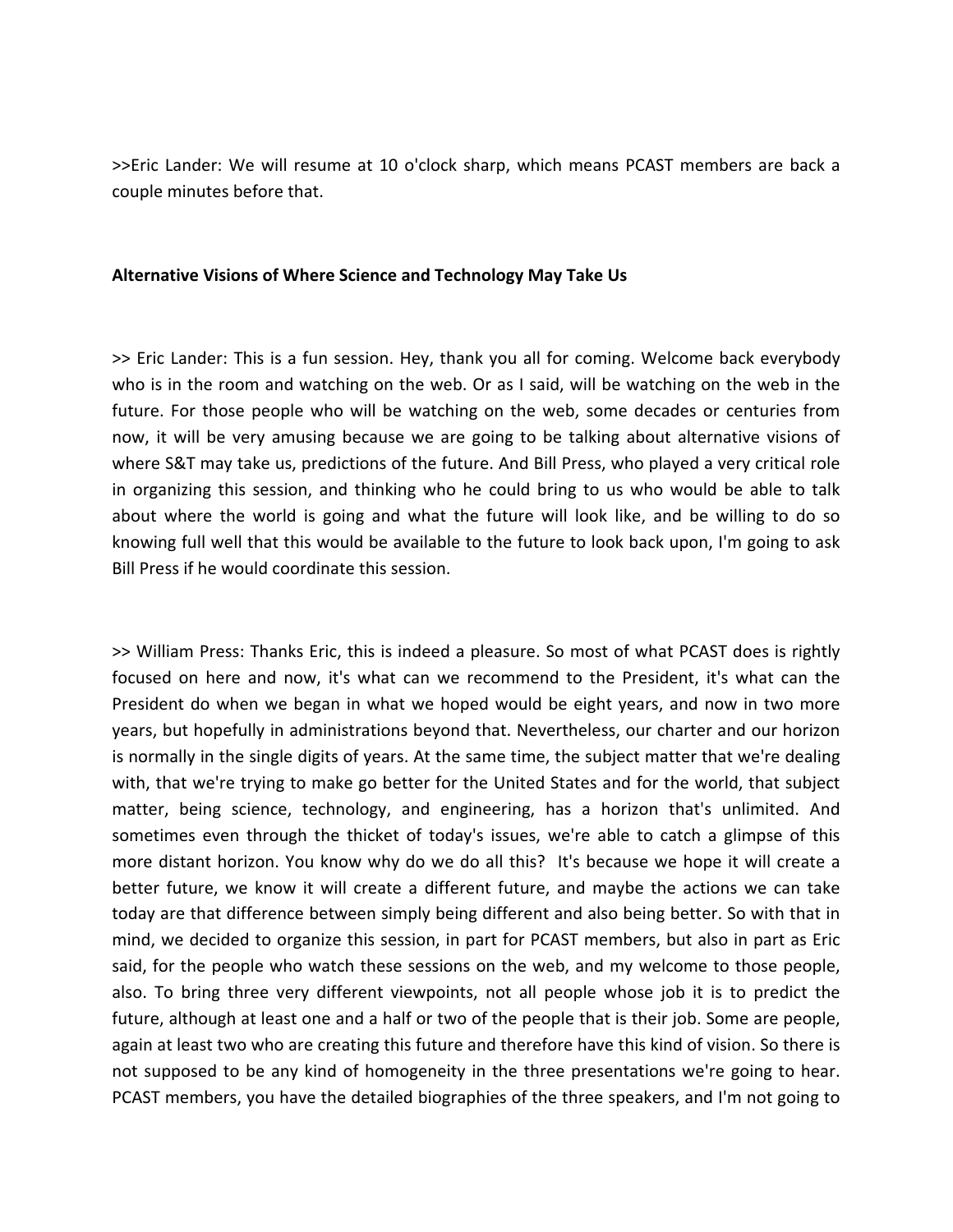read them all. I'll give just the pneumonic almost descriptions for people on the web so they have a little context, and let me just give all three now and then we'll launch into all three talks. We'll start with Neil Gershenfeld, who is a Professor at MIT, and who directs the Centers for Bits and Atoms which is a center that positions itself almost uniquely right at the interface between the digital world and the physical world, both of which we think have futures. Jill Tarter is the Bernard M. Oliver Chair in SETI Research at the SETI Institute. SETI of course stands for Search for Extraterrestrial Intelligence. Jill has spent almost her almost whole career working on that field, almost uniquely among people in the world, and I guess the only other thing I would say about Jill is her early career was portrayed, was fictionalized by Carl Sagan and portrayed in the movie contact by Jody Foster. She's going to tell us perhaps what she's been doing since she went through that worm hole at the end of the movie. (Laughter) And last, but not least, Peter Schwartz, who is now Senior Vice President with Salesforce.com, but has been known for years and decades as I think a self declared futurist. I think Peter may be the only one of the three who is willing to accept that mantel, but has written many books about the future and how we get there, and has an always interesting perspective. So with that, we'll go in the order from my left to my right, and let's start with Neil.

>> Neil Gershenfeld: Good. I'm delighted to join you in what Jill just described as the "bring in the clowns" session. (Laughter) I'm happy to be one of the clowns. And what I'm going to do is, I don't make predictions about the future, but I make bold predictions about the present. I'll make bold predictions about the present. CBA exists to work the boundary of physical science and computer science, and we created it, because I could never tell the difference, and I believe separating them did a great disservice to both. What we look at is how bits become atoms and atoms becomes bits and today I am going to look, focus in at the manufacturing piece, how data and a computer becomes a thing, five minutes on the science and five minutes on the implications. So one of these doesn't fit. Claude Shannon wrote the best master's thesis at MIT where he invented digital, and he showed by communicating digitally with a linear increase in a code there is an exponential reduction in the error. And that exponential scaling, there is very few exponentials in engineering, that is why we're digital, that revolutionized communication and makes the web stream today. (Inaudible) and a larger group digitized computing, computers for analoging got worse with time. He showed by computing with symbols, a linear increase in the symbols and exponential reduction in the error, and we have super computers. MIT made the first NC mill in 1952, this was under Norbert Wiener Server Mechanism Lab. There was a computer, but the manufacturing process is purely analog. So it doesn't fit because the status in the computer, the physical stuff gets smushed around. Projecting forward, this may be 20 descendants of the 1952 NC Mill, compared to one of my favorite processes, kids building with Lego bricks. With the Lego bricks the matchology comes from the bricks, you don't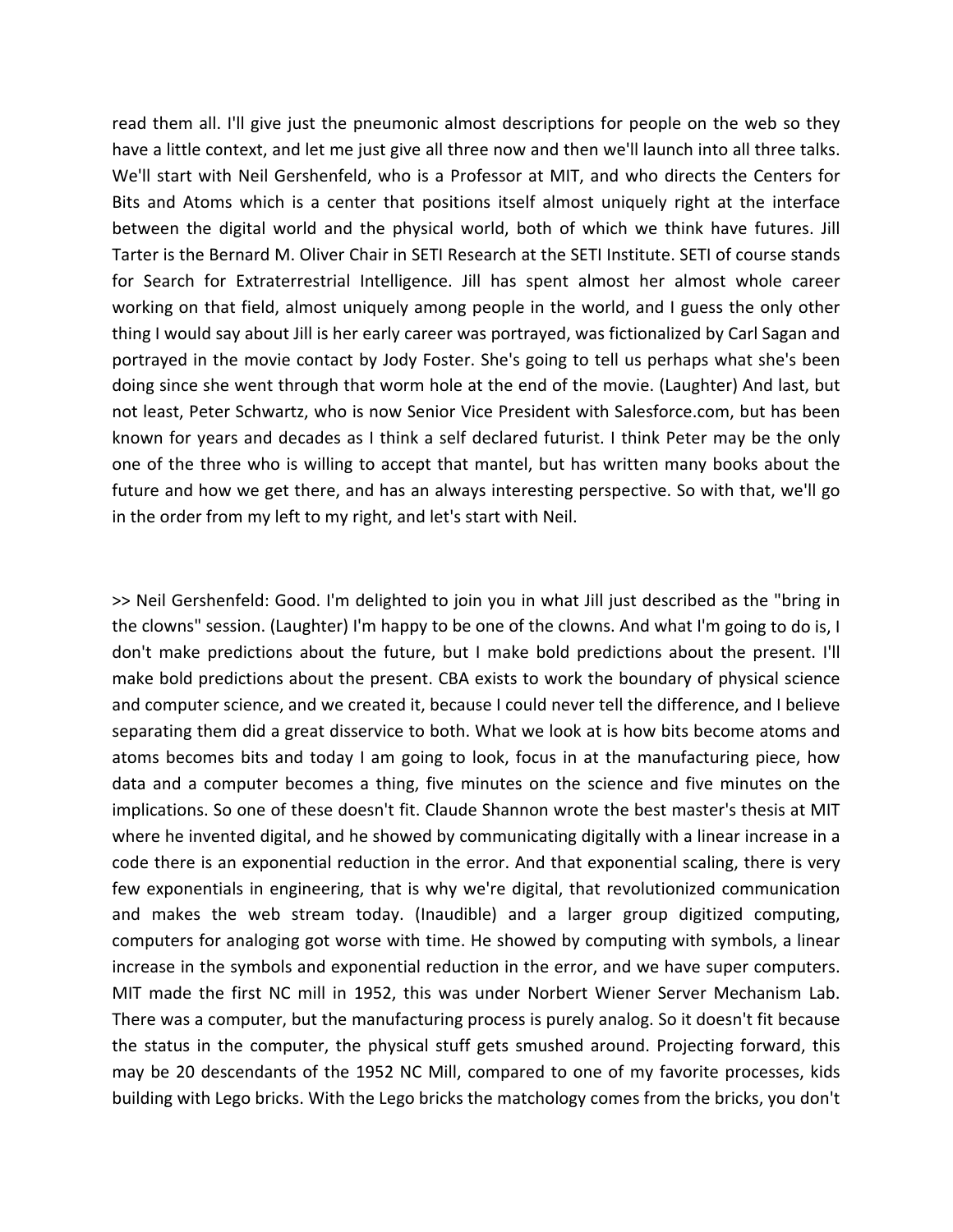need a ruler to place them, which means the kids can make something bigger than themselves. There is a constraint that detects and corrects errors so the tower is more accurate than the motor control of the child. You can detect bricks made from dissimilar materials, and crucially you can disassemble the bricks and use them again and make other stuff. None of that applies to almost any advanced manufacturing, 3D, printing, chip fab, none of that applies, the state is in the computer and not in the material. That is not a new insight, it is 4 billion years old, which is the evolutionary age of the ribosome. It is how proteins are made. Elephants are made one amino acid at a time with geometry coming from local constraints. The error rate in making a protein and a ribosome comes reduction in error rate in replicating DNA in exponential reduction of error and error correction. It is digitizing fabrication, not by the design, but actually by the materials, putting information into the materials themselves. That may sound semantic, but it as important as digitizing communication and computation. A few years ago, CBA ran a meeting with OSTP and a number of Federal agencies who were all doing 3 D printing projects, and the idea of this meeting was to look beyond the transition from subtractive to additive, to analog versus discreet. What I'll talk about is well documented here for the science of fabrication and then this was a follow up event on the biological content. What is emerging is a real science of fabrication by putting codes and computing into materials. To show you what you that looks like, one step in is not rapid prototyping, which you've heard about, a lot about probably, but rapid prototyping of rapid prototyping machines. These are machines that make their own parts, rapid prototyping of rapid prototyping machines. To do that, today manufacturing is a bad party game. You design something in a CAD tool, you send it to a geometry engine, that sends it to a CAM path planning tool, that sends it to a communication that sends it to a motion control tool, that sends it to a motor control tool, and bad things happen at every one of those steps. So to do this, you basically have to blow up all that legacy, and let the math talk directly to the motors. But if you are making everything, you can do it. And so there is a very interesting redo of how you build machines, so making the machine as easy to make the machine as the project with the machine, so the machines can change with what you are making. That's first step in. Second step in now is like the Lego bricks, but this is nano Lego matter made out of proteins to make nanostructures. This is micro Lego, these are 3D circuits made out of bricks of electronic materials. These are macro Lego, these are Lego like bricks, but now made out of carbon fiber that are letting us design airplanes that change shape, but these airplanes are much higher performance materials, and they are made not in giant factories the way they are done today, but by robots that crawl around placing little bricks of these discreet materials. And what we found is with little bricks of carbon fiber, you can make significantly higher performance material than the giant ways they are made today and you can build and unbuild them incrementally. They are all the properties like ribosomes, but now for manufacturing, and on the biggest scale, this was a project with NSF, this is work we've been doing with DARPA and NASA, and then with Homeland Security, we've been looking at making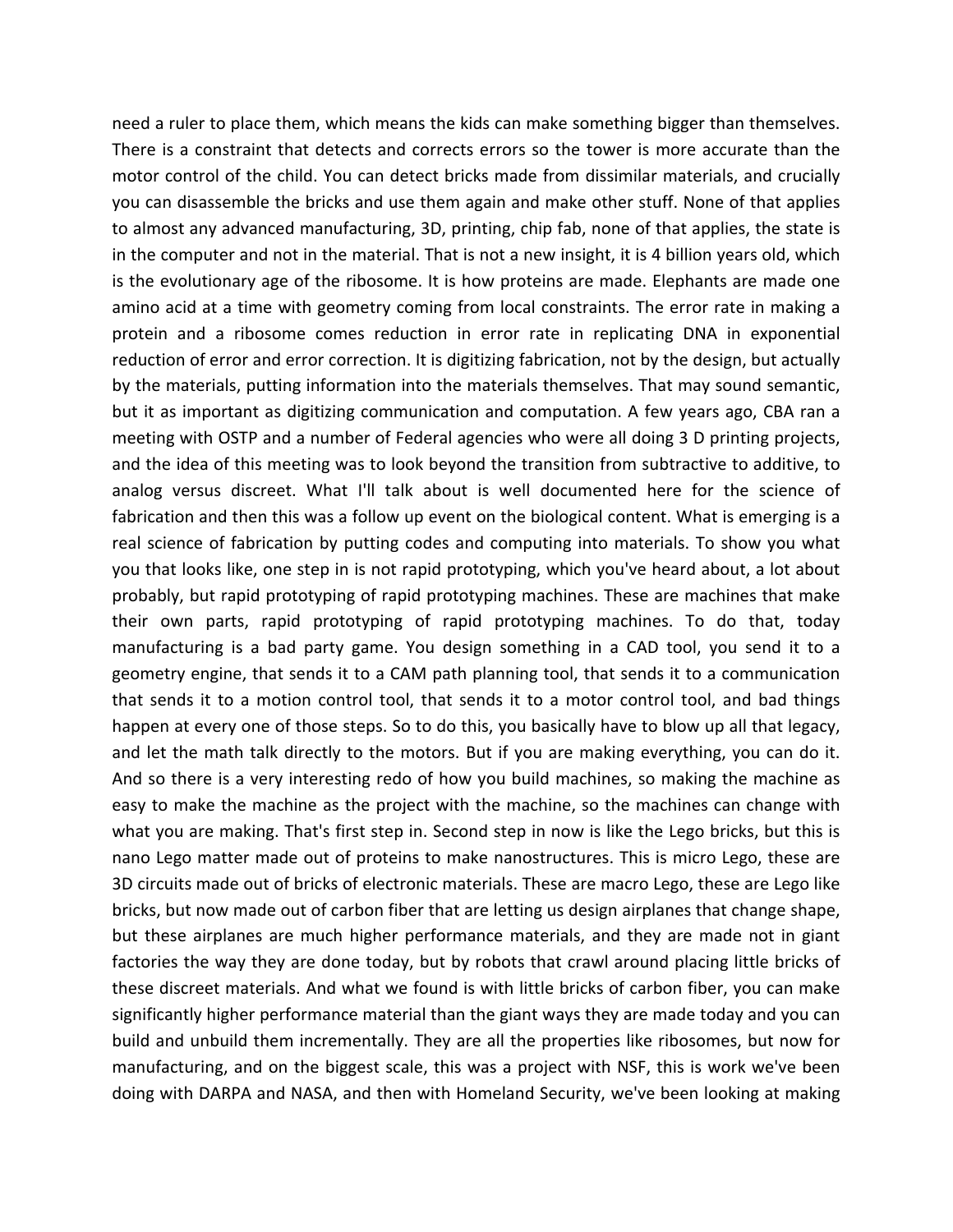geology on demand, landscape scale features for disaster response. So that's discreetizing the materials. Then the step after that is not just discreetizing the material, but programming the materials, and so computer science doesn't describe geometry for computation, you need to sort of redo how software talks to hardware to make programs overlaid on spatial structures. So this is essentially a do over of computer science as geometry to describe programmable materials. Adding all of that quick tour of mainframe computers were followed by mini computers, hobbyists computers, PCs. We're now recreating the history from mainframe of fabrication to mini computers of fabrication, and I'll talk about for the last few minutes to the machines that make machines that are like the hobbyist computers, leading up to the Star Trek replicator as computation embodied in materials as the key insight. We're about here, halfway down this time line. It is about 20 years to get to the replicator at the rate we're going, but the lesson from the slide, the internet was invented on mini computers, not after the PC, and we are at the invent the internet moment.

>> Eric Lander: So we can hold you to that? I was just writing down the really juicy predictions.

>> Neil Gershenfeld: I am seriously accountable for that, I'm in a lot trouble if we don't do it, absolutely. Yes. So we started doing outreach for National Science Foundation to tell people about this, but we thought the machines were much cooler than talking about them, so we started setting up community fab labs which are about the cost and complexity of a mini computer. In 20 years, it is all smushed in one machine. This is fab lab, this one happens to be (inaudible) in Iceland, a little volcanic island, but it is typical, \$100k investment, all the technology to create technology, if you want later I'll tell you what is in it, but with all of this stuff, you can make all of this stuff - boats, bicycles, consumer electronics, houses, all made with this. We opened one for NSF, and there's now about 400 and they are doubling every year and a half. They keep doubling as sites joining this growing network. So in that network, I thought that technology was hard, it's hard, but it is zooming along. We know how to do it, what is unexpected is the organizational implications. So you had a compelling report about the need for STEM training, even worse than that is if you don't have an education, the economies diverging, but all of this assumes manufacturing goes in places like this in the upper right. You go somewhere remotely to do a task you don't want to do to get money to buy something you want. What is emerging is a very different business model. Remember, PCs blew up the traditional computing industry, and this is like PCs for manufacturing, this is not toys in the same sense PCs aren't toys for computing. This was one single fab lab in Denmark that counted, they created 300 million dollars in turnover and a 1000 jobs out of one little community lab. In places like this inventing businesses like that, that are an economic engine very different from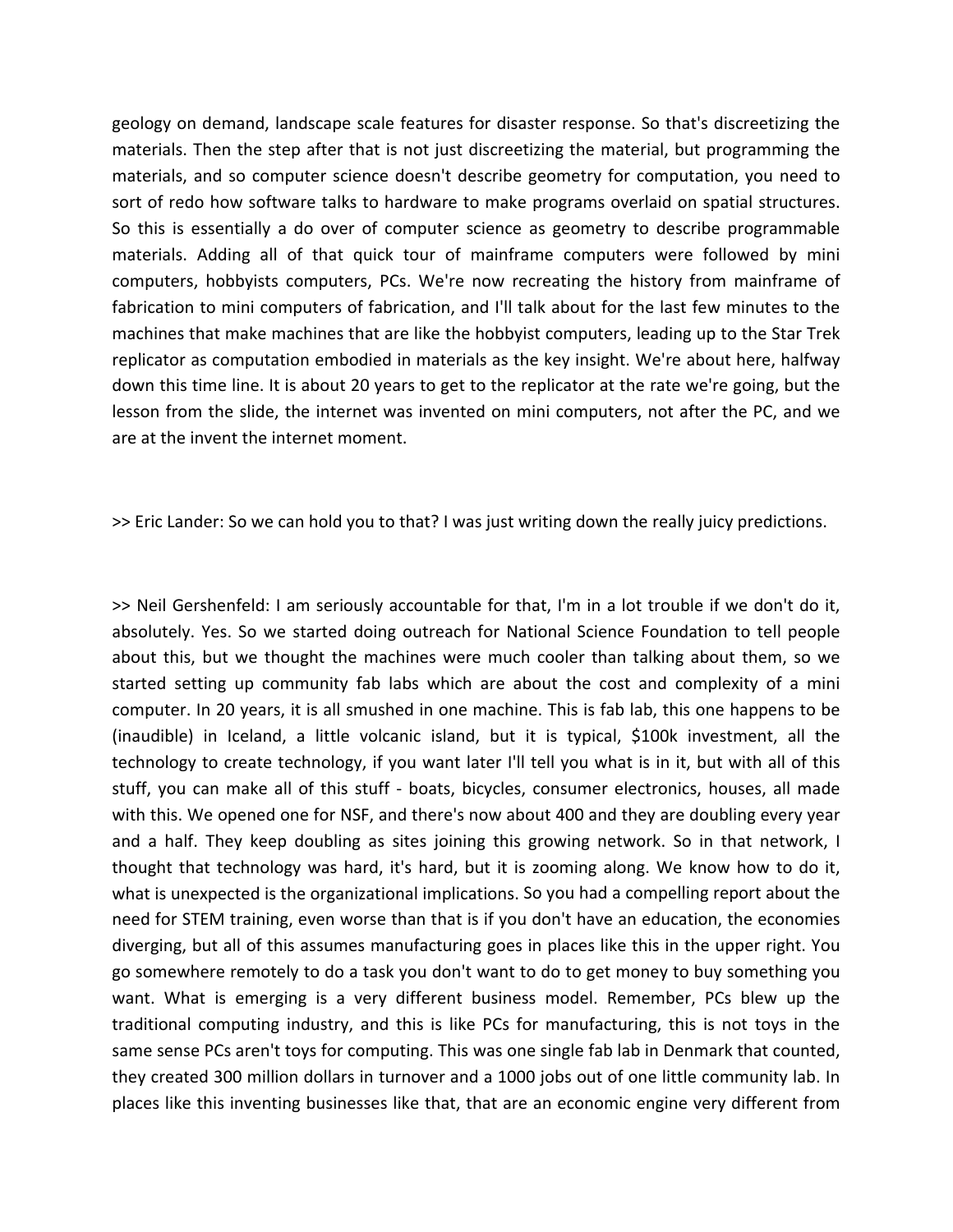traditional manufacturing, and so what is emerging is if anybody can make anything, then new jobs don't come back to the old factories, but there is a very different economy analogous to the impact of computing. In turn for education, you can think about MIT and research, you can think about MIT as main frame. You go there and get processed. You assume it is a scarce resource, so we say no to almost everybody. Just by space, we fit a few thousand people. There is a lot of attention to massive online classes, which I'm not a big fan of, that is like timesharing, there is still a main frame in your terminal connected to it. What in the fab lab network, what we've backed into doing is a program called the Fab Academy where students have peers in work groups and labs with mentors and machines locally, then we connect them globally by giant video conferences and content sharing and all of that. So it is not like Bitnet, it is like the internet. It is an educational network where you can in effect download the campus digital computing and communication plus fabrication, means you can bootstrap and so you can bring the campus to you and once you have this basic set of tools, you can make whatever else you need so it is an educational network. In turn for policy, what has been emerging, it seems like some of you might have participated in, we had a mobile lab at the White House maker fair, which is really shining a light on this isn't just toys, this is really a new kind of economy. This is Barcelona's Mayor. They're putting fab labs in every district in the city, only secondarily for business, the primary reason is for people to produce what they consume. It is a new notion of urban infrastructure, and this is Barcelona's Mayor making a forty year countdown to the city becoming technologically self sufficient, globally connected for knowledge, so data comes in and out but the atoms stay, producing what it makes locally in the city. This is a bill Bill Foster introduced in the House and Senate, to not appropriate but charter as in the national interest and national network of commuted local labs, as a very different notion of national infrastructure. So what you'll see, if background here, the science of fabrication isn't subtractive versus additive, it is codes and programs and materials. It's completely symmetrical with digitizing communication and computation, we're going through the same transformation that is exponentially doubling and it mean fist anybody can make anything anywhere it means how we divide work, play, education, all of those things as separate activity sort of gets turned on the side and do them in the same place at the same time, which means really reinventing whole notion of organizational capacity. Thank you.

>>William Press: Thank you. Whoa! (Laughter) I guess we'll save the questions until the end and then we have a process for doing that, Jill.

>> Jill Tarter: Okay. I'd like to add my thanks for the invitation to be here. Sorry about the clown comment. But I'd like to focus on biological, slightly strange biological vision of 21st century.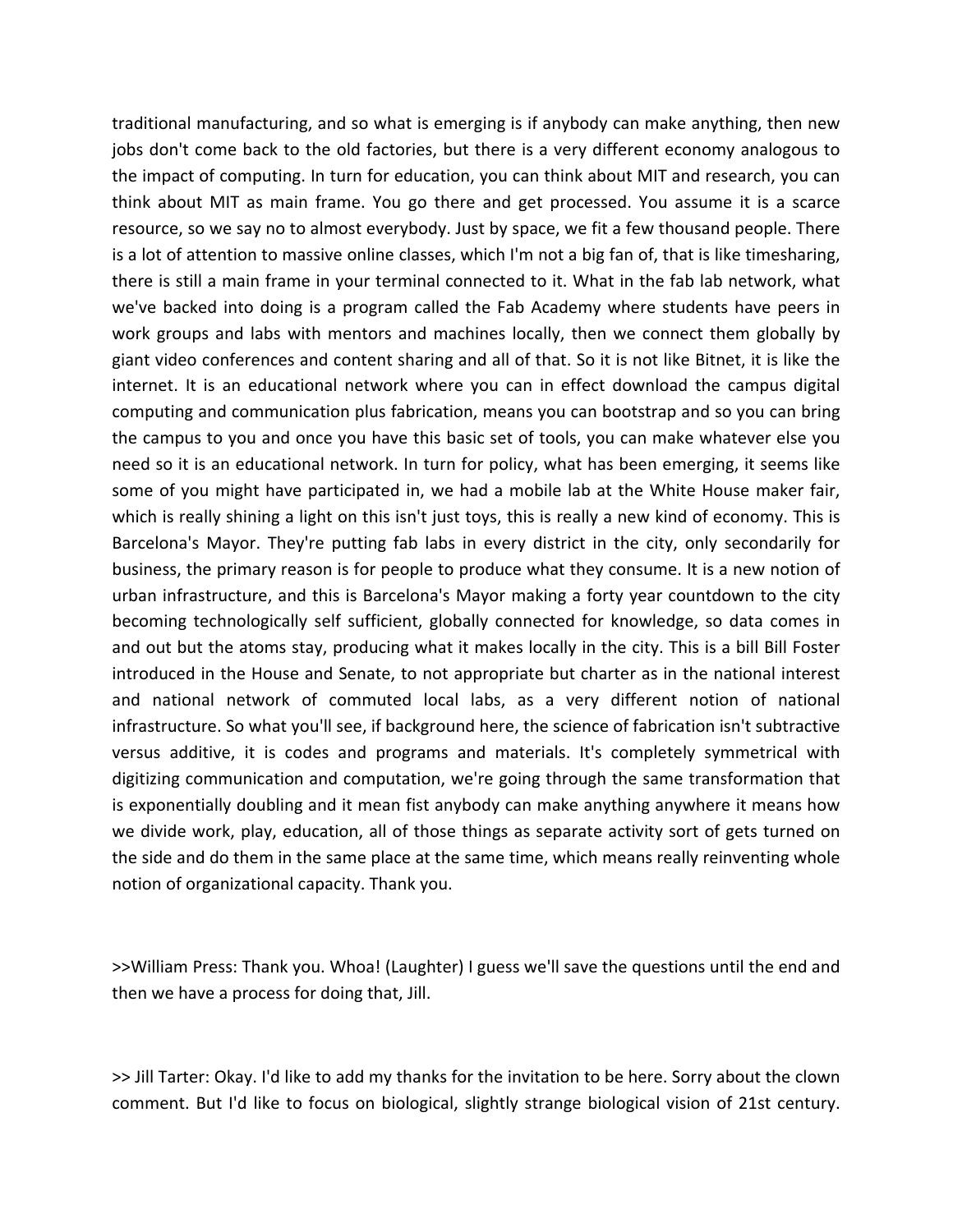We're getting comfortable now with this notion, this tag, but I'd like to mention that in all probability, this is the century that will allow us the exciting potential of encountering and studying biology unrelated to biology here on earth. The opportunities for encountering life beyond earth fall into three categories, we can go discover it, we can search for technology, and we can move it off the planet. For a long time now, a Mars sample return has been kind of holy grail of astrobiologists, but there is just been real very slow progress in reducing the cost of this mission. You just heard how you can do it. All right. If we could shorten the technology transfer time scale for new terrestrial capabilities such that we just heard about, and getting it to space hardened miniaturized versions, then perhaps not long after self driving cars are saving the lives of our teenager, self driving rovers may be performing in situ biological experiments and prescreening the materials, if any to be returned for analysis. So I'm wondering if maybe there shouldn't be a Mars track in the I gym student competitions or maybe that smart rover should just contain one of your synthesizers and a lot of different software. The long history of rock swapping between Mars and Earth means that we have the potential for discovering life as we already know it on the red planet and therefore there are some other regions that we could profitably explore within the solar system. So the watery oceans of Jupiter's large moons, Europa, Ganymede, Calisto, are accessible through the icy coatings and explorations of the subterranean Antarctic lakes today are pioneering the non‐contaminating toolsets we might need to do that. Or the ethane methane lakes on Titan, Saturn's moon offered direct access to potential biologically active environments without the need to penetrate kilometers of ice. But you know, there's no free lunch really, but the cryogeysers on the south polar regions of both the moons in Enceladus and Europa, could in fact significantly simplify this whole sample return concept. So in 2004, Stardust chased down a comet (inaudible) and it returned samples that were then successfully scanned by an army of volunteer dusters. All right. They are using Stardust at home to discover candidate inter stellar dust particles. So open source molecular biology and genetics tools could promote a similar crowd search opportunity involving students in the future. In the real return on investment from this whole biomarker study is a second genesis. All right. And like the Mastercard advertisement says, it's priceless. Laboratory synthetic biology is one approach to producing life as we don't yet know it, but discovery elsewhere in our solar system of an independent origin for life actually begins to measure the branching ratios for the experiment of life that are established by physics and chemistry operating in proneus environments. The discovery of second genesis would validate the ubiquity of life beyond earth. And it helps us also to tease apart the necessary from the contingent in our own origin of life on this planet and an alternative biology would provide with us a way of more fully understanding and exploiting the one example that we currently have. So beyond the reach of sample return, we have to rely on absorption spectrum to provide evidence of life on XO planets or moons. The spectrum of earth shine here reflected from our own moon shows the disequilibrium chemistry of oxygen, ozone, and methane that announces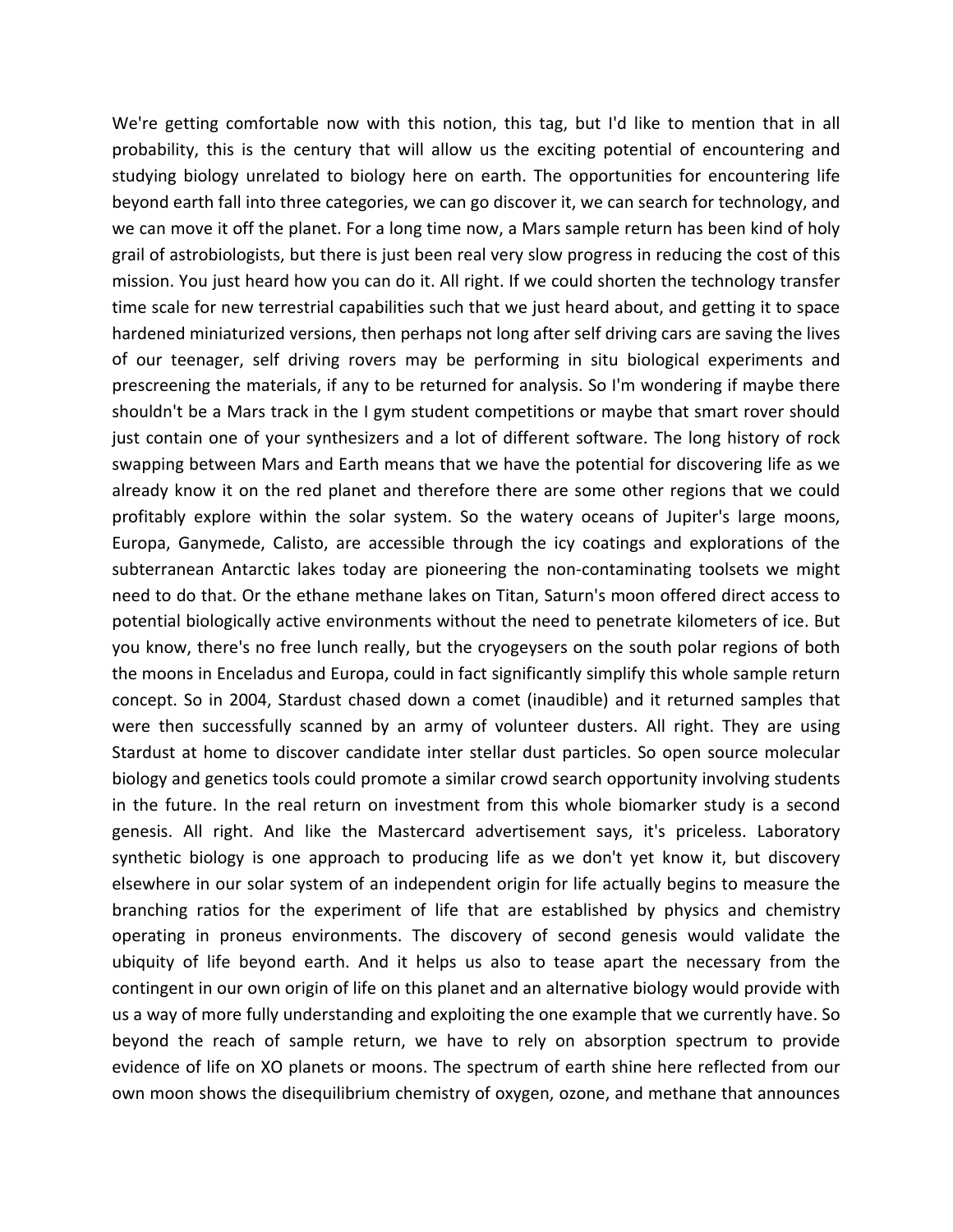the presence of biology on our planet. As yet there is no smoking gun for a bio‐signature. Abiotic false positives are possible and appropriate bio‐signatures will change over the lifetime of the host body, and spectroscopy cannot be conclusive in the absence of planetary characterization. In the near term JWST may be able to use transmission spectroscopy during XO planet transits of the nearest stars to detect atmospheric constituents. An oxygen dimmer bio‐signature in an oxygen rich atmosphere of a terrestrial planet in a habitable zone of a nearby (inaudible) or methane or NO2 in the atmosphere of super earth orbiting an (inaudible), or even industrial pollution, may be in the reach of JWST. But to go beyond the nearest (inaudible) requires direct imaging capabilities and better resolving power. So instruments‐to‐ image terrestrial XO planets run the gamut from \$10 million privately funded a few years to multibillion dollar missions decades in the future. And these imaging missions are probably going to lack both the large collecting area and the special resolving power required to detect bio‐ signatures in the atmospheres of the imaged planets unless we get lucky, and the nearest inhabited planet is very close. So I think the jury is kind of out on the return on investment for bio-signatures, at least the direct return on investment, but indirectly, we've seen a huge explosion of bright young students drawn into science and engineering by challenging and the glamour offered by the prospect of finding habitable and inhabited worlds beyond earth. Now this is my part of the story, right? In searching for techno signatures, what we're doing betting the gain will be in the transmitter and therefore it won't be needed in the receiver. If we look in the right way at the right time and the right place, we could succeed tomorrow. But given the number of places and times and ways to search, it's a really long shot and you know, it's one that is so inexpensive that it is worth including in our search strategy. SETI offers an obvious opportunity for global coordination, collaboration with U.S. leadership. The exploration will grow in power as collecting area and computational capacity continue to increase, and as we develop new ways to mine data collected for other purposes, and as we deploy new search strategies based on technology we haven't yet invented. The Phillip Morrison used to call SETI the archaeology of the future. Any information bearing signal that is detected will tell us about their past, but the fact of a successful detection will tell us that we can have a long future. So at the moment, frequency compression and time compression are the hallmarks used to detect obviously engineered signals. But traditional astronomical observing programs may serendipitously identify other manifestations of distant technology. Recently highly disbursed fast radio bursts have been discovered in large data bases generated by pulsar surveys. While likely these are caused by hugely energetic sources of unknown origin at extra galactic distances, if their spatial distribution turns out to be non-isotropic, these could be deliberately (inaudible) signals from technological civilizations much closer to home. Astro-engineering projects that construct noncircular artifacts that transit a star, or neutrino factories capable of tickling (inaudible) variables or producing neutrinos at higher energies than any known natural sources might be found with big data mining of the data bases being constructed by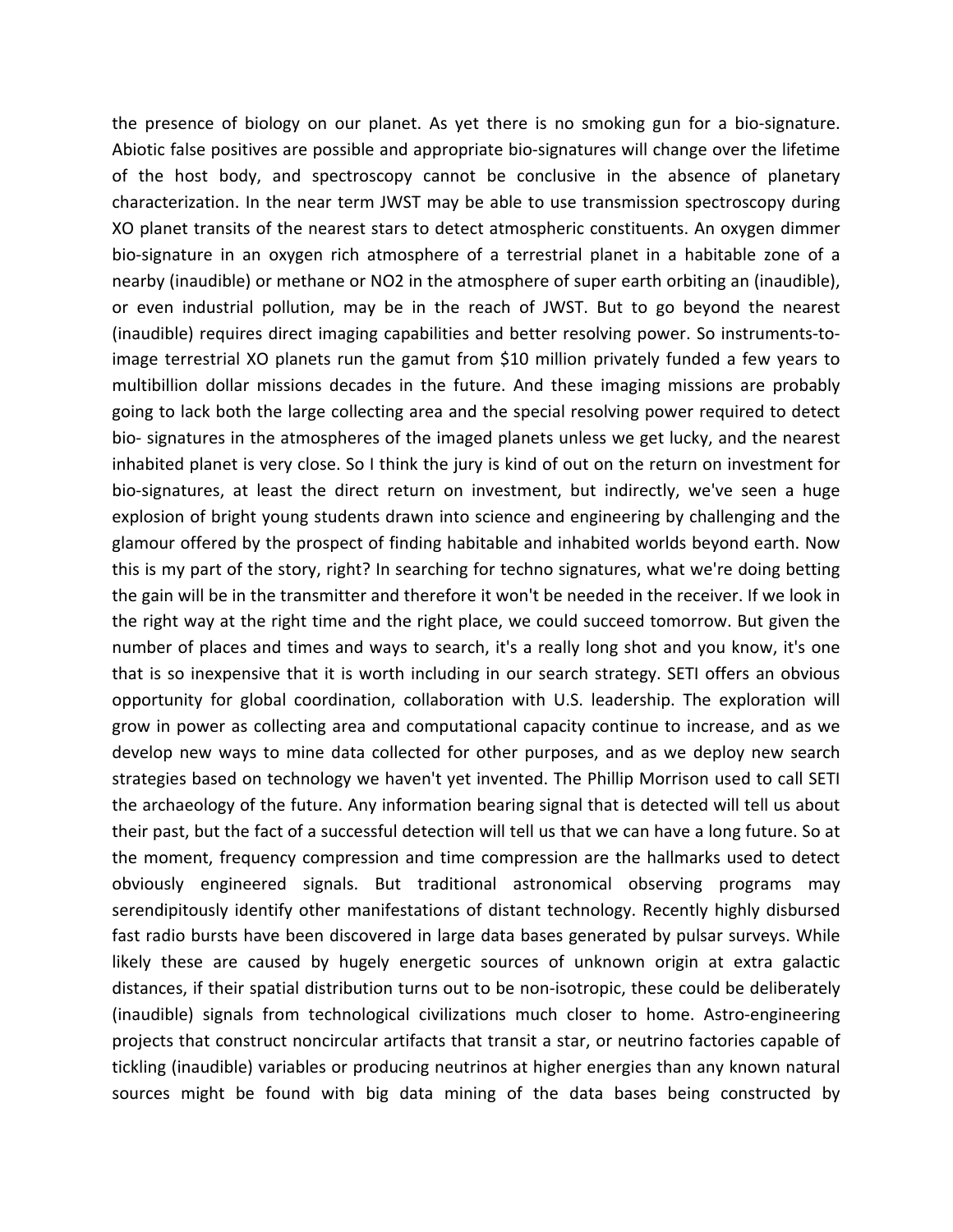observatories today. And what we learn from the techno signature approach to search for life beyond earth that we cannot learn from any other approach, is that technological civilizations can be long lived. Some other technology survives for cosmologically significant times, so can we. The return on investment for moving this off this planet is the mitigation against a single point failure. The destination is not the real issue, that will define itself as we proceed. The real issue is to commit to beginning or at least not to impede those who would, and then sustain that commitment. And our youngest generation of scientists and engineers is watching these decisions closely, deciding whether they're going to jump onboard or not. Like Neil's disruptive manufacturing, we should be mindful that this commercial enterprise could rewrite the geopolitical map of the earth. In considering a further horizon, how about a starship, that's a big hairy audacious goal, and the return on investment of this very long term project could be the solutions to some of the 21st century's mega city problems coming from a wide cadre of creative people, problem solving, solvers who are not traditionally involved in space technology or in city planning. You know, this is the stuff of childhood dreams and it's a very sexy STEM magnet for young students that can it can be made gender neutral from the start, and they can build their careers and their futures from their own innovations. A starship has both a replicator and de-constructor, and the lesson of a starship is that recycling has to be perfect. Your take apart as well as put together tools are phenomenal. Trying to get to this perfect recycling will hopefully provide better solutions with fewer unintended consequences than some previous efforts to alleviate big city crisis. Okay. In 1984, there was a problem, a manure crisis in New York City, an obvious solution was to invent radically improved reprocessing technologies. Instead, it turned out to be cheaper or maybe just more profitable to invent a mechanical horse. Now instead of drowning in manure or co2, New York City will be drowning. All right. (Laughter) The manure crisis is often cited as example of innovative, unexpected problem solving to look forward to as the model for solutions to insoluble problems in the current era. I pretty much disagree. Waste is a resource to be reclaimed, not discarded. This is the best approach to obtaining the raw material for those fabulous synthesizers and machines of the future that we just heard about. In the 21st century, we're going to have many megacities with populations over 20 million and I think that we need to treat these megacities like starships, we need to use biomimicry to engineer their defense and the return on investments from activities like the 100 Year Starship is new framework for problem solving and a potential for fewer unintended consequences, and a new ethos of stewardship transmitted to the next generation that has immediate applicability to these terrestrial megacities. Thank you.

>> William Press: Great. Peter.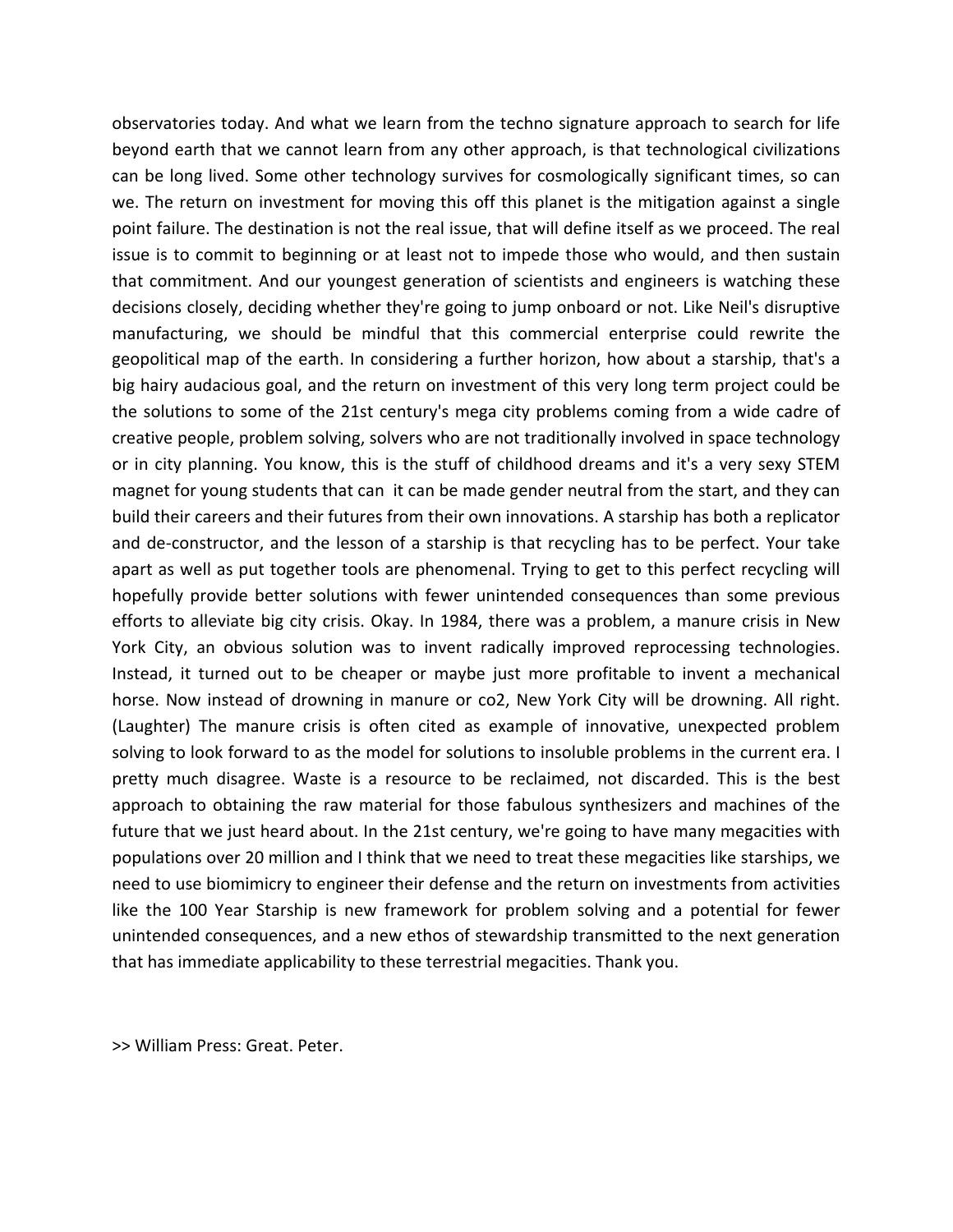>> Peter Schwartz: Thank you. First of all, let me say thank you to the committee and also to my colleagues here, both of who are friends and collaborators in other contexts. Half of you are old friends of mine, even shared an office with Ed Penhoet for a while, had the privilege of attending the esteemed university that Shirley Tilghman runs. What I'm about to talk about, a version of the talk I gave to trustees at RPI last spring. In fact, I have to say, Bill mentioned some of my books, I also helped write movies, one of which is a film that many of you will have seen called "Minority Report" in which we tried to create a vision of the future that Steven Spielberg put on the screen, and Neil was part of the committee, the group I put together to work with Spielberg, and I have to say one of the highlights of the meeting was watching Neil explain quantum entanglement to Spielberg. It was quite a show. Okay. May I have the clicker. Thank you. Okay. So when I think about this question, I think about five subsidiary questions that drive my thinking. Science and Technology advance because the tools of science and technology advance from the microscope, to the telescope, to the computer and so on. And so interesting questions, what are the tools of the future that open up new frontiers? New methods, we're seeing new methods in science beginning to develop that are quite significant. Where is the talent going? Where are people investing their lives? Where are we spending our money and finally, what are the interesting questions that drive people's careers and drive them to pursue advances in science and technology. Let me address those very quickly. I think we can make a few key assumptions, basically that we're going to have more information technology embedded everywhere, little bits of intelligence. I'm not one of those people who believes we're about to have big artificial intelligence, but lots of little bits of smarts in many, many places taking the friction out of almost every process. There will be more resources and talent, more, new and better tools. But as in the past, when science and technology were driven heavily by the needs of conflict, now the big challenge driving the world of course is sustainability, water, food, energy, all of that, as well as the human and social dimensions of this. This is I think the single biggest challenge that our civilization faces. I think the clean energy is the single biggest technical challenge we face. If we don't find it, we're screwed. And nothing that is in the laboratory today is likely to be the answer, maybe fusion power, maybe, but that is still a big maybe. If not, then we have a really big problem as a civilizational crisis over the centuries ahead of us. That is the single biggest issue I think we need to be addressing is can we find the answer to clean energy. If the answer is yes, then it is open future. If the answer is no, we have a very big problem. In thinking about the tools, we start thinking about a long list, whether it is the new space telescope that I think you were talking about, Jill, that we need to detect signals in deep space, whether it is things like the large hadron collider, and our ability to operate it at an incredibly small scale. We think about computation, we're moving into an era where again we're not too far from when we can actually begin to think meaningfully about quantum computers. I was down at NASA AMES recently, and they are beginning their first experiments in practical terms with what are the first near quantum computers, and I say near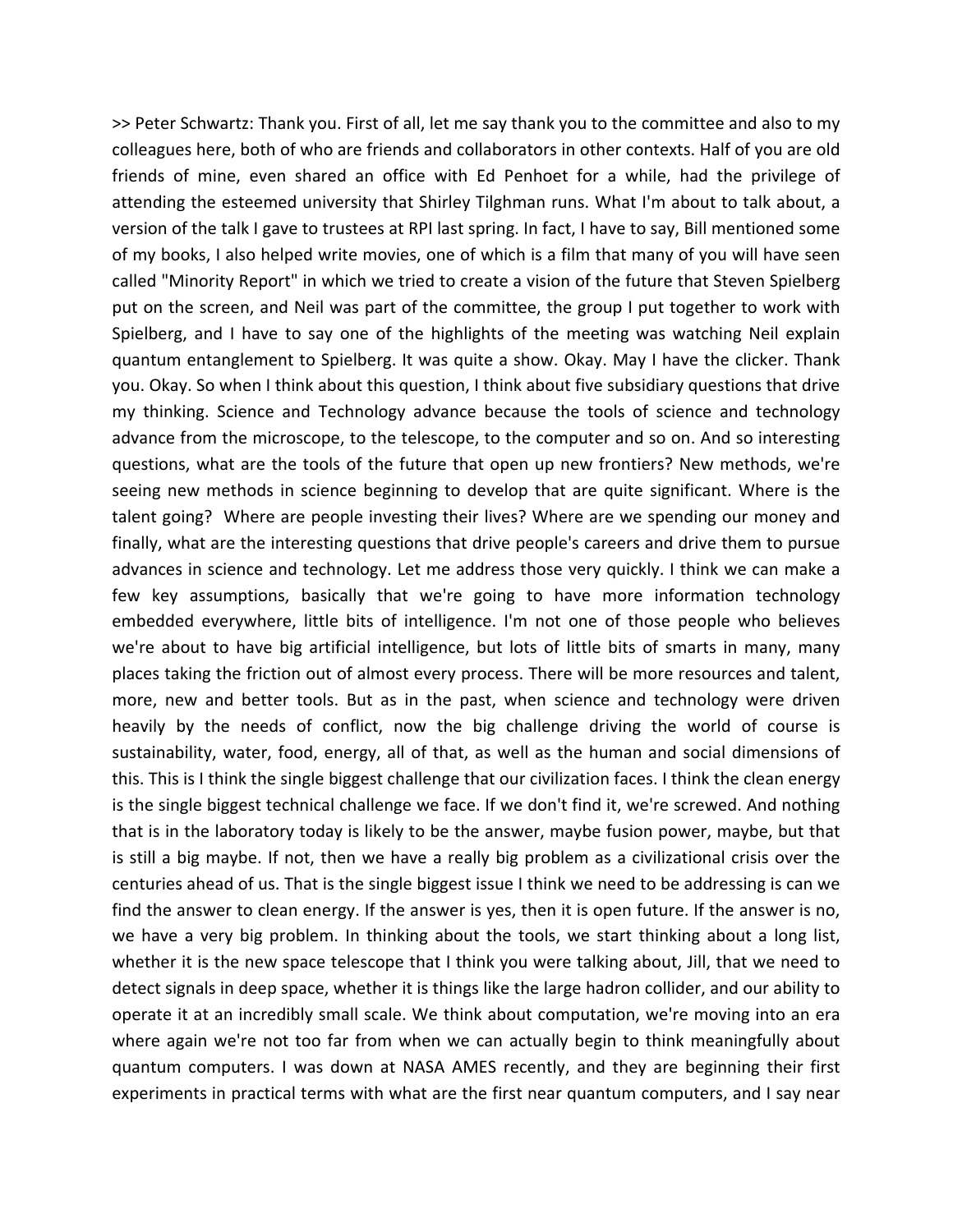because it is not quite the d wave computer and so on. So what I'm suggesting is that we're across a wide frontier developing in a large number of new scientific tools that are opening up the frontiers whether a new means sensors, new means of computation, new means for controlling matter, etcetera. In thinking about the methodologies of science, I'm struck by the fact that we actually have new ways of doing science, and among them first of all are understanding complexity. Dan Schrag and I met at a meeting looking at climate change and complexity at Santa Fe Institute where I was trustee for a number of years. Big data is obviously another example of that. The ability today that we have to both gather and process vast amounts of data that are staggering both in numbers and critically lead to the next which is algorithmic discovery which is basically designing algorithms that can look at that great volume of data and find patterns that we would not have found otherwise. So we are literally able to make discoveries the human mind did not conceive of except in setting in motion the sequence that led to that discovery. So we now have actually machines that can make novel discoveries and as a result of machine learning, that process is accelerating rather dramatically. Finally, the methodologies associated with what I think of as bottom's up science. Kick starter science, if you will. Science with thousands, millions of participants engaging, SETI, perhaps the first example of that, lots of people out there wanting to participate because of their passion for the subjects and so on. We're actually moving into an era of new ways of doing science, as well. I think there is a new domain beginning to emerge that is quite significant, we ought to begin to pay attention to. I call basically human systems, I'm not sure what the right word is, but if you think about it, psychology, sociology, almost everything that deals with human beings was largely observational and empirical. You looked at what people did and you had some really brilliant person, a Freud or a Max Weber, who looked at that set of data and said, well here is a pattern that begins to make sense. It was a kind of an intuitive apprehension of an understanding of human behavior. In fact, what we're now beginning to develop are new methodologies that allow us to understand human behavior and in far more rigorous ways. One end is neurobiology, for example. David Eagleman, the neurobiologist at Baylor University created Center for Neurobiology and the Law looking at what the implication of understanding of neurobiology are for human behavior and criminal behavior, what can be fixed, what can't be fixed and so on and profoundly significant. All tools of simulation, new behavioral economics, the abilities to do large scale economic experiments and so on are all moving us into an arena where we can actually do meaningful experiments of the sort that we have only been able to do in the physical and biological sciences before. I think new domain is opening up for consideration of how we explore it. One place where we see this happening, and I'll return to this in a moment, Singapore, doing a number of experiments in a very large scale, and in quite rigorous way because they can do things that many countries can't. That leads me to the next point, which is the talent and the money. One thing we're seeing globally is enormous increase in number of people and the amount of money going into science and technology, and I'll only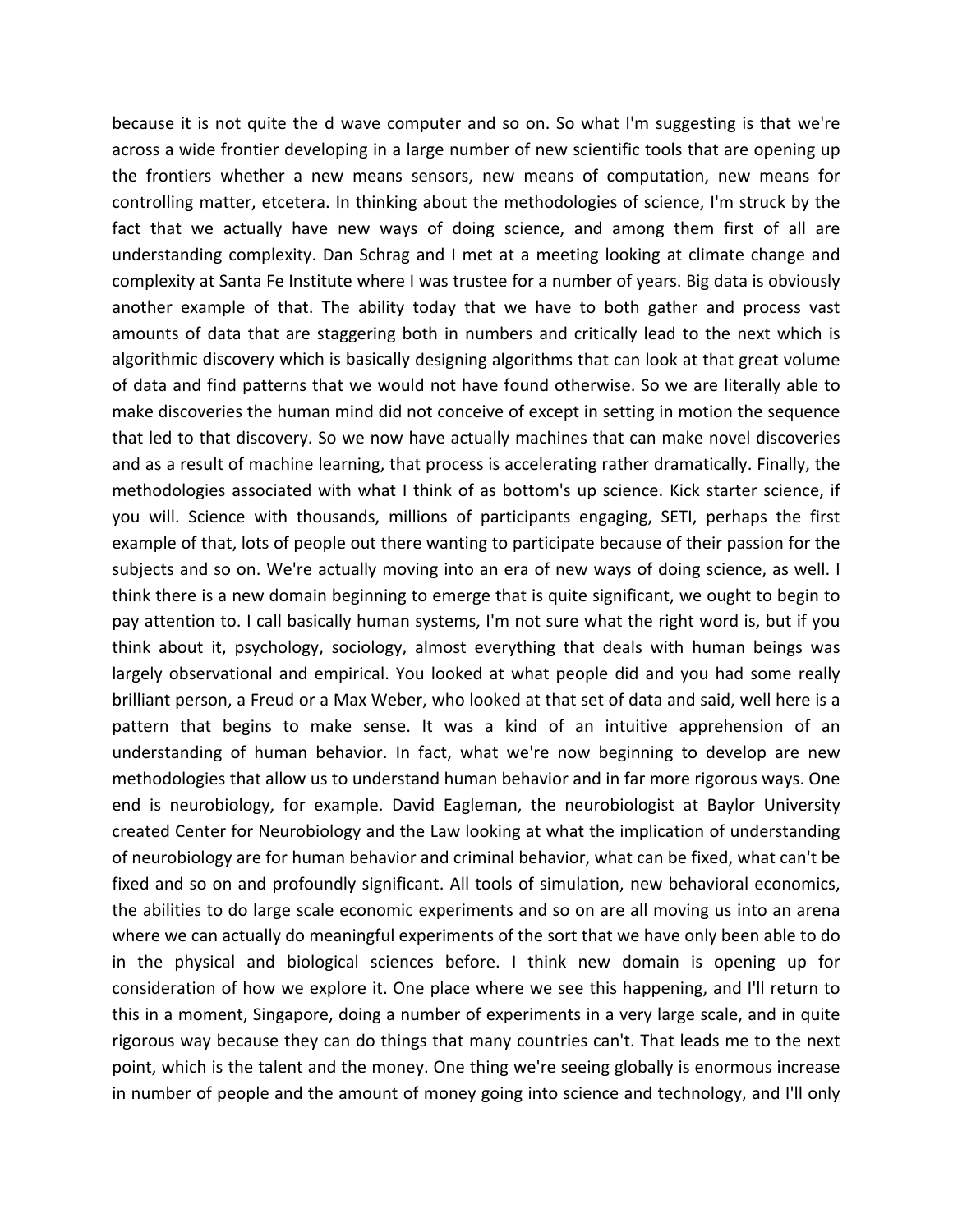use the example of one small country, Singapore, where I serve on what is called the Research Innovation and Enterprise Council, chaired by the Prime Minister, five Cabinet Ministers and five outsiders. I've served on it since the beginning as has Clay Christenson, a number of American University presidents, Susan Hockfield, John Hennessey, and others have served on it with me. A number of industrial leaders, the heads of R&D at Exxon, Novartis, etcetera. And in 10 years, we spent \$80 billion, and our next budget another incremental 20 billion dollars that we will start allocating in October. And I say this because what is happening therefore is that the enterprise that was overwhelmingly concentrated in the United States and Europe and Russia is now becoming global. To really understand the where things are going to go and where things are coming from, it is no longer adequate to go to MIT, Stanford, Cambridge, etcetera. One has to visit the National Universities of Singapore and elsewhere in the world to see where in fact the real frontiers are beginning to emerge. From my point of view, Singapore represents, I think a really new model, perhaps the only ones that I've seen globally who've have actually been successful in this enterprise of creating a new kind of science and technology foundation. One need only visit the ruins of Sophia Antipolis outside of Nice to see what failure looks like as well. I think you can reasonably predict several things that are going to happen. One is we are going to understand molecular biology much deeper level, going to understand the brain and the mind at a much deeper level in the near future. I think we'll have much smarter machines, but cyber security will remain a big challenge, that is I think we have not solved that problem, and the bad guys are ahead of the good guys on this, and I think it will be a perpetual challenge unless, and I say unless, we can figure out how to build what my colleague and Danny Hillis and several others have argued, my colleague Mark Benioff, we need an Internet 2.0 that is inherently secure. The Internet was created for collaboration, and is very good at that. What it is not very good at is security. We have to put security on the ends of a system designed for openness, and so the challenge is can we redesign the system so it is inherently secure. I think that is where we will end up going. I already mentioned huge systems, sustainable technology. Like Jill, I am quite convinced we'll discover life elsewhere in the universe, the biggest discovery in that respect in recent years is that planets are common, they are not rare. And so we will find some form of life, probably somewhere in the neighborhood, intelligent life is a different question. That is a far bigger challenge. Finding intelligent life in our neighborhood in space and time I think is somewhat less likely, I hope you are right, I really do and I'd like to be on the Starship, I think it is a great idea, let's be clear. I wanted to be an astronaut, my first failure as a futurist was getting the astronaut market wrong back in 1968. Where are big surprises coming from? I think what we've been astonished in physics over the last 20 years by discoveries like entanglement and dark energy. Einstein believed entanglement was his biggest mistake. Turned out he was right. Particles can be entangled. There is something called dark energy overcoming gravity, we don't understand it, that is why we call it dark. We had a real (inaudible), that would be a big surprise. Being able to control molecular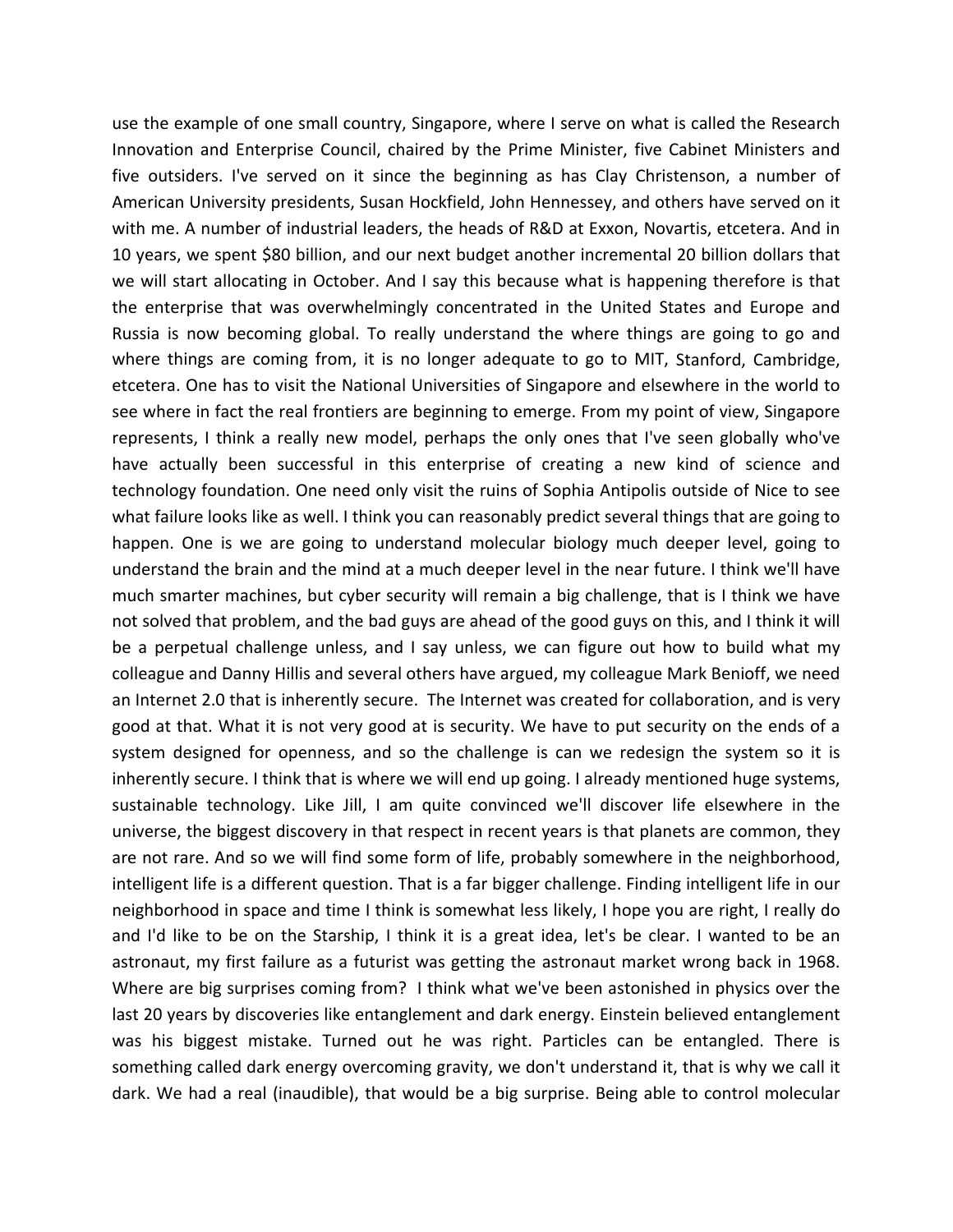biology and cracking the code of DNA in a really deep way, that is a big deal. Do we get fusion power? Do we undertake geo‐ engineering? These are big questions. I think one of the interesting physics revolutions that could happen, if you think about it, that is that beginning in the middle of the 19th century, we began the electromagnetic era, we began to understand electricity and magnetism, and out of that came not only physics but the vast electrical technologies that drive our civilization today. The one force we do not understand is gravity. Imagine if in the next 25 to 50 years, and there is a lot of work going on, the last force yields to our understanding. We actually understand gravity. Now I don't know whether that means flying cars or not, what I do believe is that it is almost inevitable that somewhere in the next 25 to 50 years we'll develop a meaningful understanding of gravity, with all of the implications for civilization that electromagnetism had in 1850 for the future. We could not imagine our world without that electromagnetic tools. Well, today imagine what it would be like if we had gravity. Finally, the energy issues of flight. The reason we don't have very fast aircraft is energy. The reason it's expensive to go to space is energy. We don't know how to get enough energy to build the vehicles that are necessary for that kind of flight. So that's what I wanted to share. I hope that is of some relevance and look forward to the discussion. Thank you.

>> William Press: Thank you. Now if PCAST members don't have questions on this (laughter) shame on you all. But I see you are not disappointing. I better start a list. Susan, why don't you go first.

>> Susan Graham: I think my question is for Neil, but it may turn out not to be. If it becomes not only easier, but faster to fabricate, then what happens to deployment? How do you what are the social processes and the business processes and so on that separate the good ideas from the garbage, and I mean, we have a notion now already of things going viral, that we have communication that allows information to get out there faster, but what happens in the marketplace once you have this capability?

>> Neil Gershenfeld: So I'd split that into two pieces, one was deployment and one was curation. In the deployment, histories of very great and precise guide. If you look at printing, HP's printer division is in Corvallis, Oregon because they had to hide from Palo Alto, because inkjet printing didn't scale and printing was supposed to scale, but of course a lot of little printers add up to output from one big printer. We have big printers, but the engine for HP is a lot of little printers. If you look at how music, software went from software companies to lots of app development, how music went from labels to lots music development. Mass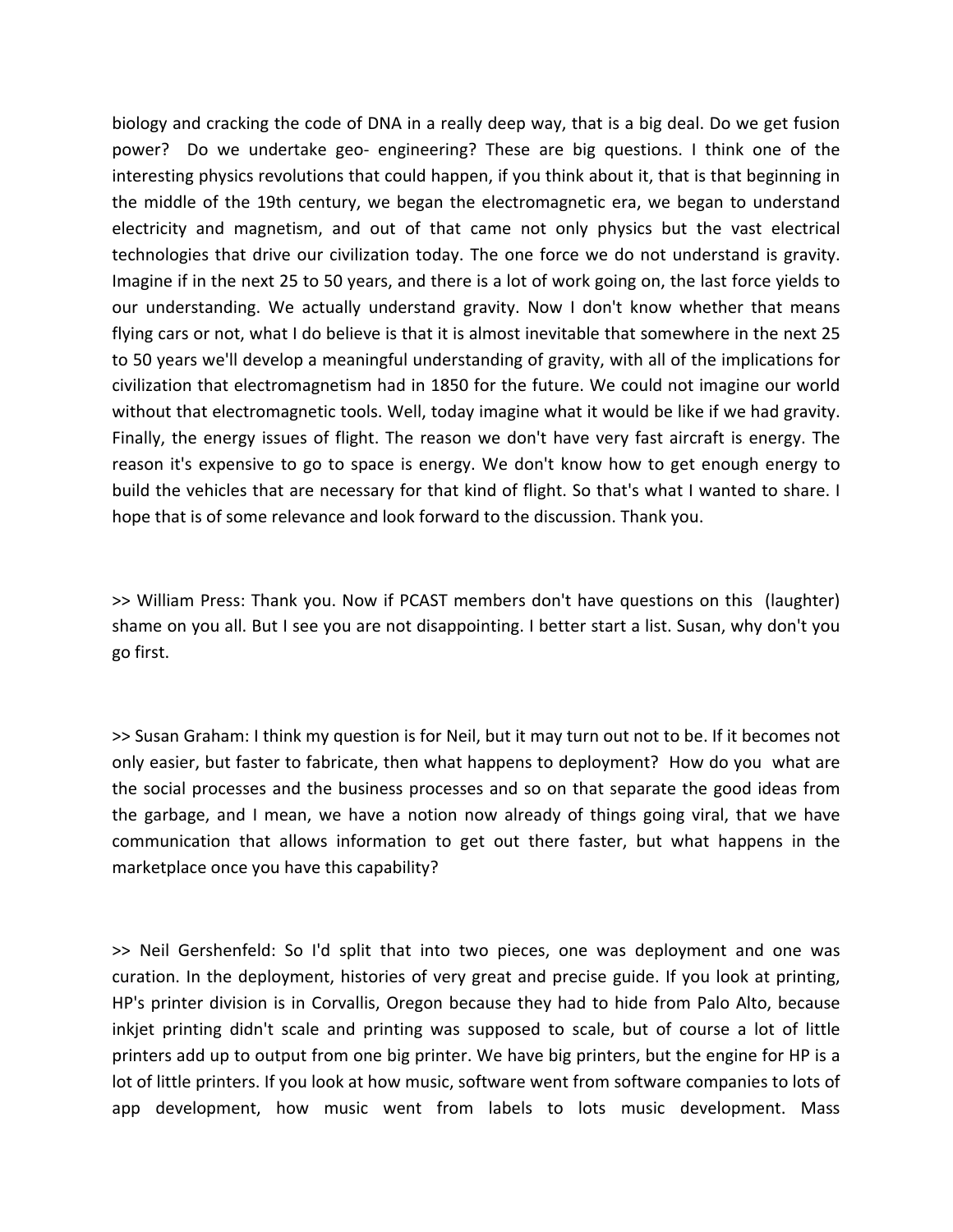manufacturing, big record labels, big software companies haven't disappeared, but what's appeared is new tiers that didn't exist before. This doesn't replace traditional manufacturing, but in the sense it makes the boring things, it makes the things where everybody needs the same thing. This adds new tiers that didn't exist before, it is the deployment. From one thing you can design something and make it many places simultaneously, shipping data and producing on demand, those platforms don't exist, but they are coming. That's replaying that historical script, in one case data becomes sound, in one case it is an app, now it is a thing, it is that script. The second piece I'm really invested in, the curation, in that there is a lot of celebration of do it yourself in the maker movement, and there is a lot of really stupid stuff in the do it yourself in the maker movement where nobody is around to say actually that is a dumb idea, and it has been done before and there is a better way to do it. Projects like the Fab academy have to do with mentoring, how you take just in time and tropic bottom up, but you mentor from things you can do in a day, a week, a month, a year and that involves distribution and much less control, but involves mentoring and curation. It is not commanding control centrally, but building networks that can mentor is something I spend a lot of time on and found is absolutely essential.

>> William Press: Jim Gates.

>> James Gates: Thank you, Bill and thank you to the panelist, nice to see old friends and to hear this wonderful discussion. My question is basically directed towards Peter, but please the rest of the panel, also feel free to weigh in. One of the activities that PCAST undertook in recent times was involvement of discussion of big data and privacy. And even going into that discussion, I must admit one of my concerns was when we have these enhanced abilities to model human behavior to plan based on models, to think about constructing large scale human systems that interact with these models, the thing that occurred to me was that the issue of sustainability and ethics in the context of our human ability to interact with this, is something that was very worrisome and in particular I was reminded that as we, as genomics revolution began, the issue of ethics was actually discussed right at the beginning of the process as opposed to being a later add on, and to me this was a new sort of model to think about the simultaneous development of the ethics around new technologies, and the development of a technologies themselves. And given what I've seen of the ark of how the world's politics has evolved over the last 20 or 30 years, this issue of the sustainability and ethics attached to these new technologies is going to be an enormous driver in terms of disputes, the wide scale adoption and in fact, quite frankly the thing we talk about diverging income in this country, all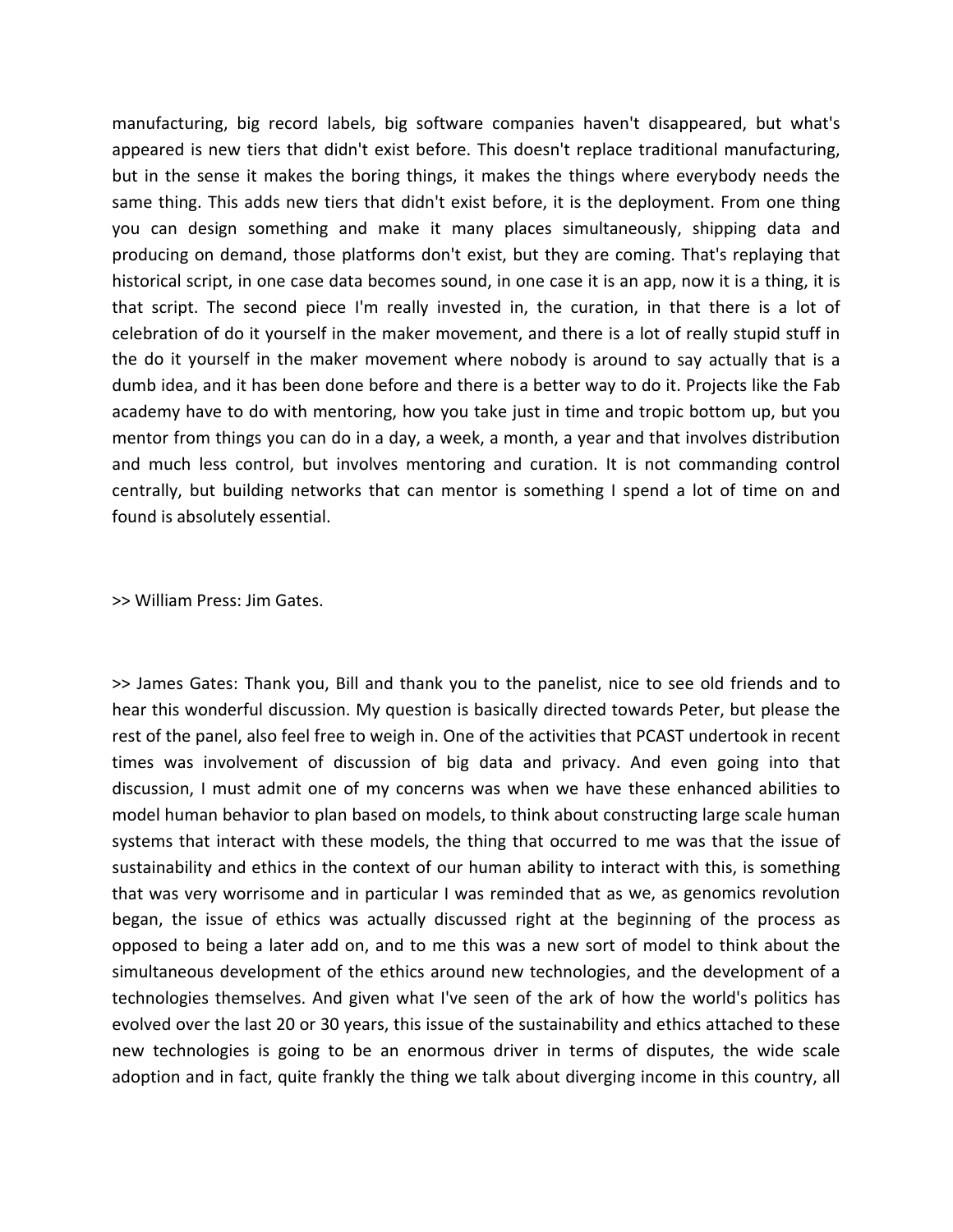this gets wrapped up in this whole issue. I'd like to hear Peter, what your thoughts are about this.

>> Peter Schwartz: There are two fundamentally different, but related questions that come along with that, and you touched on both. One for example is privacy and the other is income distribution question and Bill and I were talking about this beforehand. On the privacy issue, I think it's a rather profound one. But having said that, the truth is that I think when we look at it from a historical perspective, we will look and what I'm about to say is not corporate policy, but it is personal, let me be clear about that, that privacy was an artifact of the 20th century, that privacy did not exist much before the 20th century unless you lived in a remote location, if you lived in a village with other people, everybody knew what you did. If you lived in Japan and little huts with thin walls, you knew what was going on with your neighbors, and you developed a psychological privacy that allowed everyone to have an independent life even though they all knew what was going on. We do now live in the global village. McLuhan was right in that respect, and that in fact the access to knowledge and information that has developed globally will mean we have to rethink what privacy actually means under those circumstances because that knowledge will be, like it or not, available in so many different ways. I have my own mini drone I fly off my terrace. My neighbors, I'm not so sure they love that. You know. Having said that, the point is that I think we're going to have to rethink what we mean by the relationship between people and their technology, and this being one example. The other, the income and equality in the jobs issue is a more difficult one. Here I think it is mostly a matter of time in terms of job creation. We've had a number of essays by Tyler Talon and Robert Gordon saying we've basically exhausted our technological potential and only the inventors of technology at the top will get rich and the rest of us will be impoverished. I think that is a failure of imagination, a complete failure of imagination. I work in a company in an industry that didn't exist 15 years ago, cloud computing. Nobody worked Salesforce.com, in the year 1998. Today there are 15,000 employees in three years time, will be 45,000 employees and we are growing at 37% a year. We have partnered recently with Microsoft in collaboration. This is an industry transforming the world. I believe that these are times when we are reinventing industries and the jobs begin to flow as the other industries are affected by it and transformed by it, the people who will be working in all the Fab Labs that Neil is talking about. The other day I saw the first 3 D printed car from a company called Local Motors, we start reinventing the manufacturing process fundamentally. So in my view, that essentially we are going to be great transitions that we have gone through, that we have gone through from time to time from agriculture to industry and so on with massive dislocations, and it will happen and will not be painless. In the end, there is no end, the next stage in the process will be the creation globally of vast number of jobs in new industries as well as the reinvention of old industries. I think that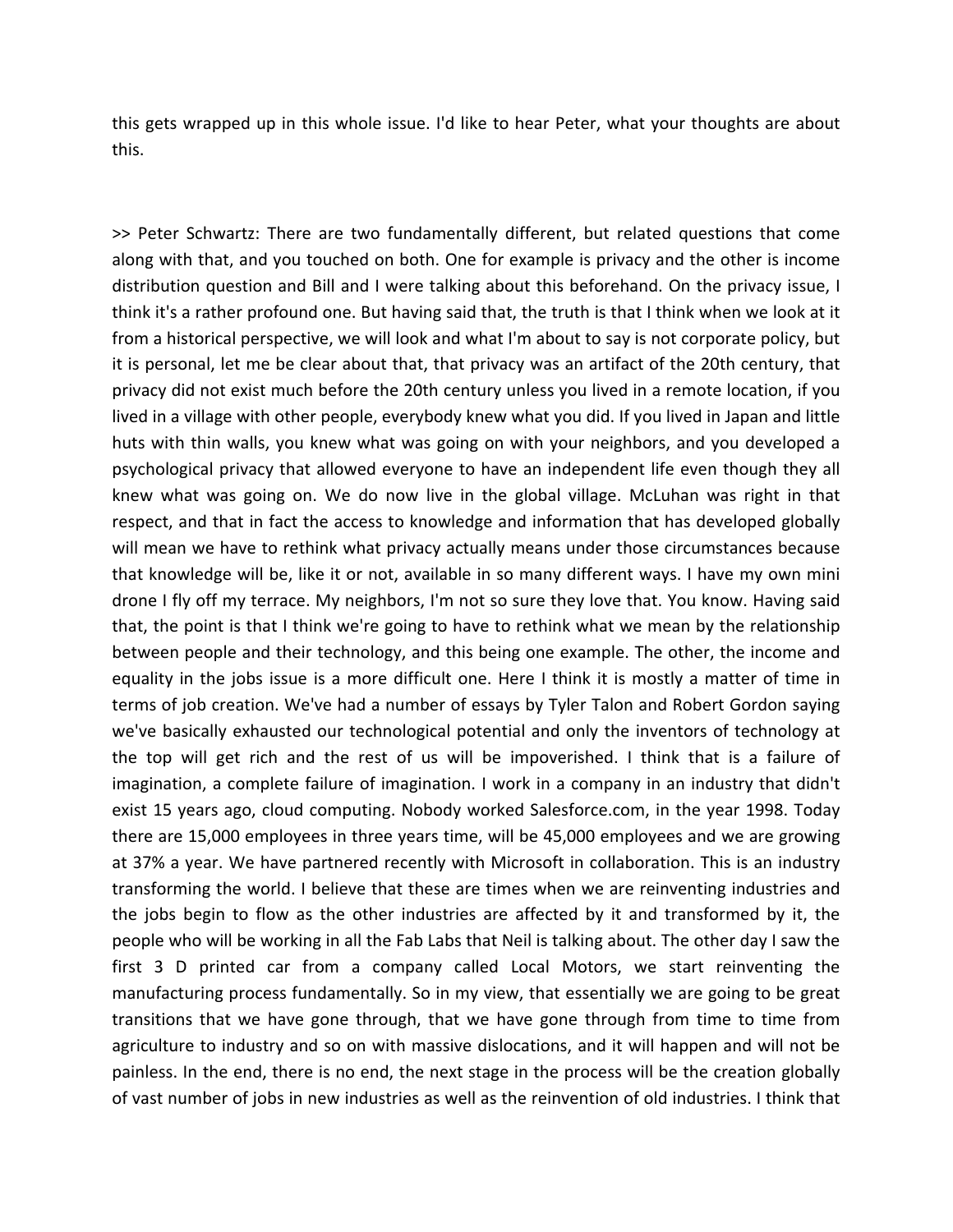concern is real for the moment, but the fundamental concern I think is misplaced in a sense that it represents failure of imagination.

>> William Press: Marc, I think you are next.

>> Marc Kirschner: Thank you Bill. My question is for Neil. Fab Lab is really amazing to watch. You have done a lot of early experimentation. Your article in World Affairs talks about how taking it to cities like Detroit now. If you could experiment more, if you had more support from the private sector, local governments, Federal agencies where do you want to take this? What experimentation do you want to try next?

>> Neil Gershenfeld: Yes. So great question. First of all, it is not me to be clear, I'm a surrogate. This was an accident that went viral, and I'm sort of a stand in for this viral growth. It's not remote. My vision was one lab and that's all I could see. I'm representing this exponential growth. For me, the thing most exciting for me is, I think the scarcest resource untapped on the planet is brain power. MIT fits a few thousand people and the MITs of the world, there's a few thousand maybe of them. We're finding in Arctic villages and African shanty towns and rural Indian farms, precisely the bright inventive creative profile of the kids we find at MIT and so for me the opportunity we're talking about is harvesting a much greater fraction of planet's brain power. What's been limiting is, I'd say organizational capacity in the commons. In the early stages, I had to essentially, choosing my words carefully, sort of hijack some government grants to spend them on infrastructure that made this possible. So there is a lot of technology curation where the materials come in software and workflows, and bills spinning off the foundation and all that is building the capacity, organizational capacity. It is really easy to find the inventive people, and there's orders of magnitude more than we are servicing. It is really easy to find the people that want the benefits from it. What is actually really hard is the organizational innovators who can build the capacity to make this happen. So for example, Chevron recently made a \$10 million commitment against the bill not passed, but charters this is a public private partnership to invest in the labs in the communities where is it works, and they're intentionally investing more than the labs need to start to build this organizational capacity. I would pair the opportunities, picking up from Peter, one is using more the planet's brain power, and I put next to that the whole notion of work. If you think about it, I think this last century fiction is you go somewhere from where you live where you don't want to be to do something you don't want to do, making something designed by somebody you don't know for somebody you will never see to get money to come back and get something you want. And what if you could just go to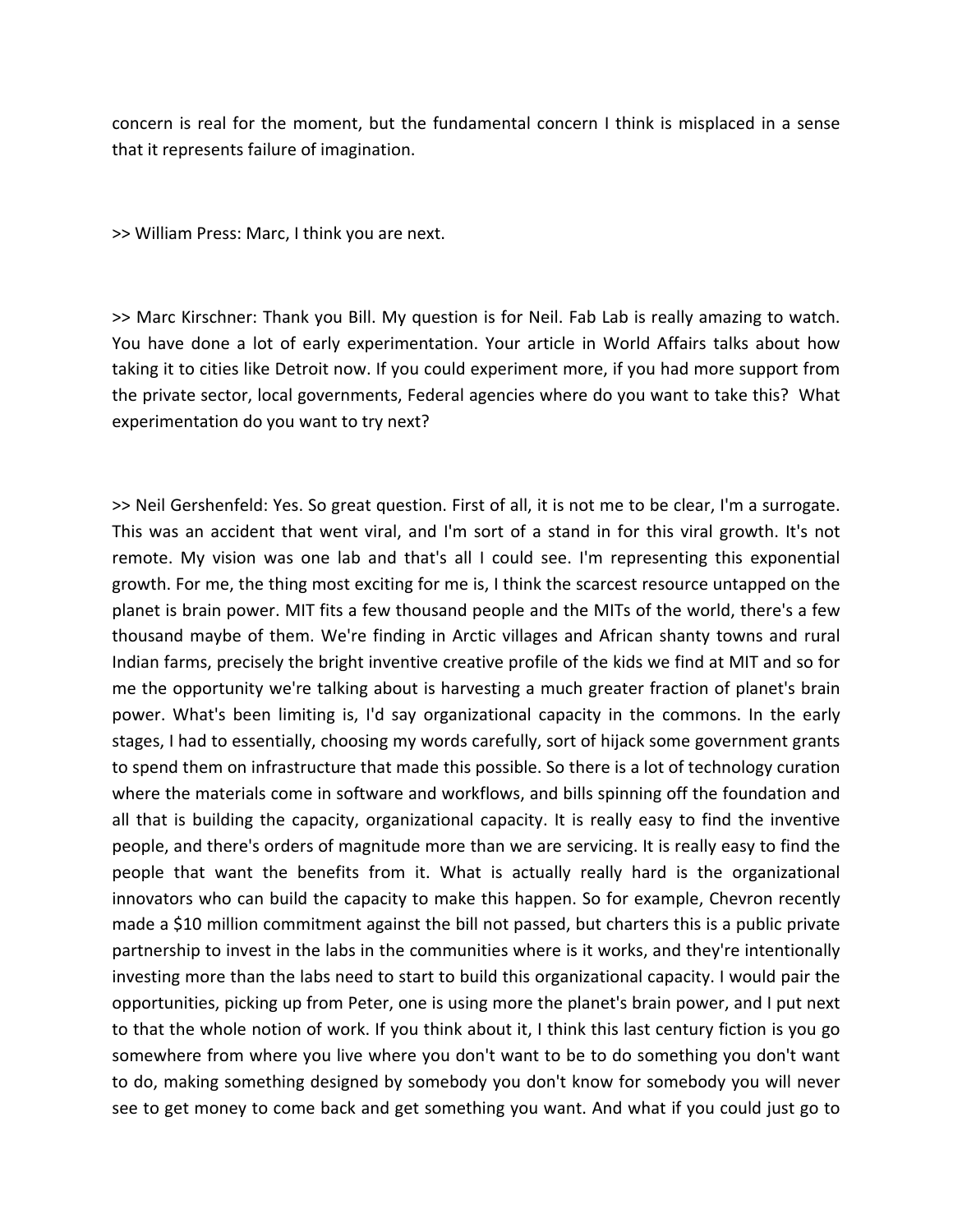the get something you want part, and so it's not that it is for free, but there is a lot of assumptions baked into the words job that change but what is limiting is capacity. Investing in the commons. It took a federal investment in the commons that became the internet to let the dot.com era happen. We're at a same point like that and that is why projects like this Barcelona one or this bill, sort of viewing this as infrastructure, infrastructure for invention, not top down billion dollar shiny things far away, but bottom up investment, not by themselves because no one site knows enough to do it, but investing in the network, as a new notion of infrastructure. Everybody wants what comes out, but it is much harder to invest in the infrastructure that make its possible. That is the opportunity. Thanks.

>> William Press: Thanks. I have Dan next.

>> Daniel Schrag: Thanks, I want to ask Jill a question about her discussion of astrobiology. So I look at Mars a little bit differently than the way you talked about it. You seem to be very confident that we are going to likely find life on Mars and I think you talked about exchange between the two planets. My understanding is actually that the only possible time when we could have had earth material go to Mars other than our spaceships is during the early bombardment period where there almost certainly was no life on Earth. So you know it's really a one way transit for meteorites, because of the sun and because of the gravitational field of the earth. So the question really is in looking at life, I'm a little fearful that the justification for exploration of our solar system is based a little bit too much on this on encouraging the public's fascination with finding life because it feels a little bit dishonest to me. The early history of Mars is fascinating, for all sorts of reasons, independent of whether life was ever there. And so I just worry a little bit about feeding this. For example, as you said, we're a long way from figuring out what the bio‐signatures of life in extra solar planets really are. Mars has, 1500 parts per million oxygen in the atmosphere, and we know that is not from life, that is from photolysis of carbon dioxide. So the question is, if it really wise in the long run to be quite so encouraging of this focus of discovery of life on other planets, when all the evidence thus far suggests it is probably not there.

>> Jill Tarter: The question is are we just hyping this stuff because the public likes it. First of all, the exchange of material, when I said we might find biology there that we recognized, it would be a scenario where early Mars produced life forms before the Earth did and they traveled from there to Earth, that is energetically the most feasible way. So we're Martians, that is what I meant by that. In terms of are we overselling the potential for life on Mars? I don't think that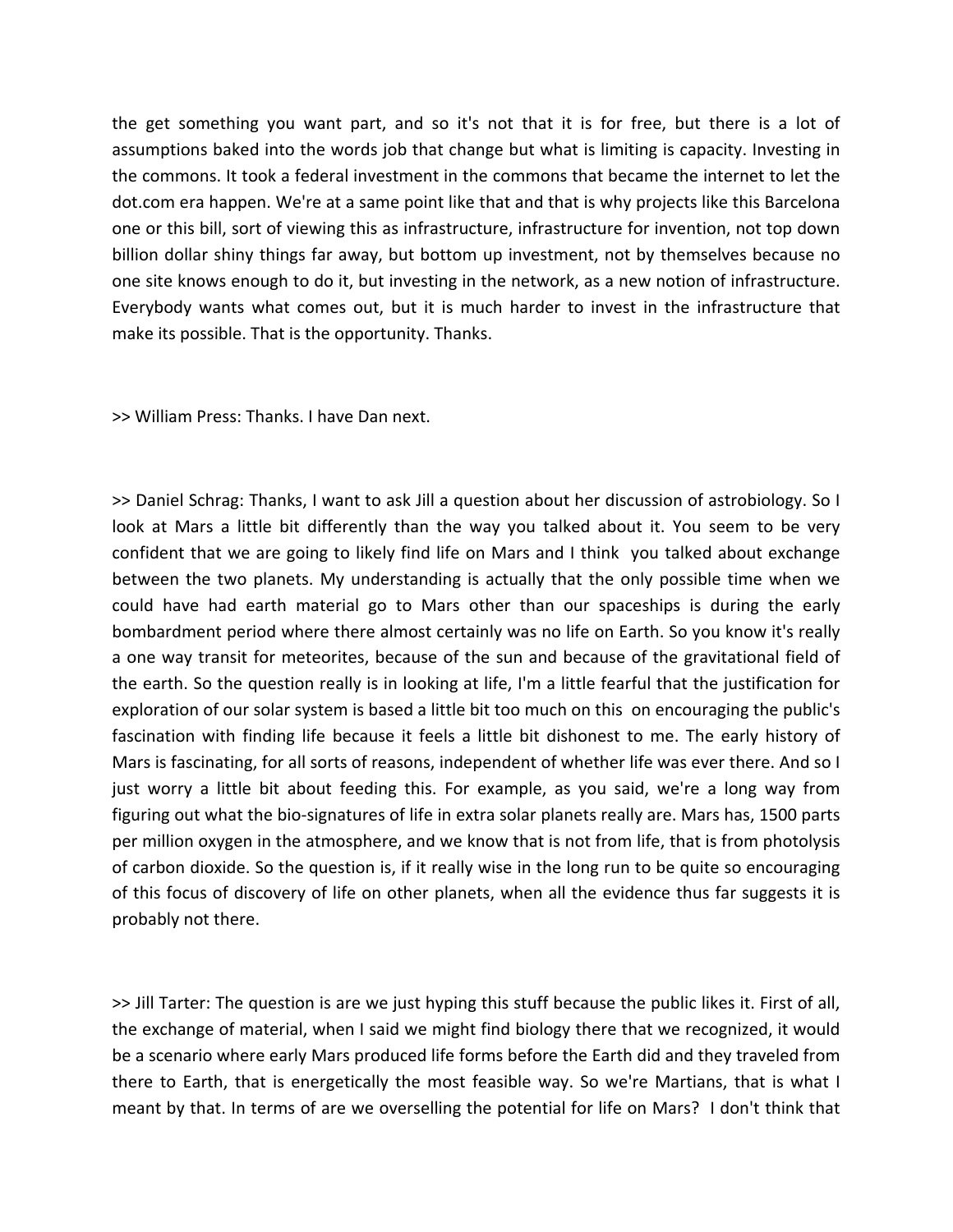you'd get many of the astrobiology community to agree with you. They are certainly, what we're finding is that the ingredients for life are there. What we think is necessary for life is, and has been there. Whether it turned into life, that's really such a key question. It's worth looking for it. And if we are over and I think I do agree with you that we may be overselling the likelihood that we will find it, but it is really a key exploration.

>> William Press: Thanks. Barbara, your flag was up, now it's down. Are you

>> Barbara Schaal: (Inaudible)

>> William Press: Okay. Okay. Then I have Michael next.

>> Michael McQuade: Combination, maybe question and ask for comments from Neil and Jill. I'm interested in sort of state of play and where you project the issue around materials, let's say source materials because if I take Jill's comments, I don't want to talk about raw materials for making things, I want to talk about either raw or reused materials, etcetera. So we do these exercises all the time and we convince ourselves that sort of on a unit basis I can energetically make a part less expensively in an additive manufacturing because I don't have waste and I have the other things, but if you draw a different control boundary, you may get a different answer. When I think about things like sending the minimum mass spacecraft to Mars to make the return vehicle on site, I get into a very complicated question about the energetic cost or the extraction cost or the reuse, where are we? What do we know? Can you comment on that?

>> Neil Gershenfeld: I'll start on Earth. Let me give you a short term and a longer term answer. The short term answer is the microcosm of that is this network of Fab Labs that we have in Arctic villages and rural shanty towns away from supply chains, and what we find is in the short term version, there is a large set of consumables that are easily sourced locally, like wood fibers and then there is a small set of high tech consumables the we have to source globally, like microcontrollers and precision tooling. And so a box the size of this table would supply one of these labs for a few years with the high tech consumables, and all the low tech consumables, there is versions of sources and recycling locally. It is the short term empirical statement. But the longer term research statement is there is no trash in a forest, stuff gets taken apart and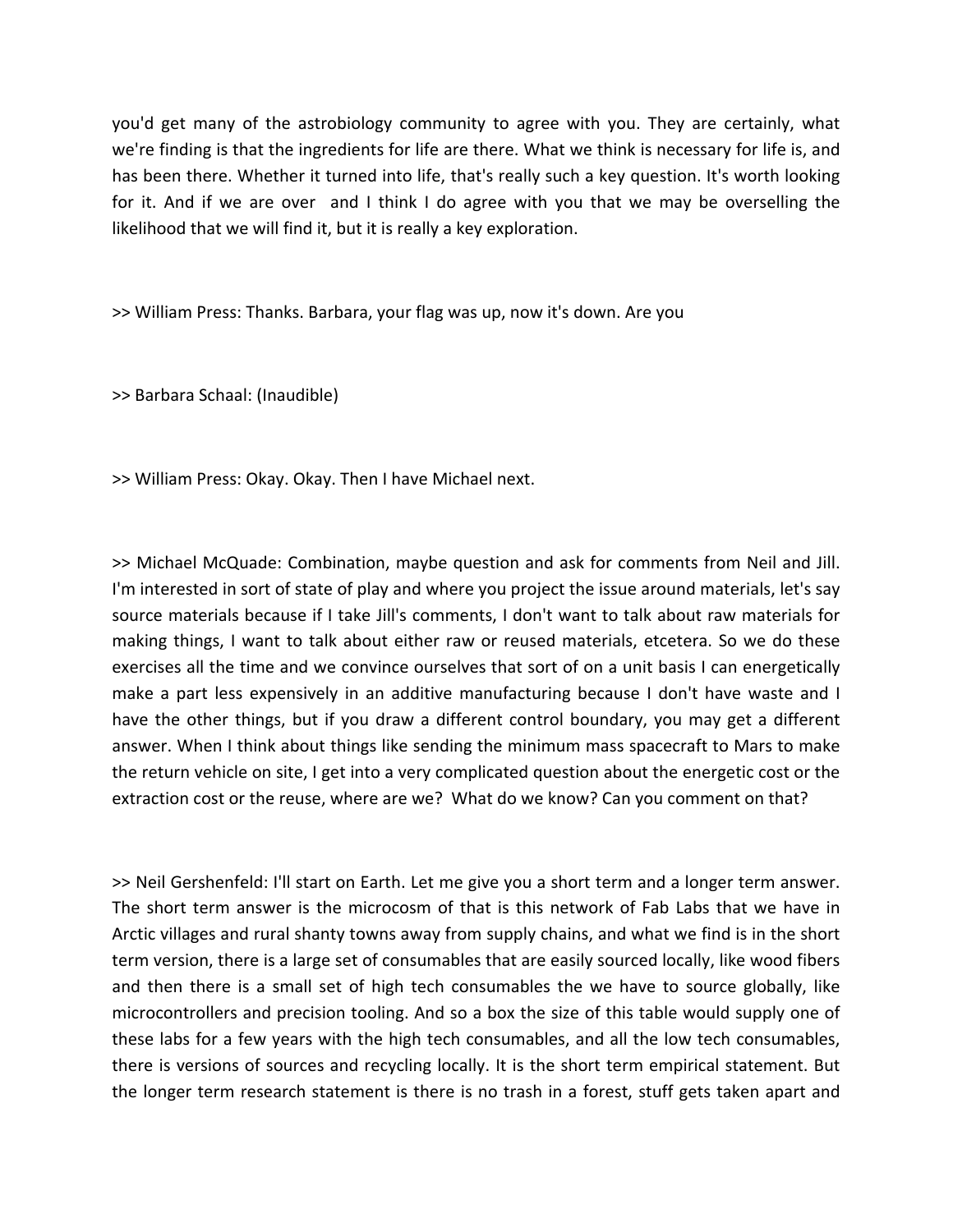used again. The heart of the ability to do that is hierarchal modularity and biology in the materials. A lot of the discussion of in situ manufacturing has a mental picture of squirting out tubes of toothpaste of regolith. What we are finding the heart of the reuse comes from building hierarchically into the material. The materials not chemically, but structurally contain enough information to take them apart and reuse them again. A lot of different areas we're finding what sounds like hard recycling that is hard because you have under constrained, the problem becomes easy if you build more structure into the materials. By again this transition, not from subtractive to additive, but from analog to discreet in the materials, for me, that's the heart of answering it, and then a lot of these recycling questions become much easier.

>> Michael McQuade: I guess two questions. So the argument by analogy, I mean, there is no trash in a forest, but there are also no supercomputers, right? It's a system designed to make certain things.

>> Neil Gershenfeld: I think around the room you would get debate about that question.

>> Michael McQuade: Okay, maybe a bad choice, but the real question is sort of at what level of complexity on what time scale do you think we can do fundamental manufacturing? Your comment was I got to start with a box, high tech part, somewhere that presupposes they exist, right?

>> Neil Gershenfeld: It's a great question. I don't know if you have seen John Main at DARPA has a really interesting solicitation where he wants to have a program going from nanometers six orders of magnitude essentially by building this hierarchically modularity in decomposition and I think that is right at the edge of the current research questions and what you are asking.

>> William Press: Okay. I'm going to try to keep us on time. So the two last questions will be Craig and Susan. And that will be it. Good. Craig.

>> Craig Mundie: I guess some might argue, I probably would, that over the last 50 or 60 years, computing and its evolution has played a central role in accelerating that, even enumerating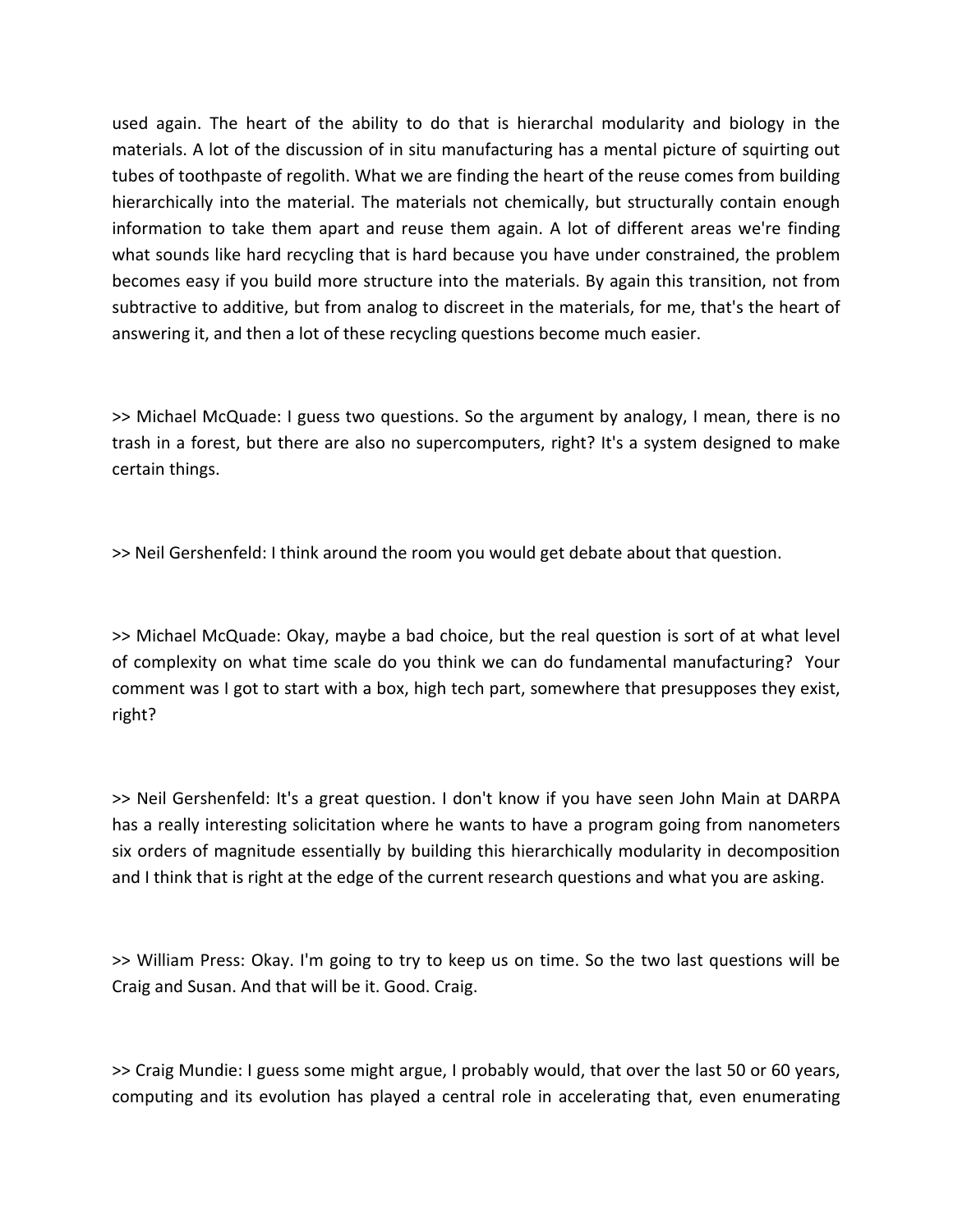the new forms of doing science all have their basis in that. When I think about the things collectively that you mentioned, Neil and Peter, in biology and nanotechnology and things like that, despite the exponential progress in electronics and computation, those things take us into a realm where the things that have advanced us in particular, modeling and simulation, in order to know what to build, don't appear to be in the cards for classical computers. So Peter mentioned quantum computation, and you know at least some of us think that has sort of started to move from the realm of the not the if, but the when, and in essence, do you think there is enough emphasis on the importance of cracking that code, pardon the pun, to in order to facilitate the use of all these things? If I think about, you know the low level manufacturing, you know, the biological analog to that, the synthesis and new materials which may be key to doing these things, it seems like all that will find computing in a central role again, but not the kind that we know today. So interested in your thoughts.

>> Neil Gershenfeld: If I could start and hand off to Peter. I didn't know Turing or Von Neumann, but I could ask Andy Gleason what Turing thought, and Marvin Minsky what Von Neumann thought, and what I've learned from that is the prevailing model of computation that made Microsoft and others wealthy was really a hack and neither Turing or Von Neumann were proud of it and took it very seriously. It was basically a historical accident that's long overdue to fix. The heart of it is, it enshrined a very unphysical model of computation where computation doesn't have physical resources. Space and time doesn't appear anywhere in the description of computation. As a result, it means our classical models of computation barely scratch the edge .A patch of reality store states takes time to transit, admits interaction, has non‐linearity, in computing those are viewed as unrelated resources. So what is adds up to. My colleague Seth Lloyd has done nice calculations showing we're about 10 to the 90 off the available computing resources that we're using just by completely misrepresenting the computational power of nature, and so for me, the technological answer to your question is essentially a do over of computer science. We had a good few decades, but it is an unfixed physical, it is a fiction and we need to make computation work in the same way nature does at all levels of description. We pretty much had to know how to do it.

>> William Press: We're running out of time. Peter, a quick pithy comment on that one?

>> Peter Schwartz: Just that I agree with Craig. I think the unique situation is that computer science is one of the only forms of science that's an entirely human invention, so there's no limit, no constraint. You know, the physical sciences, you know, things can only go so fast, use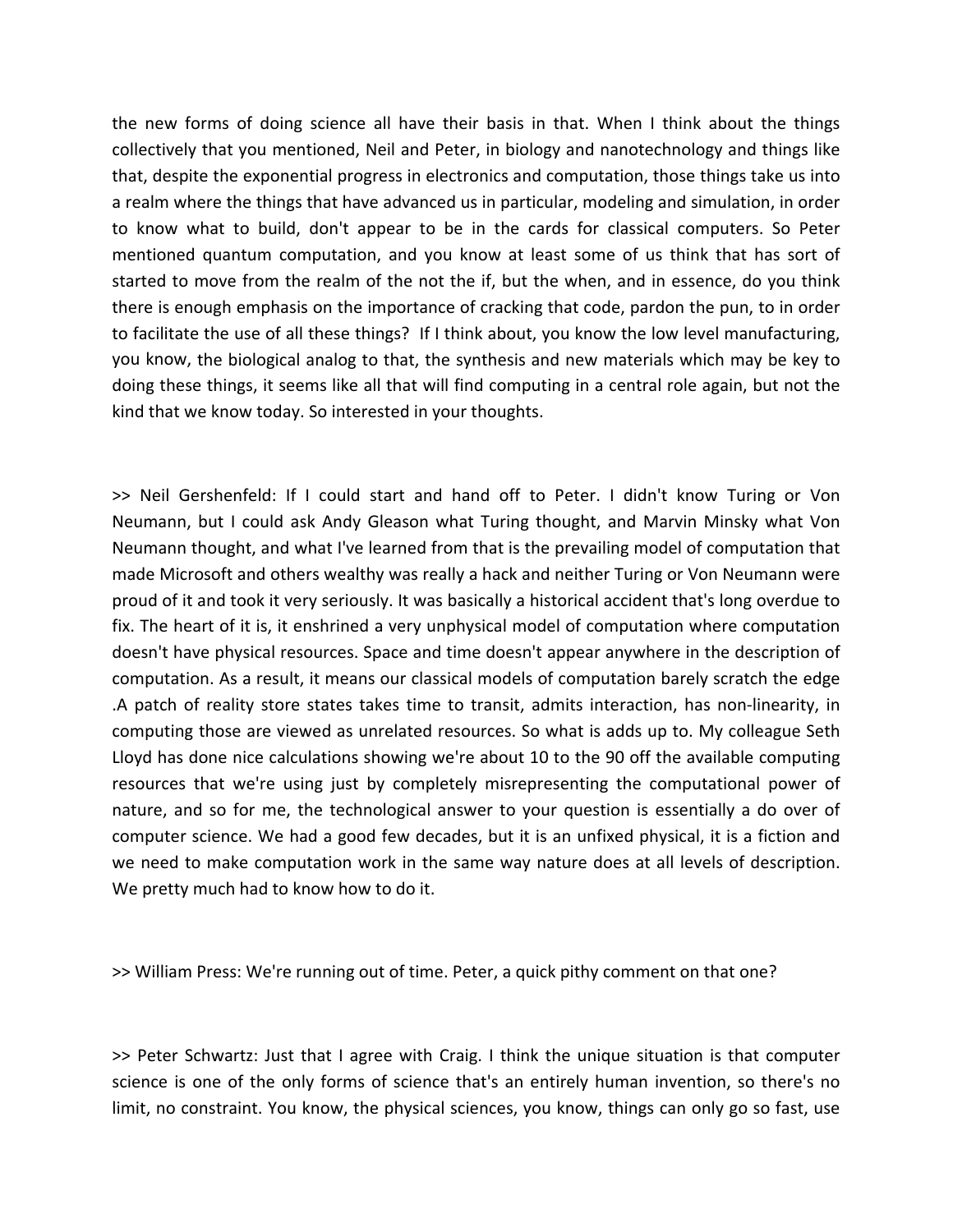so much energy. We can invent literally a science, and we are inventing it in computer science. The upside potential in terms of investment, no doubt the most important tool of science in the last 50 years that changed everything was the computer. So it seems to me that the still great potential that comes from that is still yet to be achieved. I think Craig is absolutely right.

>> William Press: Susan, you get the last question.

>> Susan Graham: We have time for it? So I wanted to ask you Peter, you presented an idea of human systems in which in effect one would have more of a scientific basis for a lot of areas of social science because of the new tools we have to do that, and to your list of psychology, sociology, and so on, I would add learning. And understand a lot more about how people learn. And you also asserted that we're going to understand more about the brain and the mind. One of the things that we know is that different people have different capabilities, and they have different physical capabilities and they have different mental capabilities, and in the case of physical for example, motor capabilities. In the case of motor capabilities, we've developed a lot of assistive technologies to help people who are less able. Okay. So my question is, in the case of mental abilities, do you foresee that we're going to make progress in the same kind of helping people to improve their abilities, particularly given the assertions that both Neil and people in other conversations have made of the importance of having skills in order to live in the 21st century.

>> Peter Schwartz: Undoubtedly we will. We're going to do it both formally and informally. You can be sure there are a thousand experiments going on right now with how should we say, substances that might not be in the legal realm that are intended to improve things like memory, creativity, etcetera, and there is no doubt in my mind we will actually move into a world where it will be regular and legal. Look, parents already give their kids drugs to improve learning and memory, and so on, so we're going to move into the neural assist era, where we'll have electronic devices and chemicals that will improve cognition, memory, creativity, deal with people who have impaired mental abilities, and so on to improve their abilities. I think one of the big changes in fact is going to be not only smart machines, but a whole lot smarter people.

>> William Press: Wow. And that technology will allow future panelists to talk faster.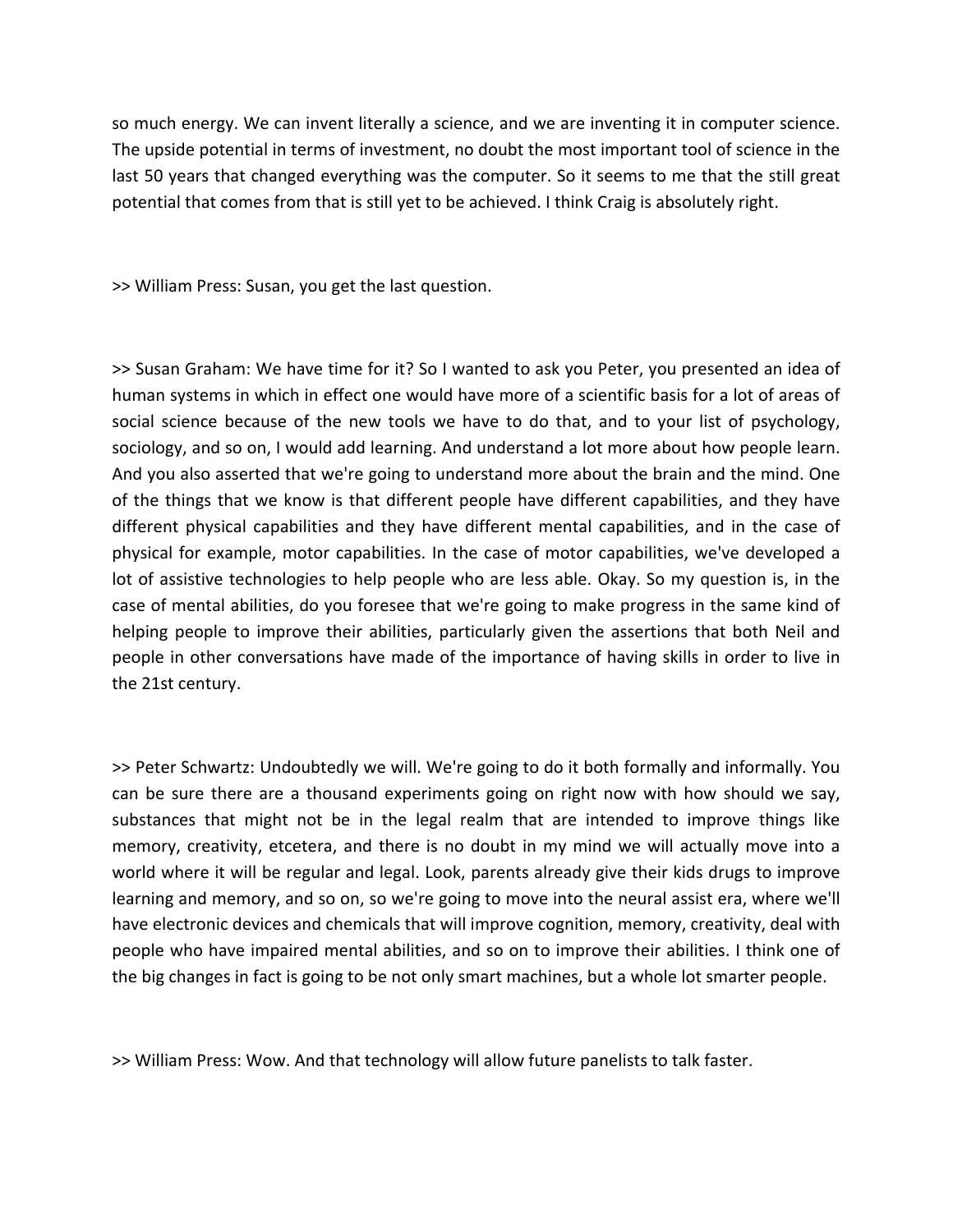>>Peter Schwartz: Yes. Yeah. Thank you.

>> John Holdren: Let me add my thanks, I thought that was fabulous, I'm so glad you were able to join us, we really appreciate it. [ Applause ]

>> Eric Lander: Thank you guys, tremendously stimulating and enlightening. We are not going to be taking a break, we are going to immediately swap to the next panel. So if everyone can stay put, our next panel is coming in.

## **Proceedings of the National Academies of Sciences and STEM Education**

>> John Holdren: So we are grateful indeed to our three panelists, Shirley Tilghman, Marc Kirschner, and Harold Varmus for joining us today to elaborate on some thoughts that they published in PNAS, and which have generated an interesting and important wider discussion in the community. Their bios are all in the material provided to the PCAST members I'm reluctant to take important time by reading parts of their bios, these are certainly three of the leading lights in the biomedicine community. Leaders in thoughtful assessment of policy, as well as in science and in management of institutions and enterprises. So welcome to all of you and I don't know, have you agreed an order among yourself?

>> Eric Lander: No, we figured they probably had a plan, we're just going to give it over to them.

>> John Holdren: Good.

>> Eric Lander: What is the plan?

>> Shirley Tilghman: The plan, we drew straws and I got the short one.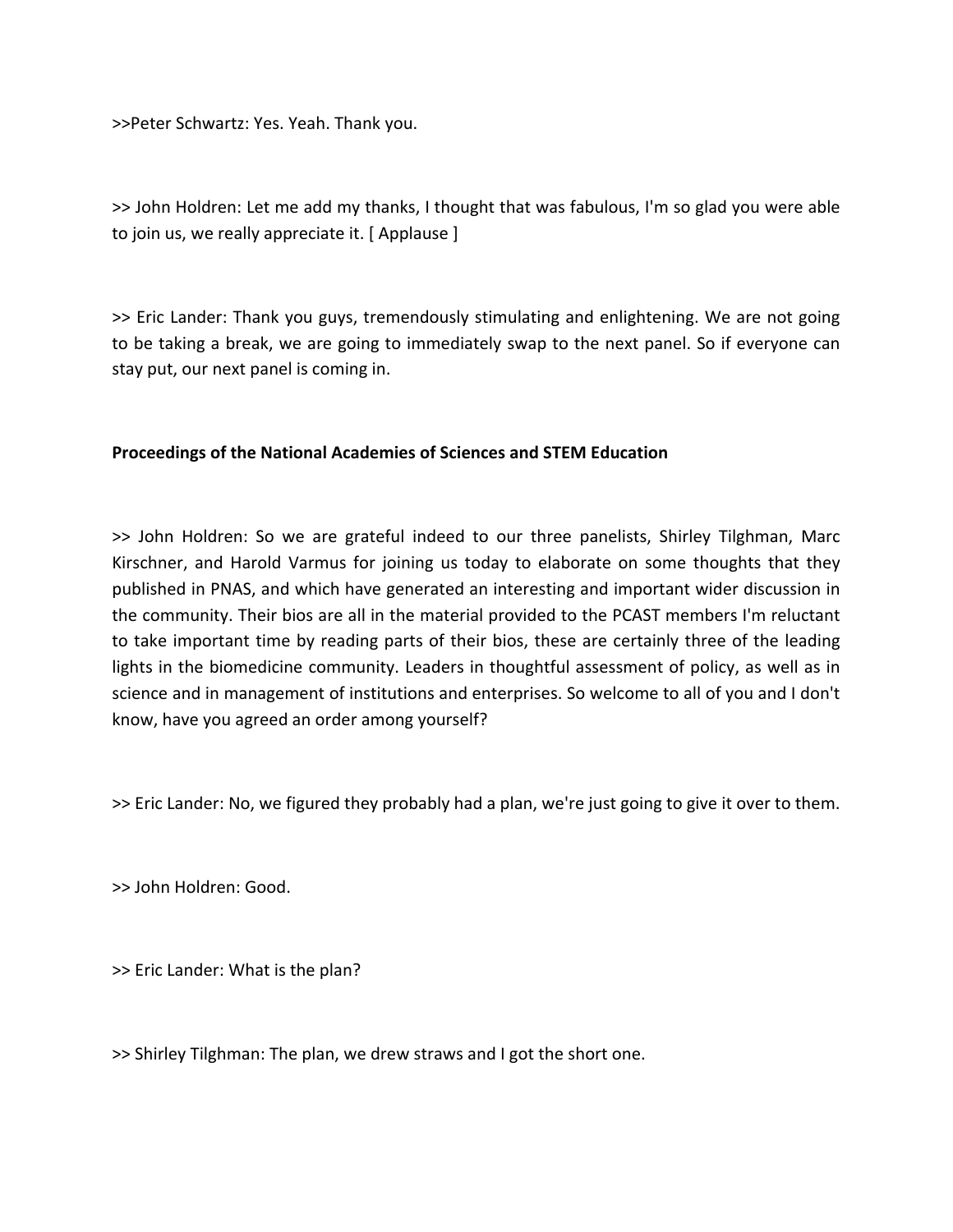>> Eric Lander: Great.

>> Shirley Tilghman: I'm going to (inaudible) frame the discussion and of course we're going to open it up (inaudible) There. Okay. Do I have to repeat that?

>> John Holdren: We are live streaming this, they won't hear you if I don't have your mic on.

>> Shirley Tilghman: So Harold and Marc and I want to begin by thanking you for the invitation to come and speak. One of our goals in writing the paper was to catalyze the discussion as broadly as possible, certainly within the biomedical community, but more broadly and we can't imagine a group that we would rather be having this discussion with than PCAST. So John and Eric, thank you very much for inviting us. Having just sat down and reread your November 2012 report, on the state of the U.S. research enterprise, I suggest that much of what I'm going to say is going to feel a little bit like preaching to the choir. As I read that report and read some of the recommendations that you had in that report, although you were speaking on a much broader scientific campus than the one we've been talking about, many of the things that we wrote about are actually embedded in your report. So I feel as though we're talking to our people here. I assume many, if not all of you, have read our paper. I don't want to go over it, but I do want to frame the discussion, we're going to have I think one of the wonderful things that Marc did when we were in the middle of our deliberations was to write down what he believed was a series of principles that would guide someone who was trying to create a research enterprise that was fertile as possible and that would produce the very, very best science. And it was in the I think for Marc, it was a wonderful exercise, for those who benefits from it, it was really illuminating, but one of the things Marc realized is that those principles had actually been laid down almost 70 years ago. And although many of us who think about science policy in the United States go back to Vannevar Bush over and over again, I find it is one of the most inspirational thing to go back and read that remarkable report, Science, The Endless Frontier because he pretty much captured the principles Marc laid out in 2014 and he did it in 1945. What are some of the principles?

>>Marc Kirschner: Story of my life. [Laughter]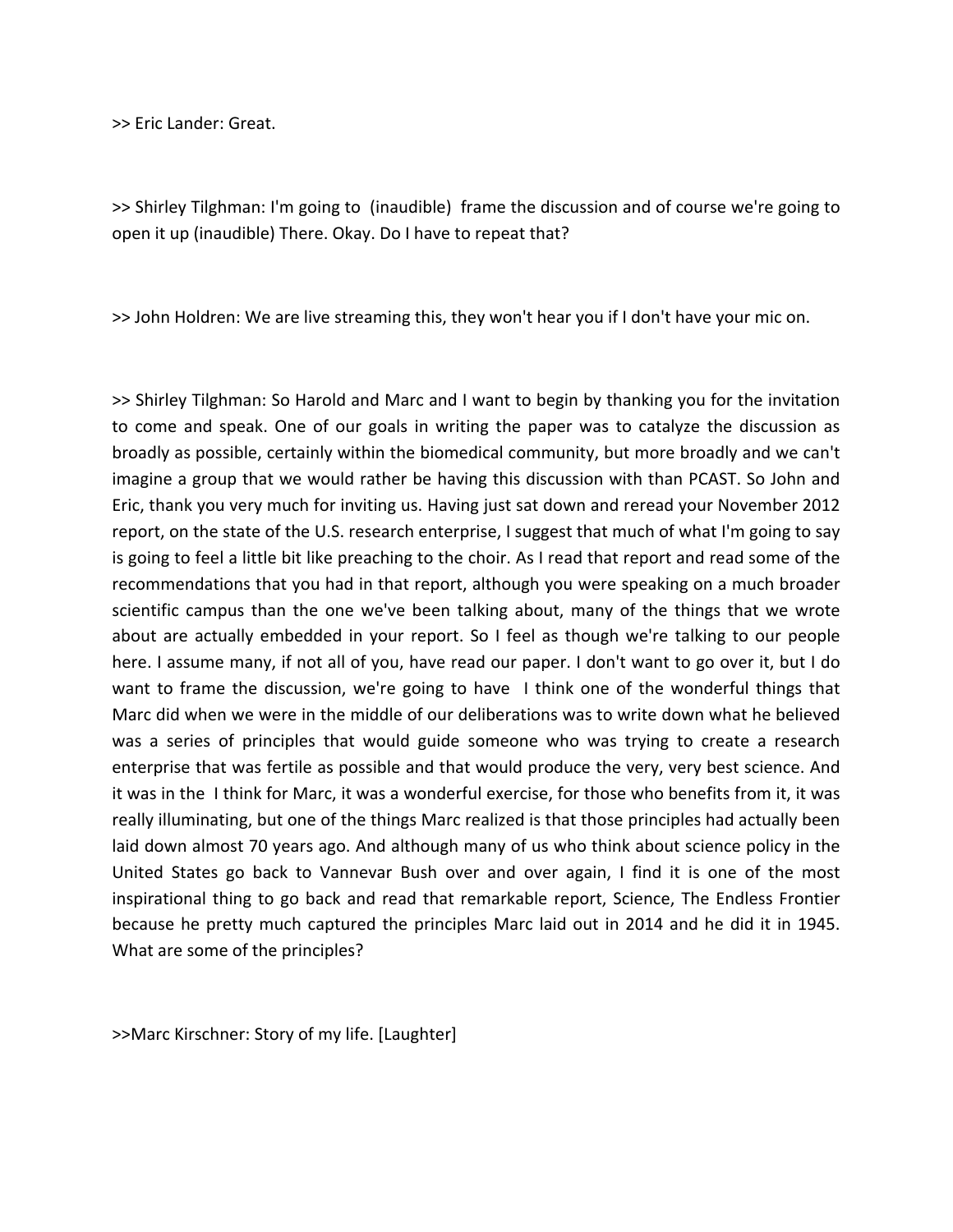>> Shirley Tilghman: You know, I think what comes through the report over and over and over again is fundamental importance of basic science. He called it the scientific capital, I call it the seed, corn, that drives the entire enterprise, but he reinforces this over and over again and I think in 2014 that is a message that probably needs reinforcing even more than it did in 1945 when we live such short horizons, such short term expectations and quarter to quarter thinking. So the importance of basic research, why it is essential to the entire enterprise. He said there needed to be research ecosystem and the role of the Federal government, although broad, was first and foremost to supply the resources so that basic research could be done because he didn't see that there was anyone else who was going to do it. I think that has proved absolutely the case. His belief that it should be done in conjunction with education, so that the main beneficiaries going to be research universities, research institutes that trained students and fellows, but he said something very interesting, I think is relevant to our paper and relevant to the conversation we're going to have. He said it this way. The government should provide reasonable number of undergraduate scholarships and graduate fellowships in order to develop scientific talent in American youth. The plan should be designed to attract into science only that proportion of the youthful talent appropriate to the needs of science in relation to the other needs of the nation's high priority. And I think that is one of the places where we have in biomedical science gone astray. We have forgotten that we are training students to provide to the needs of science in the United States and increasingly frankly all over the world, which is very important. He believed that in order to do fundamental science, basic science, innovative, novel science, scientists needed time, they needed the benefit of long horizons and they needed some sense of security so that they could think long term and we worry a lot that that is also being undermined. He has wonderful quotes and I'm not going to give you all of them, but the supreme importance of affording the prepared mind complete freedom for the exercise of initiative is one of my favorites. Understanding that someone who is going to be creative and inventive needs time to do so. He believed it's all about the talent. All of us no matter what kind of an organization were in or an organization we run believe that it is critical that we attract the best and the brightest. Sputnik helped do that in my generation. Helped inspire my generation to think about careers in science. We worry a lot that what is happen nothing biomedical science is no longer attracting the best and the brightest and if it's really all about the talent, which I firmly believe, we're in trouble. And finally, and I eluded to this already, the importance of stability of funding. So as I read the report, it just seeks remarkable to me how pressing it was and how relevant it is to today. What are the things we're worry body and wrote about the in the paper? Number one, the lack of predictability of funding. The NIH budget, one of the figures that I sent around is a figure that I originally got from Elias Zerhouni, former Director of the NIH, it shows the percent increase and decrease of the NIH budget over time looks like a saw tooth, looks like shark's teeth. This makes it extraordinarily difficult to take the long view and have long horizons which is what you need to do the very best funding and this is an issue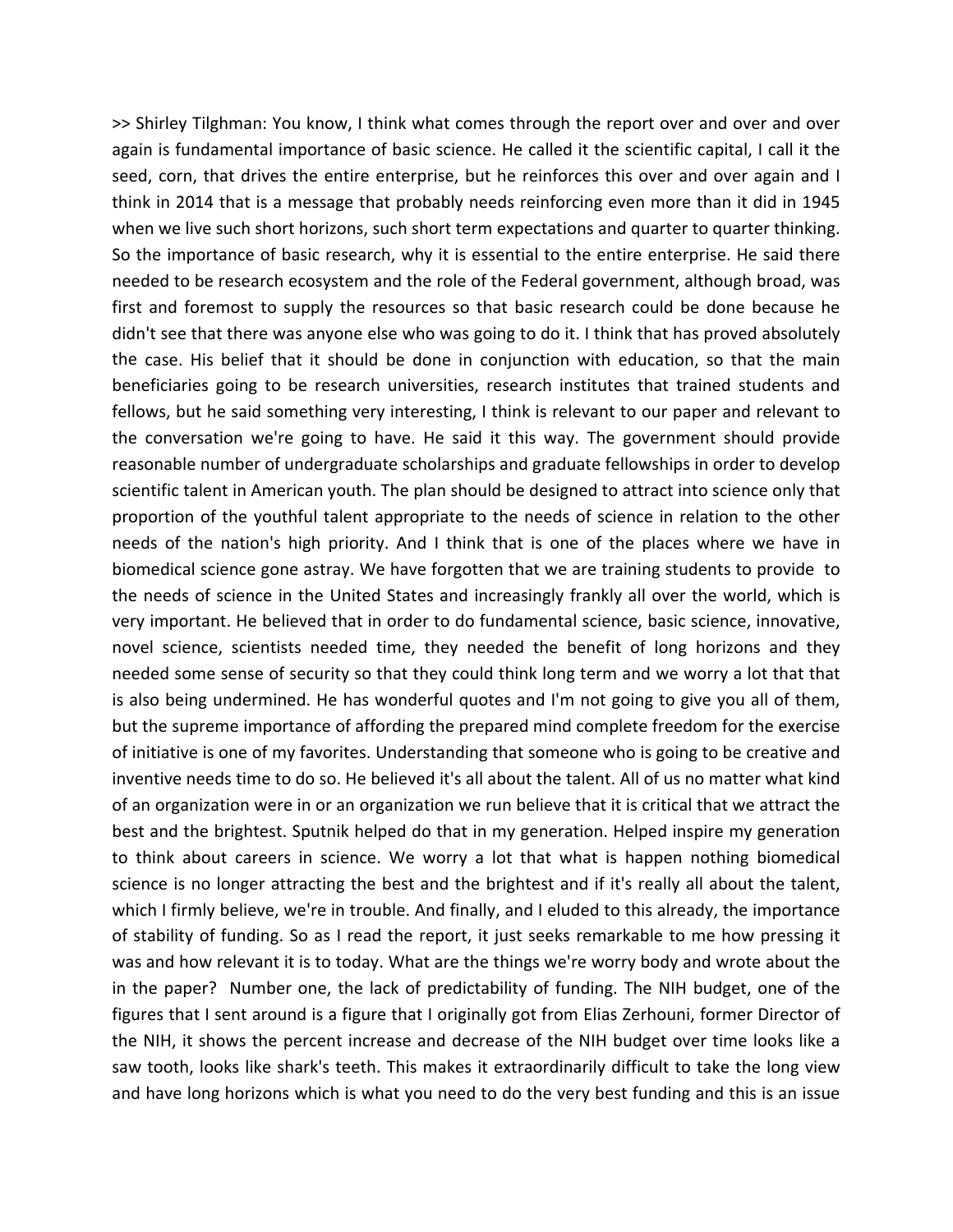we hope to discuss in some detail with you because we noted this is an issue that you paid a lot of attention to in your 2012 report. What we call the Malthusian dilemma. I don't think that there is any question, certainly not in my mind and I don't think in the mind of my co authors much of the lacunae we describe in the paper, the root of that can be traced back to the fact if I want to put it in the most simple terms, that right now we have far too many people tracing far too little money and there are, you know, two ways of potentially fixing that formula, one is to increase the budget and it would have to be increased very significantly. But importantly would have to be increased significantly forever. For all time. And the realistic expectation that's going to be true certainly in the horizon that I think most of us are thinking about five to 10 years, seems unrealistic so we're going to have to really think about a system where there is frankly in my over population. So the Malthusian dilemma is creating longer training paths, the reason people are 37 before they get their first job and 42 before they get their first NIH grant, which is really what you need to get your lab up and running, is a direct result of this Malthusian dilemma. I worry about the impact of attracting the best and brightest, see it from the perspective of Princeton University, where I have conversations all the time with some of the brightest and the best young people in this country who are really skeptical that there is a fair opportunity for them to be a biomedical scientist and I will recall for Eric a conversation that he and I had in 1998, when this problem was being described, not for the first and not for the last time, Eric stood up in front of the audience of fellows and students at the White House and said, if I have looked that the at the age of 22, I would not have thought for a moment about going into a career in biomedical science and my guess is Eric's still believes that today. I think there are really quite significant negative consequences for senior investigators, as well as junior investigators, I tend to focus my concerns in the past on junior investigators because I really do think they are the future and I hear you just heard from futurist, so we know they have great ideas for what can be done in the future. But senior scientists and all of us have been in conversation with fairly broad swath of scientific community over the last year or so, our feeling the impact of the too many people chasing too few dollars and the most serious is the loss of that time to think. The loss of that time to really engage in the kind of deep thinking that needs to be done to do the very, very best science. And finally, the final impact of the Malthusian dilemma we worry about a lot is the risk aversion that we can detect among our colleagues in the way they think about planning their experiments and the way in which they think about writing their grants and the way in which they think about launching new research ideas. There is sort of a paw right now being cast in the scientific community that is leading to the very thing that will kill great science, which is the unwillingness to take risks. And if we don't care about any of the things that are happening to the individuals in the system, the thing we absolutely must care about is that we have a culture that encourages innovation and I worry that we're diminishing that culture. So in writing the paper, I think it really began with a conversation that Marc and I had at Harvard about, about two years ago now, we recruited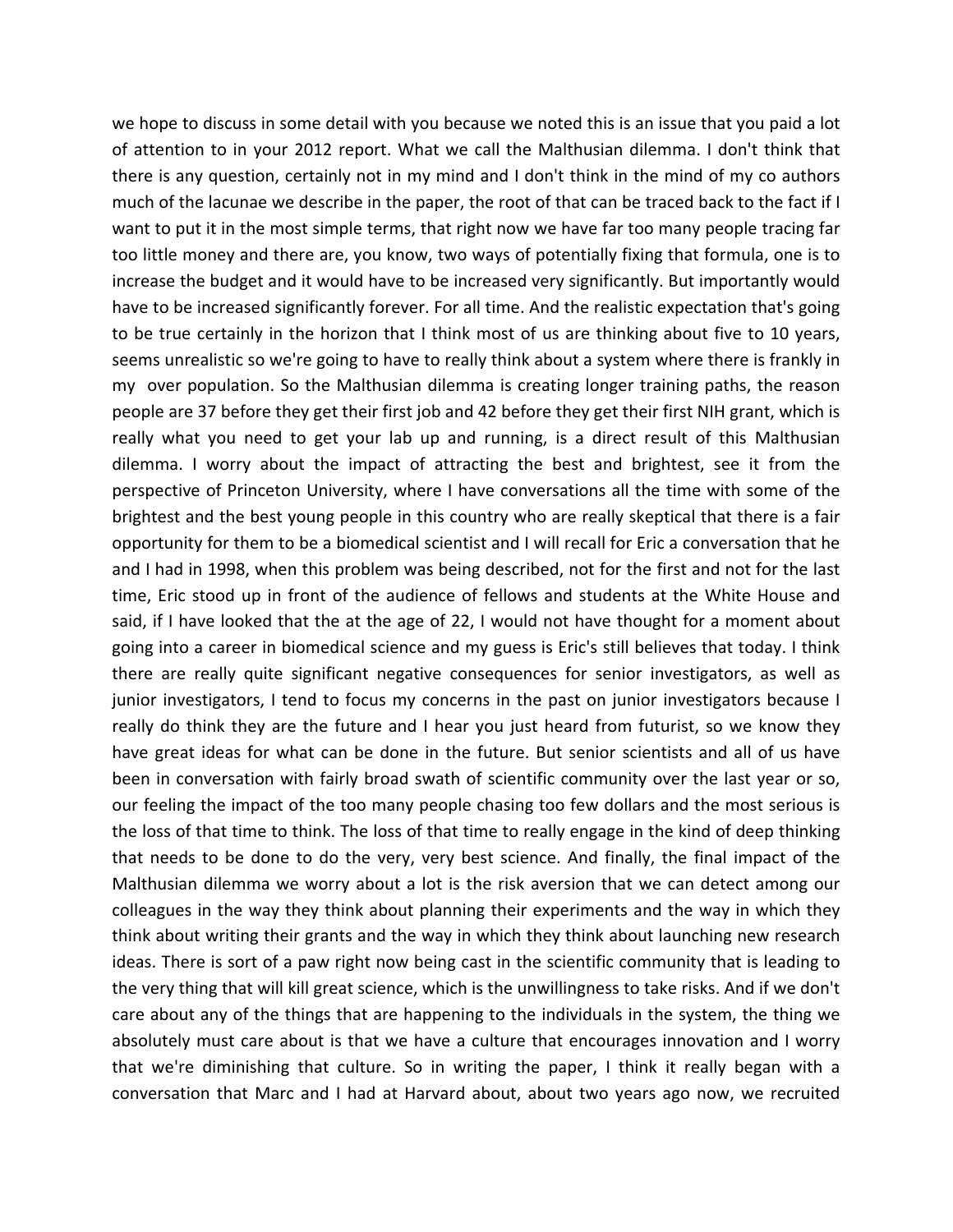Bruce and Harold, old friends, thoughtful leaders in the scientific community, and it led to the publication of the paper, but we don't for a second presume that we know what to do now. We made recommendations in the paper simply as way to catalyze discussion and I'm going to let Marc or Harold tell you sort of what has happened since the paper has been published and how we're thinking about moving this dialogue forward.

>> Harold Varmus: Thank you. I'm going to summarize briefly some things that happened since the publication of this paper so you're up to date on where we are trying to pursue various initiatives, both trying to dissect the system, understand it better and to make recommendations and improvements. So I think all of us would probably agree that we've rarely had this much of a response to any scientific paper we ever wrote, more widely read, more widely commented on and with citation number, I hope impact factor is high, might help on my next grant, but no doubt that we've had generated tremendous amount of interest. We had thanks to Inder Verma and Ralph Cicerone, a meeting which occurred about a week after the paper was published and I don't think of my colleagues as early risers normally, but there were well over 100 people on Tuesday of the academy meeting which is when usually things are over and people have gone home, at 7:30 in the morning, I'd like to think they want to discussion the issue, not eat bagels that were provided. There was very heated discussion then and we realized we needed to have a more disciplined discussion, one where all the issues were laid out, not just peer review, the major focus of that academy discussion. So we organized small meeting that was in facilities provided by the Howard Hughes Medical Institute to allow us to bring together some Presidents of universities, many scientist leaders, whose names you would recognize, some economists and sociologists who may attention to these issues and number of others, 30 or 35 in all, to discuss the major things that Shirley has talked about, how we review each other, how money allocated, how universities and government are fulfilling their side of the contract. And the meeting was intended to be preparatory much larger meeting than we talked about as possible simulation of the sill mar meeting that occurred in the mid '70s that ended up governing members very well and we thought what would happen everybody would agree on the state of duress in our community that they would all feel we had laid out the next steps pretty well and that we would then convene this meeting and been how to organize the big meeting. The meeting itself proved somewhat different. That is everybody agreed that things were in disarray and the pursuit of biomedical science and the optimal conditions that Shirley has described and Vannevar Bush described in the years earlier. There was recognition some things needed to be done, but very deep concern that there wasn't agreement of any sort about how to do, what to do. And the feeling that was if we tried to assemble this large meeting and all went to the mount, that we would be unable to come off the mountain with anything that resembled the 10 commandments, probably empty tablets.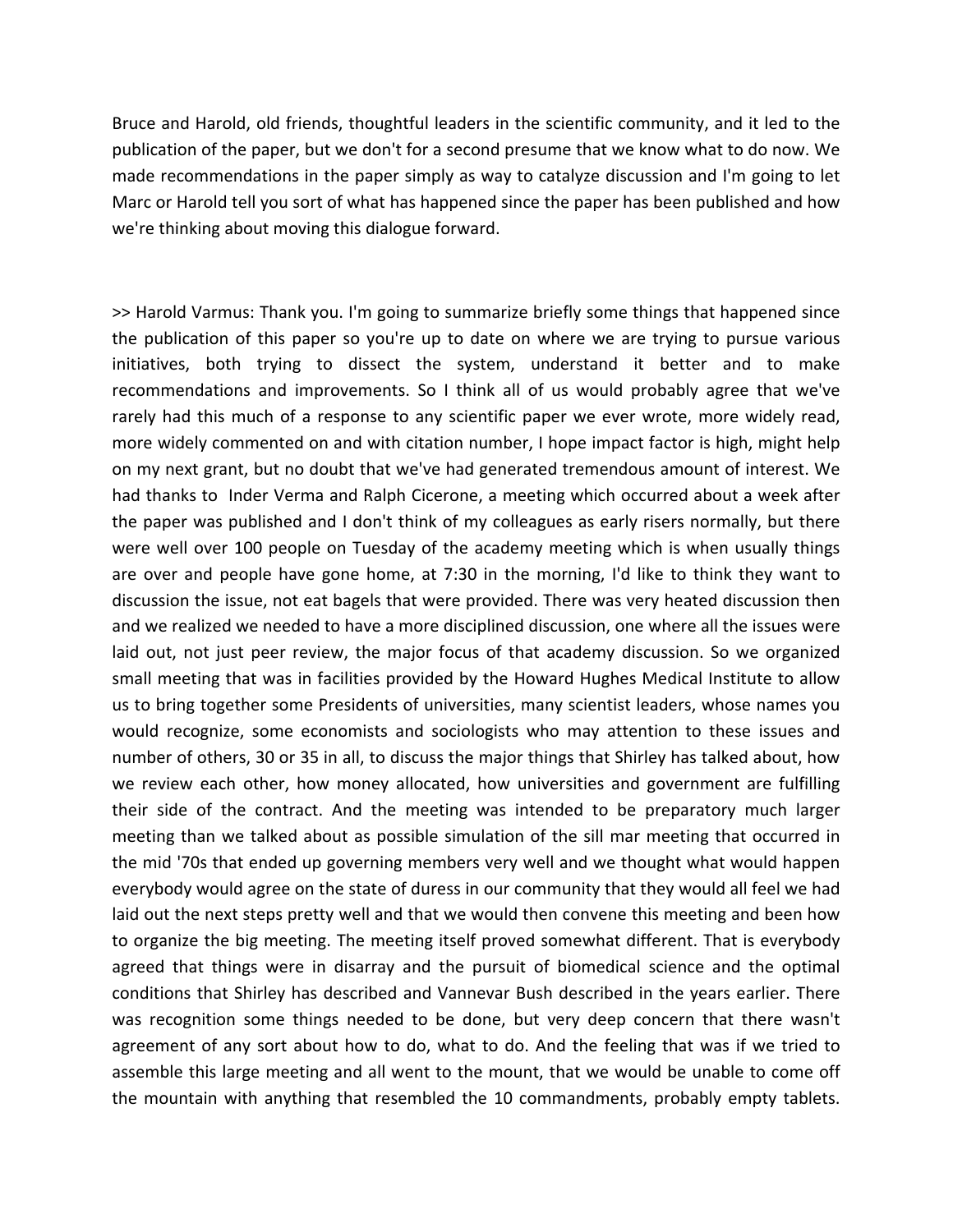The feeling was we should continue the discussion, let me tell you how we planned to do that. It was agreement that we had gotten into this parlor state over many years, the system has actually performed pretty well. We remain leaders in biomedical research throughout the world and we shouldn't should do not harm and spend more time gathering views and the graduates new ideas, so we came up with a list of things that we intend to try to catalyze over the next several months. These items description of the meeting will soon be published somewhere, the text is here, the publication has not yet occurred, but the writing of this, summary of the workshop will be number one and dissemination, we are going to be creating a group that is larger than the four of us, because clearly we need a more diverse for lack of better word, group of people, young and old and various disciplines to think about how this ought to be, ought to be engaging on various fronts, with people who could help rectify the situation, develop more workshops. We know many trainees on the East Coast and West Coast some in the middle have been organizing full day discussions of some of the issues because I think younger generation has been astutely about the problems long before we became semi articulate about them and much of what I hear from younger people is just a sense of gratitude that people who are comfortable in the field like us are paying attention to it. We're developing a website, not yet ready to provide the URL, that will be a way to promulgate ideas and from wide range of people. We are asking leaders and institutions where in accord with Vannevar Bush principles, things happen, training programs develop, or the evaluation system is embedded where lab size and the growth of science actually occurs, to think through the issues and plan with us. And there was recurring theme at our workshop at the Hughes Institute there, isn't enough good data and not enough good modeling about how various changes here in funding or in training or in organization of labs would affect the enterprise. Very difficult to do that kind of strategic planning because we don't have data about what's happened in the past and because our science does work in a very desegregated way, the right thing, it is hard not dealing with a simple machine, we're dealing with collection of operations and many different kinds of institutions run by different people. It's hard to think about what the impact of changing support of graduate training, for example, would be like. And then we also continue to think about reached time when larger meeting try to resolve the intent to act on some of these proposals we put forward would be right. Of particular interest to us is the is getting whatever levers organizations like NIH have to govern training and growth of institutions, should be pulled and to think about whether we can persuade Congress at some point to think about rolling five projection of where funding ought to be without trying to fight the battle to get multi‐year funding, which I think is a very dangerous battle anyway. Say one more thing in response to what Shirley has to say. Obviously I agree with all the things, I would like to clarify one point from my own perspective about the question of what it means to train the scientific workforce in accord with the Bushian principles of satisfying the nation's need for scientists. I think that proposition has changed somewhat. No longer thinking about people training people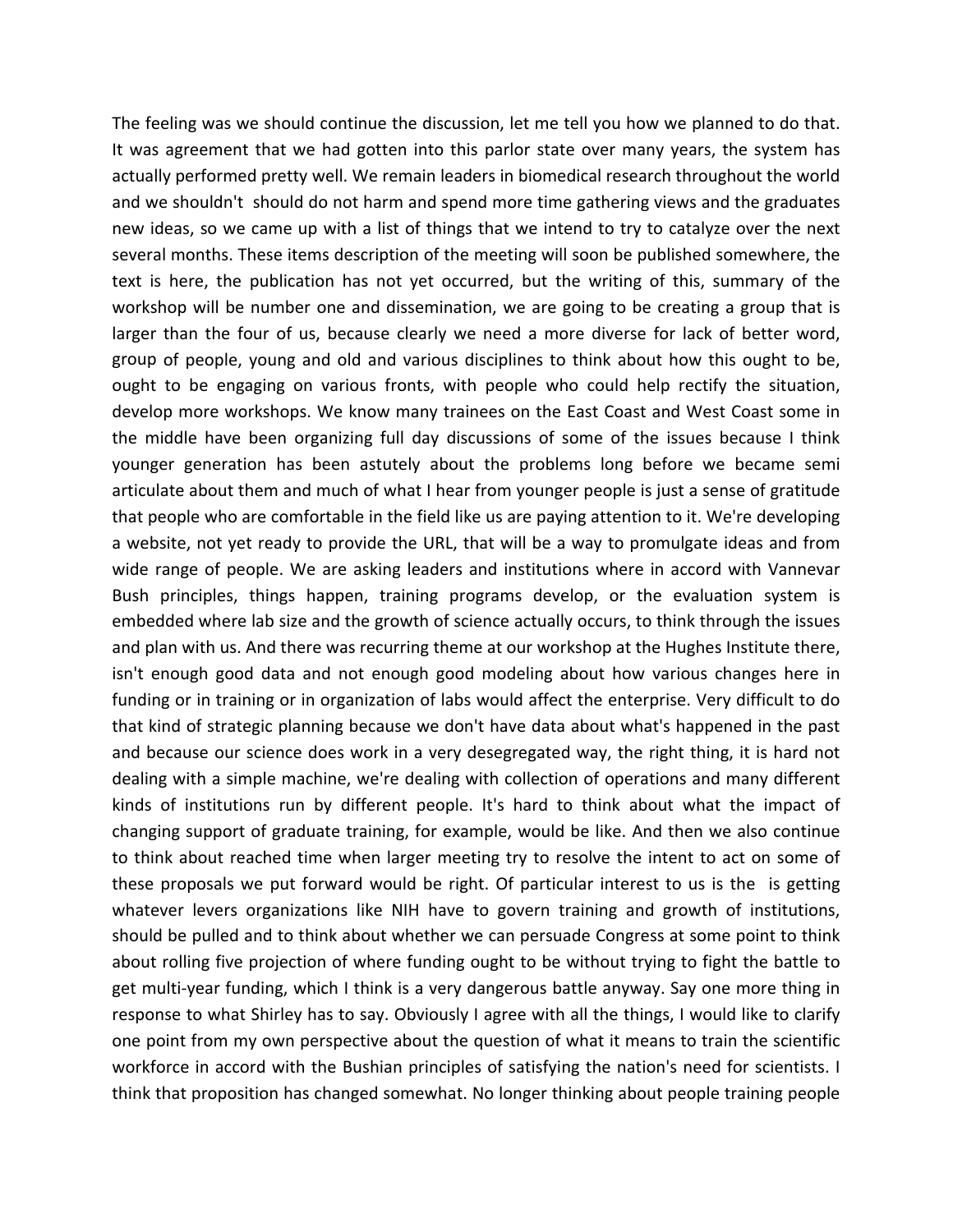to do laboratory science, we're thinking about the way in which science utilized in this country in a wide variety of areas and I think it's quite clear to most people that the training that's been done in the biomedical research enterprise at least has been very targeted to the recreation of ourselves and what was known five or 10 years ago as alternative career using science to teach or to write for a magazine or to bring to bear on legal issues or business and financial services is no longer considered alternative career because of the people entering graduate train nothing our fields right now. Not every segment of our enterprise, but most segments, only roughly one in 10 likely to end up in an academic position. So we just think about how we structure train nothing a way that still encourages the very smartest peep toll come in and gives options along the way. Take a masters and do something else, finish a PhD and go into some other field or work for industry or take on a job as a staff scientist rather than independently funded investigator, even without PhD training. Post doctoral training. I think the flexibility of a system that we move towards with different kinds of ambitions will be quite importantly, let me stop there.

>> Marc Kirschner: The other few things actually two presentations and three people from the beginning, I get a chance maybe to say a few words and comment on one side. I think first of all, we have a very adaptive system, system is adaptive and that's, you know, changing with the pressures and the opportunities of changing the lifestyle, changing aspirations, changing what they work on. Generally we think of adaptation being a good thing, now adaptation, as well, what is happening in our system is a mixture of very good adaptation and very bad maladaptations. Part of it is stress in the system that's who root cause is what Shirley has described, but the effects of the stress, I mean more serious than just having a lot of disappointed people out there. I spoke last week, invited to speak at the Center of Scientific research NIH, which runs the review panels there, and they, I mean there is a lot of interest in what I said and there was a long discussion afterward by NIH, but the one thing that was really clear is that they, most people there felt that they couldn't do their job well when the pay line, when 1 out of 10 grants is really being approved. One out of every three grants, the system which is never perfect anyways and everybody knows it, could at least capture the signs. One out of 10 grants, you might have thought enrichment for the very best science, but it doesn't work out that way. It turns out to be the most risk adverse science, it turns out to be what people imagine the way the winds are blowing instead of consulting their own heart, what they want to do. So that's just a measure of this stress in the system. And the point I really want to add here, it's not just a stress on the people, but it's a stress which is affecting the science that is being done, the kind of people entering the system and ultimately productivity of American science and therefore it is very, very important for us to consider even if we were not to be concerned with the human waste that might be going on in the system. In general, as I look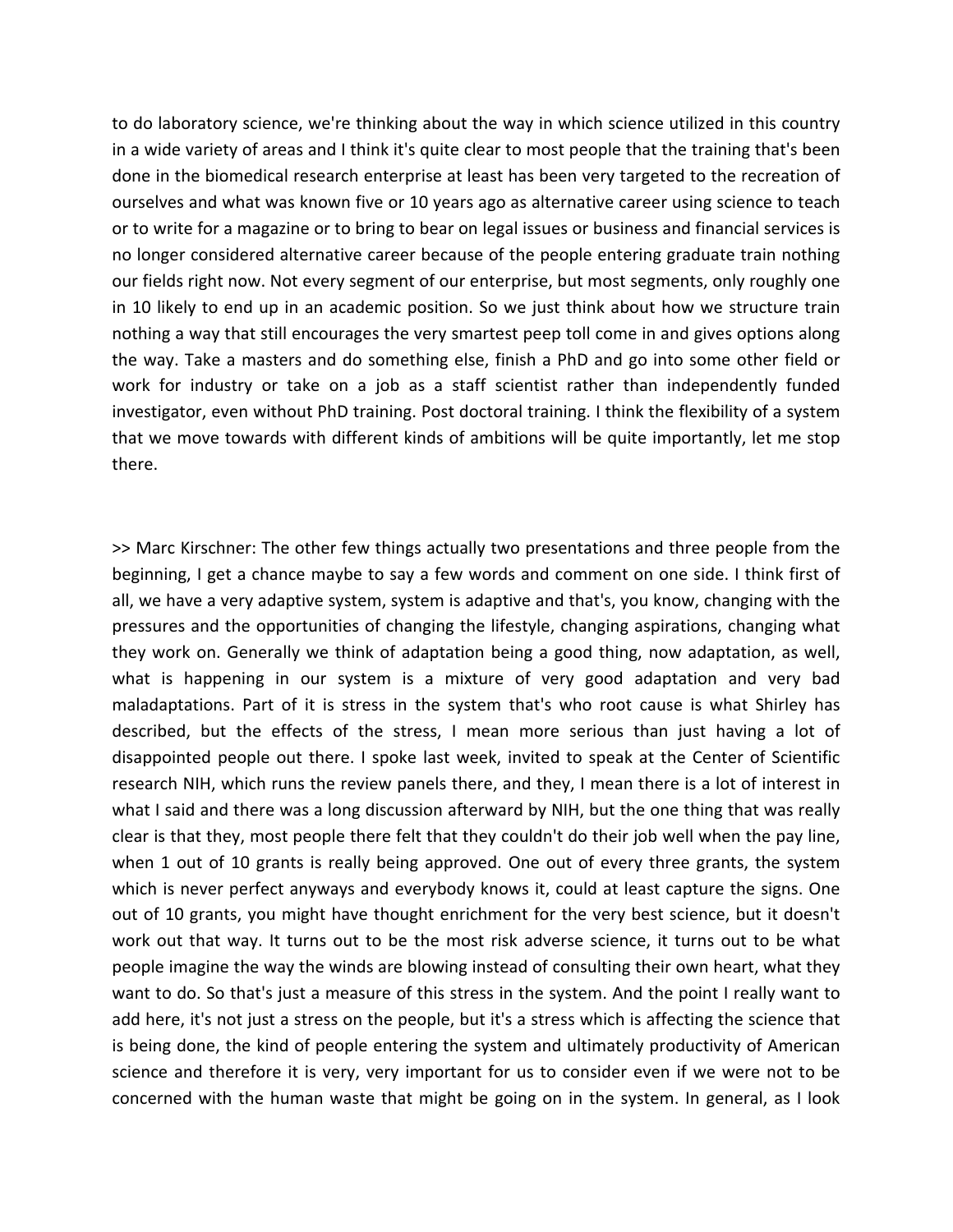back over the history of science, I don't see stress as being a particularly helpful thing for good science. Darwin didn't have to work a day in his life and he had people taking care of him all the time, worked very, very hard. I don't think you could say he was an unproductive scientist in the 19th century, many scientists, most scientists were wealthy men who had everything laid out for them, but they were still quite productive N. Our century and more Democratic society, we it is not just a wealth, but we try to ensure that people have the opportunity to follow their own imagination and the reality of science today for biomedical science and maybe in other sciences, as well, is that people are spending too much of their time writing grants, rewriting grants, a plying for grants, writing papers, rewriting papers, satisfying very competitive system, own pathology, dealing a lot of administrative burden and far too little time, I know it sounds kind of quaint to talk about these things, but I think there is a real cost here. Too little time to think on their own, too little time to consult, other scientists to their colleagues, to read and very hyper competitive environment which is created now by stress of unfunding, things have gotten much worse. It is very hard to measure that, but the anecdotal reports from every single person we've talked to and every part of this field support this. I think we can't, you know, I wish there was a quantitative essay I could show the effects of this, but I think it is undeniable it is happening. So I just want to point out this is not just about manpower workforce problem, but it's a problem about the effects on the very science that we're doing and the future of the scientific community. Finally, one last thing, having gone from a culture of aristocratic science to more democratic population in the 20th century, there is a desire to open this up to even broader range of people who are not so well incorporated into the community. And the stresses that we're talking about I think are particularly damaging in any hopes, particularly of women in science, this is becoming one of the real barriers for that. But also other people, as well. So that's an issue I think that of kind of waste that we're also going to have to deal with.

>> Harold Varmus: I think I've neglected to mention that (inaudible) was at the workshop as well and she might want to comment on how it was perceived from the OSTP point of view.

>> Eric Lander: Okay, I've got a whole list of names.

>> Harold Varmus: You going to share Eric? I love the quaint erection of your name cards.

>> Eric Lander: As from when you were one of the Co‐chairs, we have maintained our pattern to signal our interest by turning our flags vertically. And I actually turn mine vertically first, I'm going to start us off and I have a whole list of people. I want to start off by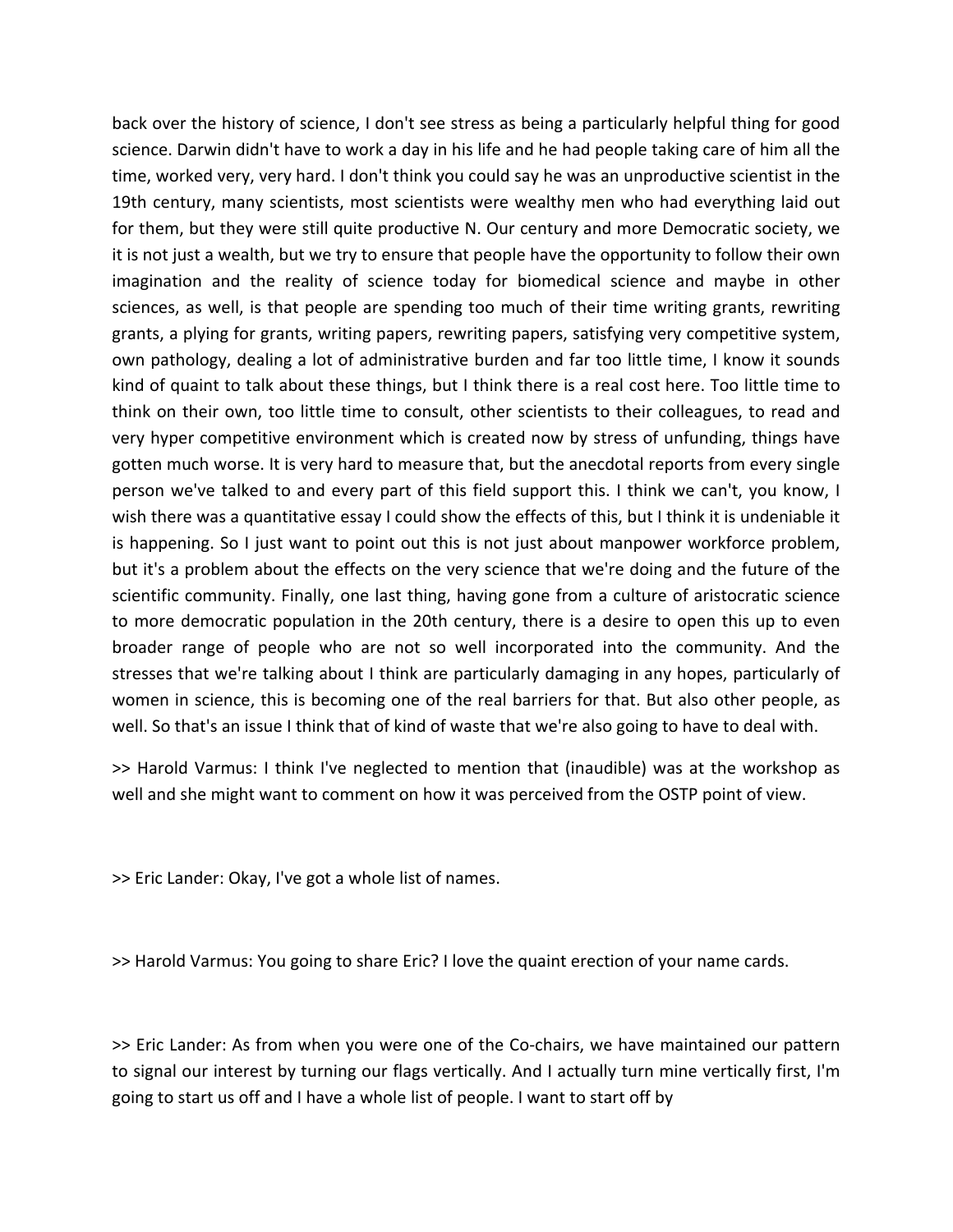>> Harold Varmus: Chairman's Privilege.

>> Eric Lander: Well actually, Chairman put his flag up first, no active privilege.

>> Eric Lander: I intend to call on Jo at some point, I first want to thank our colleagues here for having just created tremendous productive discussion in the scientific community around these issues. This really did get everybody's attention, everybody, you know, where I hang out around MIT and Harvard have talked about where we go, people have been paying attention to the article. I do want to pick up on some of the threads that you have mentioned already, which is you have acknowledged that you have identified that there's a stress and you've hypothesized and suggested possible cures and that's exactly what is needed in article like this. I'm really pleased you step back and say, okay, now we have to turn the hypotheses into testable hypotheses because the explanations you give here over determine the situation, maybe some of these aren't the most important explanations. I hear in this whole mix, things like stress is caused by low pay lines, that feels right to me. Is that cause considered too many people in there and do you want to shut that down by turning down graduate student? Do you want to shut that down by decreasing the reimbursement to universities to not create and hospitals to not create positions that will get reimbursed through overhead and building or maybe that not the problem at all and it's that young people are really frustrated when they submit a grant and find out a year later it's not going to be funded because of stupid reasons a simple conversation could have gotten past and a system in which two months you could get a signal for something with application, you'd get a signal and it was fair, maybe that would create a situation where some people said, I'm not going to succeed in this business, I'm going to get out and the best people would stay in. I don't know whether it's the number of people and whether people falling away is the problem or whether it's the best people are falling away because they're frustrated by a very frustrating system where they can't get straightforward answers pretty darn quickly and think they are going to do multiple grant cycles. I'm glad you raised people reviewing when we get into a situation where that seems competition there. Not only do I want you to support the paper you wish to write, I wish you to write the paper I'd like to write by including 10 other things of interest to me, but not to the author is a standard thing in biomedicine and administrative burden. This is a great brew of ideas. How to turn this into testable hypotheses and then how to make sure we don't get perverse unintended consequences because of everything I just named here, the number of students here, cut the university reimbursement or that, limit grant size, for every one of those, you can think about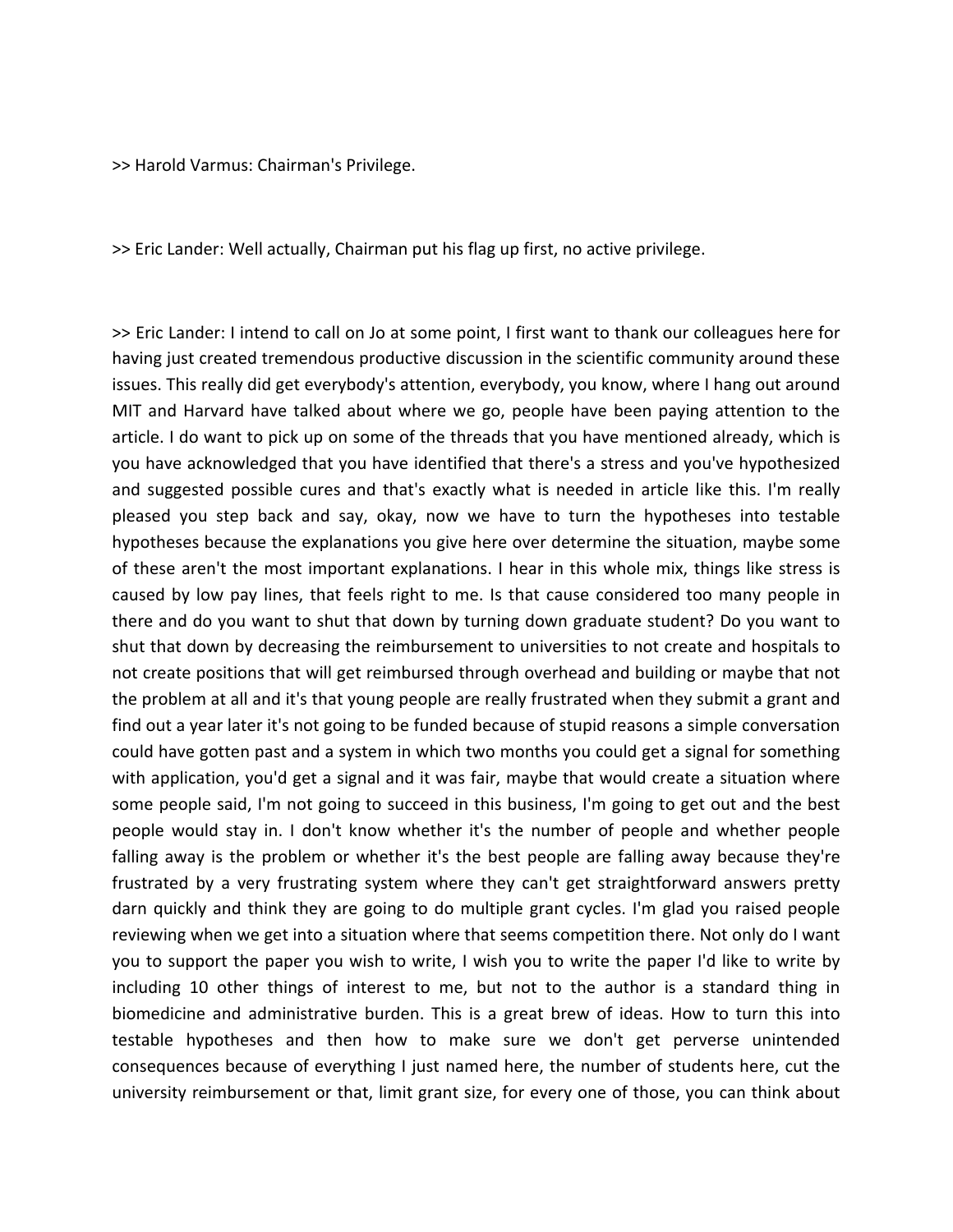reverse consequences that could happen and a full discussion of this should really enumerate all the ways in which this prescription could actually be worse than the disease. I think you all said that, I'm just trying to draw that all out. I'm enthusiastic that you are pushing us toward a serious and rigorous conversation about all these important issues. I don't know if you want to, that is not a question, I'm agreeing and elaborating. You may want to respond.

>> Shirley Tilghman: The one response that I would offer is that at breakfast in the morning I said, "if I were a member of PCAST, here is the question I would be asking us", and it was your question, which is which shows how long I've known you.

>> Eric Lander: Exactly. Neither of us will actually say how long that is.

>> Shirley Tilghman: You know, Jo may want to weigh in on this, as well. One thing we learned at the HHMI meeting is that there is I think with maybe one exception, consensus about the diagnosis, that the system is under extreme stress and is at risk of becoming less inventive and creative than it needs to be deserve nations in the world to me. There was very little consensus about what we should be doing about it and that's why we decided quite quickly that we didn't have the grounds for a large meeting and Similar like meeting. To go into a meeting, have you to know where you want to come out of one of those meetings. I think we are beginning to think about the kinds of conversations that we need to catalyze within the scientific community, has to be much broader conversation than the ones four of us having with each other or that we had at HHMI with very, very senior respected leaders in the field. The voices that are missing so far, the young voices and we need to get them into the mix. We're tremendously sensitive to the first do no harm. You know, this is an enterprise that has produced tremendous good for mankind and the last thing we want to do is meddle with it in such a way we destroy what has been so good. So we're open to your thoughts also about how we could proceed to keep this conversation going. I think the one thing we know for sure is that if we just all go home it's going to get worse. And that would be a tragedy, truly be a tragedy. We need to figure out all the ways in which we'll open this conversation up. The last thing I would say and then I can see Harold has his finger on the button.

>> Harold Varmus: I don't know if we, as speakers, need to raise our name tags.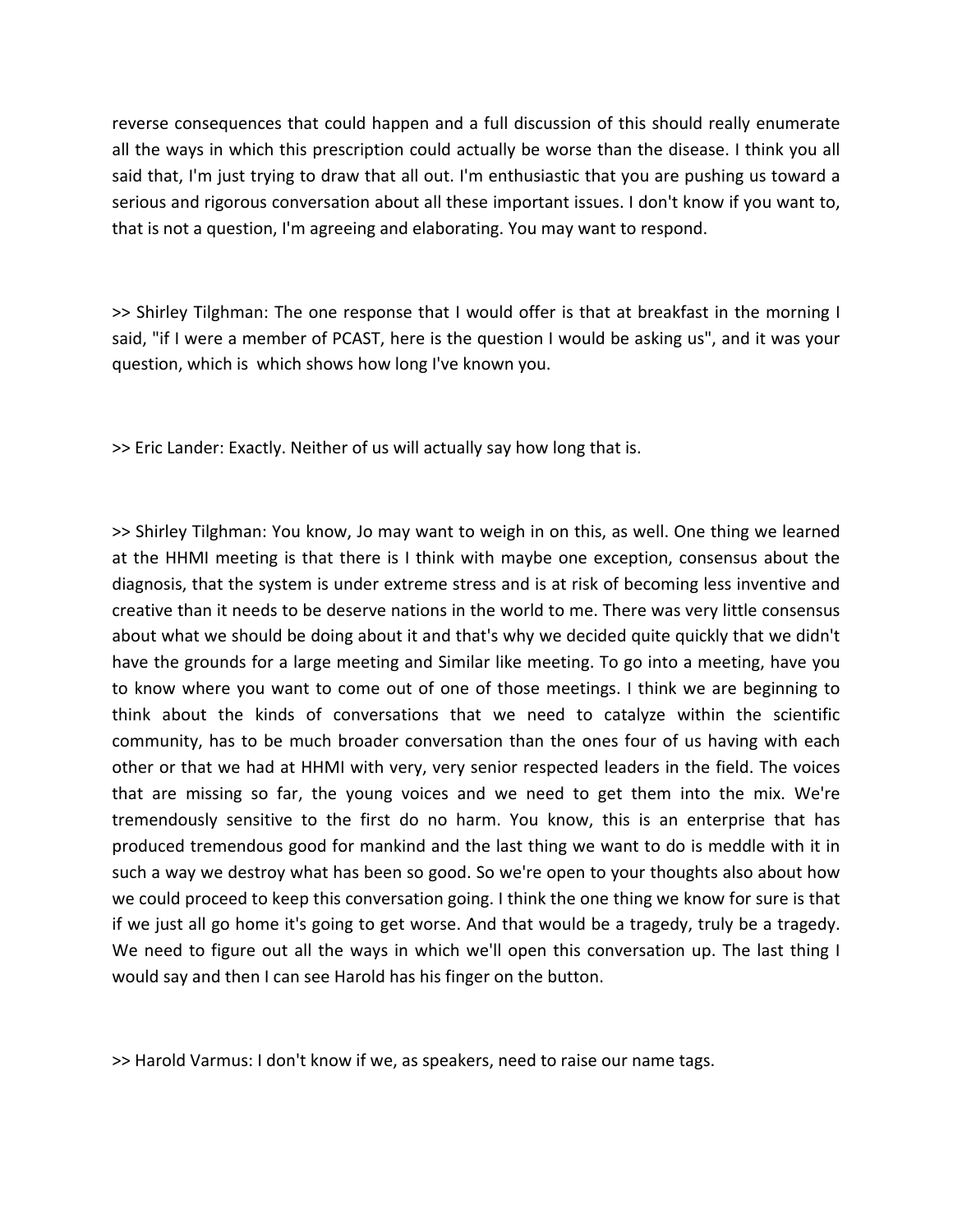>> Eric Lander: No you do not, but you are welcome too, if you wish to, Harold.

>> Shirley Tilghman: That I well, now I forgot what I was going to say, you go.

>> Harold Varmus: I just want to make one point about the workshop which ties in nicely with something that Eric said. There was probably more attention paid to one single observation than anything else at the workshop and that is the change in the number of investigators in the NIH system and people supported by NIH money under the age of 36. So little over 30 years ago, that was 18% of grantees and a few thousand people. Now it's a few hundred and it's 3% of the total. Now that's a number which, you know, it raises eye brows and hackles. It's not entirely clear exactly why that's happened, citing facts at breakfast this morning about this is just due to longer post doctoral training, the fact universities provide start up packages, is it due to the fact that peer review groups are requiring more preliminary data so people don't apply for grants, the fact people feel they can work more effectively as post doc, especially in a lab like mine, you get credit for pursuing your own dreams as post doc, and once you become faculty member, you have to deal with the burdens of administrative compliance and add on teaching and grant writing and being the person responsible for answering 18 reviewers on paper and nature cell to make extra ordinary demands. So just hard to know what the right hypothesis is to explain the changes and then the question is how much does that matter? Seems to me it matters a lot because most of us who think back to the early days of scientific careers say we did our best work when we were in our 30s. Yet maybe, you know, something is the new 36, and life is different; right. I think all those things are potential substrates for creating hypotheses.

>> Eric Lander: I'm going to suggest Maxine, Jim Gates, I'd like to get Jo's voice in there, if that is okay. I know I have a bunch of other members, move quickly.

>> Maxine Savitz: I'm moving the other end of the pipeline, in industry. There is little mention of industry in here and you Harold, mentioned replicate ourselves, one other area, in the engineering chemical field, we don't have, now have post doc engineering, which they didn't before. People work with industry early on and even in graduate, undergraduate, what are where is the pharma industry, the device industry, how do they weigh in to what you are doing and where is looking to the future? There have been a lot of start ups.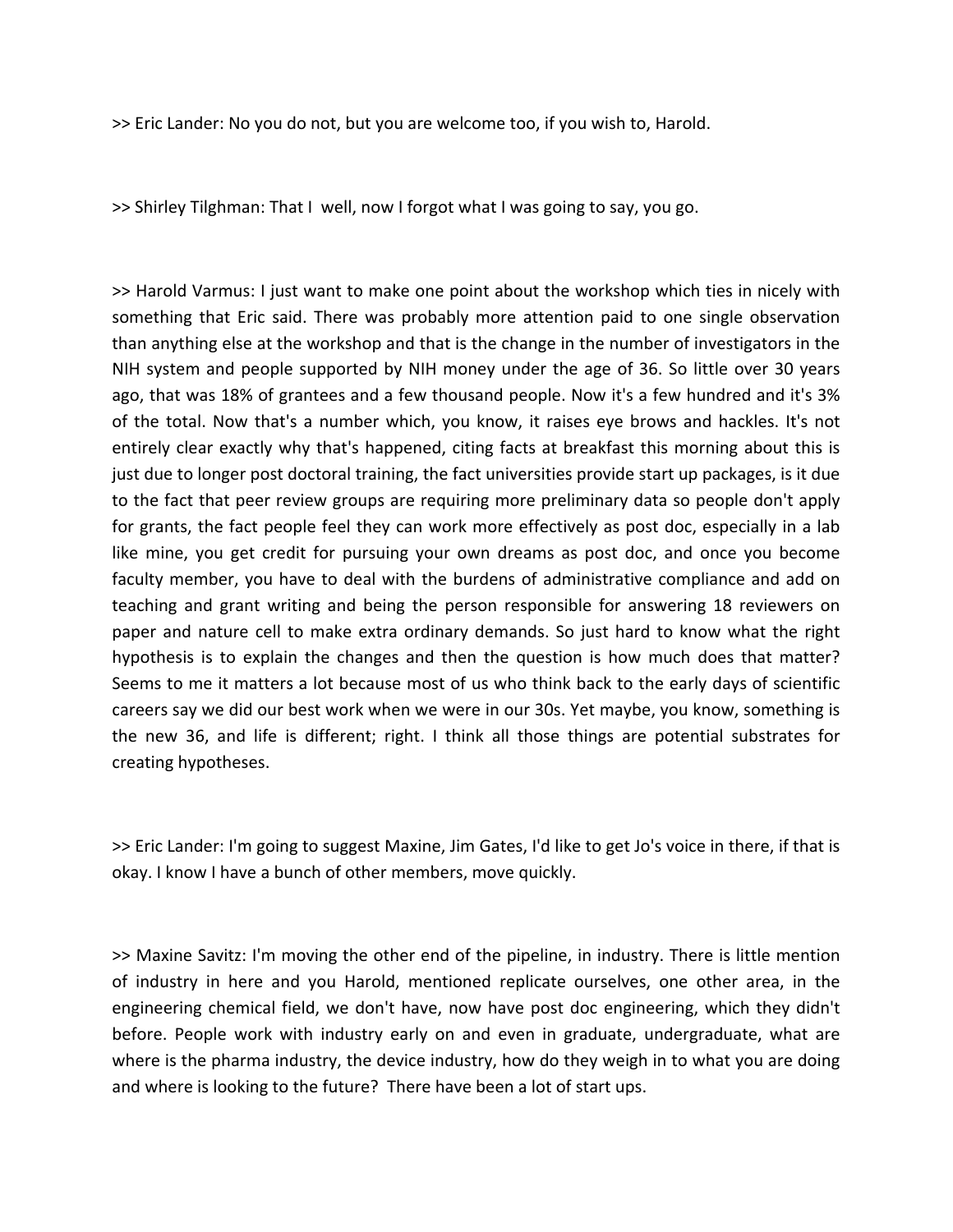>> Harold Varmus: Good point about our paper written from academic perspective, we mention the fact there are jobs in industry and that is one of the ways in which many trainees move forward in their careers. The kinds of optimal jobs starting level that are found in the pharmaceutical industry in decline that, is due to biotech, as well, there is still opportunity for employment there and many people do end up there and certainly is one thing that should be more clearly considered during the training process. We haven't had a lot of feedback in my experience from the industries yet, but should be getting more of that. We do recognize that what we've had to say does not apply to all fields and doesn't apply to biomedicine, bioengineering is a field underrepresentation, very good people and less competitive. Ditto for bioinformatics and computational sciences and the chemistry issue is also very important one because chemistry remains important in biomedicine and we know that there is shortages in pharmacology, pharmacokinetics and so on, I think it is very complex landscape and one reason we're nervous about moving forward too fast on some of the things is because we don't want to do damage in fields that don't conform to things we've said.

>> Eric Lander: Let Jim jump in. Jim, Jo, and them I'm going to ask PCAST to gang up a bunch of questions to let the panel as we have done sometimes before, Shirley, did you want to say more about that?

>> Shirley Tilghman: No, I was going to point out one figure that we provided for you in advance shows what has happened to the likelihood of being employed six years after PhD in various sectors of the economy and what you'll see is that the percentage that goes into the private sector has stayed pretty constant since 1993 and what's happened is the percentage that are going into academia, particularly into tender track has gone down very significantly and the only category that's gone up to compensate for that is are PhDs who are no longer working in research relevant jobs. That's the landscape.

>> Eric Lander: Jim.

>> James Gates: Thank you, Eric, and thank you, panel, for the wonderful brief. Good to see some of you for the first time in a while. I as I meet people, I get carry ghosts around from various people I meet. One colleague who shouldn't here today is Chad Mirkin and Chad has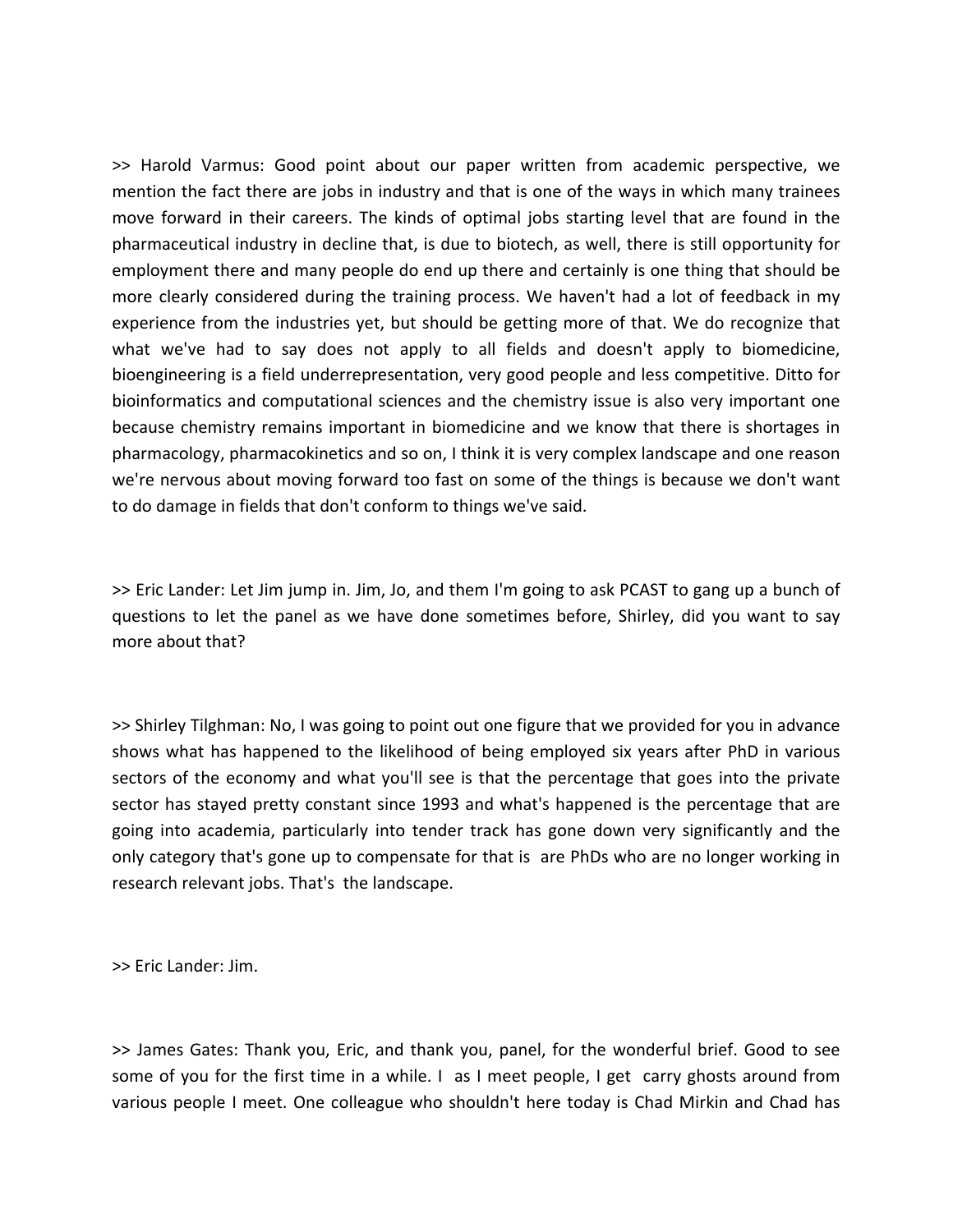persistently throughout...he is for me. But one thing he persistently brings up is brittleness that one can see in losing researchers on the global platform. That is we're so used to being in preeminent position in this country, you are starting to see at least in nano technology, the threat that some of our best talent is now starting to out migrate and perhaps begin to find have other systems that become beneficiary of that talent, talent you are talking about. You can point to that sort of thing going on in your discipline also?

>> Marc Kirschner: Probably not so much, but I mean, two reasons why that would happen. One is I would be happy about, and that would be if other countries really did some wonderful things in this area and I think for so long, people come to this country to work, wouldn't be so terrible if they went to other countries and did things. Certainly a huge investment now in China and that is I mean such that the packages for young faculty in China in many cases better than the packages in the United States. But there still is a place where most people want to be, I think. And I think partly it's because if we take Europe as an example, they also have not been heavily invested, I mean investment hasn't gone out as much as it should. But I want to say one thing about the about that. That is that the appeal to science in America probably was like the appeal of the United States itself as a young country with lots of opportunity, a place for young people can, you know, can do follow their dreams and be recognized while they're young enough to get the resources they need to do things. You know, I wouldn't say it isn't that way completely, but I think it is less that way and we have this problem of trying to maintain or in a state situation, the kind of spirit that Bush was trying to create after the war. I mean, he was talking about we you know, we need to turn science away from bombs to health or other things and he was very excite body it and we need to kind of boost the growth of the scientific community and need to invest in the university, need to get the military out of the universities, that is big point of what he said, kind of very negative about what the military contributed scientifically during the war, very positive about what fundamental research contributed during the war. And so he came from, after all, an engineering perspective, he was engineering at MIT. Foundation, he was coming from that community, but he was really saying that yet we had to create something new, something special here and helped create that. We have since more difficult problem of how maintain that sense of creativity and opportunity at a time when we're not in exponential growth. I think that we can, we see pieces of it happening, you know, lots of ideas, but I will say one thing in regard to what Eric said, I mean this, is the most when I think about making recommendations, unintended consequences and it's because everybody is jockeying for some way to continue and depends and is more imaginative than we are in terms of what happened. We saw that in a small way in the NIH change in the review criteria and grants and so which very thoughtful people, some of them close friends. Like they were doing some good there and most of them I spoke to now think in the end it was worse than it was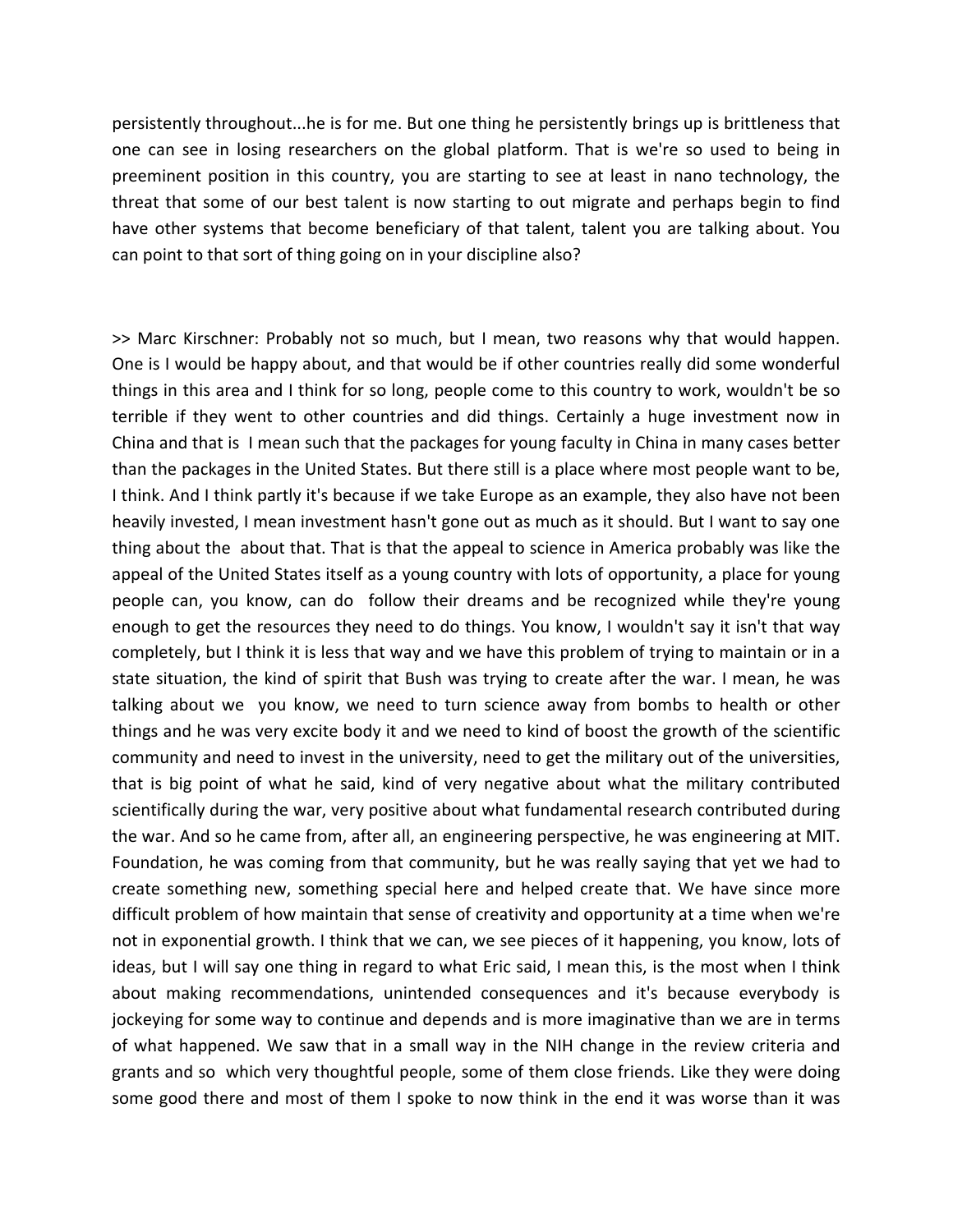before. So it is a problem. But that doesn't, it is also another problem in that regard. Even small changes that we make probably are the right thing to do, may not actually have enough impact on the problems we have. It is not just a question of whether they are right or wrong, but how influential they are in changing the whole this is tough business.

>> Eric Lander: It is, it is good you have us squarely focused on it. I will ask Jo Handelsman if she might jump in, because she's an acute observer of these issues.

>> Jo Handelsman: Thanks, thanks for coming and thanks for holding our terrific meeting at HHMI, I think the whole process has been enlightening and provocative. I want to stress two points that I think you've touched on, but maybe need a little more attention that came out of the meeting. One was eluding to what Marc was just saying, we need different levels and types of fixes that, we need maybe short term ways to jump into the system and encourage people and I think what you're saying, Harold is the reactions of young people to the article itself and then to the fact that all people actually care about this issue has been really quite remarkable, which tells us a lot about what we could do to be encouraging our youth. Then obviously long term and bigger global fixes, some small fixes might be really important, even if they are small. Even if they only affect one tiny bit of the system, but I agree overall, we should be doing no harm. I think we need experiments and NIH has begun to do a few of those that I think should be very informative about the types of grants, the types of supplements for grants, the types of training that we offer. Then the other strain that came through for me and that I think is the most meaningful for me in this whole discussion is that I think graduate education is the pinnacle of education in this country. I think we do it extra ordinarily well and I think most other countries would like to do it as well as we do and I don't think there is anything wrong with unleashing very large fleet of PhDs and biomedical sciences on the world that are trained, as well as ours are. The question is what they then do and setting expectations that they will have the careers that they in fact expect to. And so I think we need to focus less on not training as many graduate students to train them more broadly for the careers they will actually have, changing criteria for evaluating things like training grants that currently evaluate very strongly on whether your graduate students end up in faculty position, therefore making alternative career the failures. And really looking at what we need to do to rigorously, as rigorously train people for other parts of biomedical careers or other careers, many don't stay in biomedical sciences, just as we do in research and train them in teaching as rigorously, train them in entrepreneurship rigorously as enterprise. Those are the two big takeaways I would add.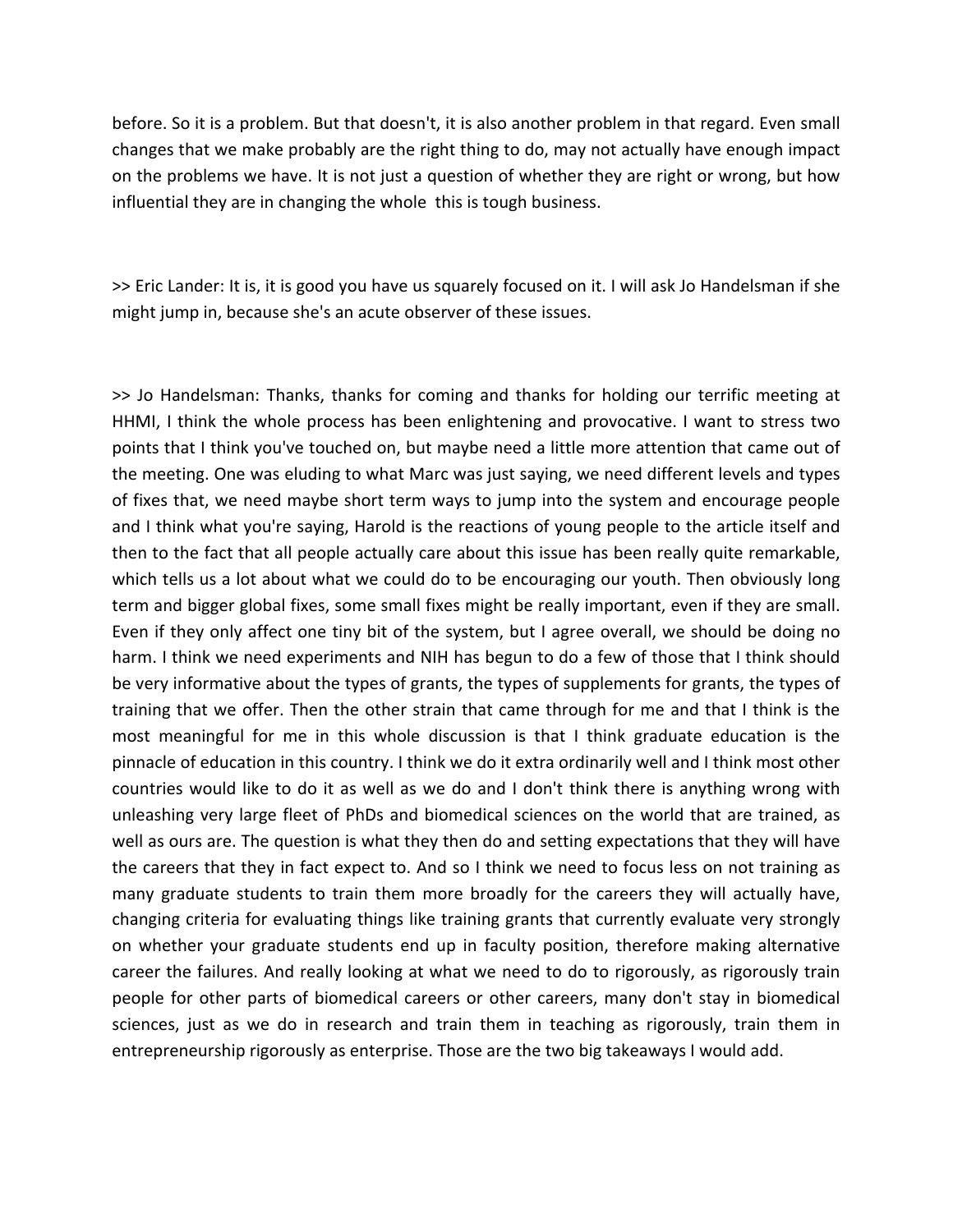>> Harold Varmus: One brief response, I really appreciate your comments about graduate training, I mean, total agreement with what you said, but I do particularly am grateful for your comment about the minor things we can do. I think they are symbolic of larger things and represent experiments. Just to be explicit that in some sense, I am here as a private citizen in the biomedical community, I also do represent the NIH at one level and point out that NIH has taken on some changes in the way we evaluate people by changing the biosketch, it is not just about whether you publish and sell, what you did, five most important contributions will be the norm for biosketch to help evaluate the person. Secondly, the leadership at NIH from Frances Cordova has brought in the idea stable funding to people based on accomplishments and the cancer institute is the first out of the gate with new outstanding investigator award that provides seven years of support, quite a high level for our best investigators and quite significant numbers and that kind of program is being emulated by several other institutes. And one of the things that people complain about is the composition of the study section review grant, not enough senior experienced people and soon to be announced will be a component of the notice of grant award to include the statement that as a grantee of the NIH, you're expected to serve on the section if asked, so moving to a jury model rather than a draft model, people having traditionally said, I did my service as a 30 year old or 35 year old and now I don't have to do it anymore.

>> Eric Lander: Those are hardly small things. We have three remaining flags up. I might just ask that we go through the flags in order. I'm going to ask Craig and then Rosina and then Dan and give our panel a chance to both respond and make last...oh, Susan's flag was directly behind Dan. My apology, I did not see the flag there. We have four remaining comments and Craig and Rosina, Dan and Susan and then we shall thank you, you're just in perfect line there.

>> Craig Mundie: I think there is an interesting intersection between Shirley's comments about the risk aversion issue and to some extent, the peer review process and this long evolution to Democratic allocation model. You know, if you go back before that, was pointed out, the aristocrats funded this and essentially it wasn't a democratic process, you had their own money or had sponsors who basically believed in the person and the person got to do the work. To me this, is an important thing to consider, in particularly I would encourage to look at what happens in the business environment and why it is sort of a strong distinction between entrepreneurialism, you know, which is highly rewarded and has essentially evolved separate structure for all intents and services of venture capital. Sustaining support of engineering and business. And real issue is twofold. One is huge and valuable part of what people contribute is incremental. But the things fundamentally change the path are non-incremental. Dislocating,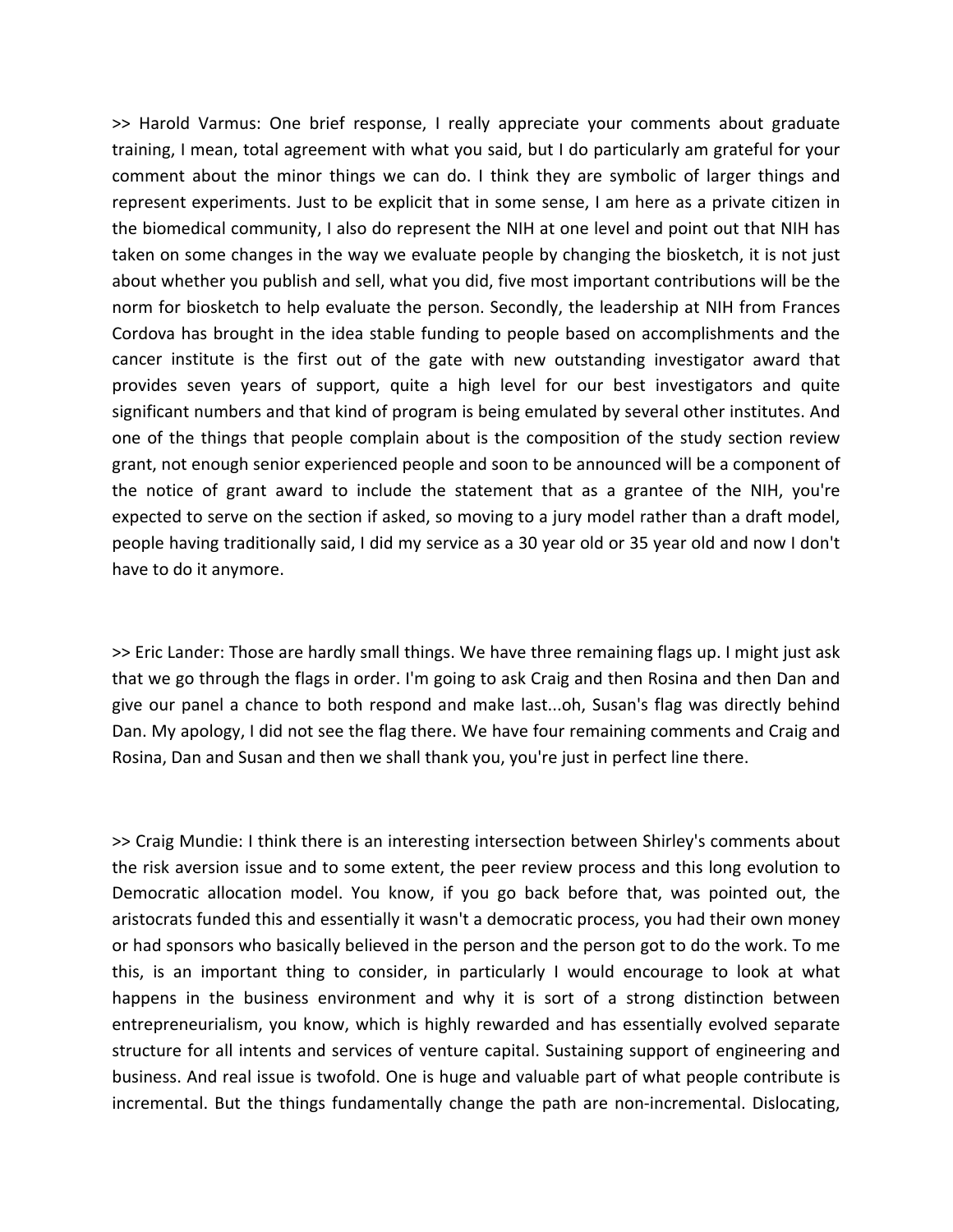discontinuous. In business we had books written like Christianson, the innovator dilemma, which document what is happens when you basically end up in a process that almost exclusively favors incrementalism. Physicists tend in that direction and I contend that you're just essentially finding out what business has known for a long time, which is that if you don't actually clearly distinguish, not just the funding mechanism, but the way that you identify the people who are entrepreneurial intrinsically, as opposed to those that are not, that you will never resolve this problem. And so I talk a lot about the peer review process, cannot be the only way you allocate funds there has to be some place, you know, where funding is done that is, you know, and not based on track record, great to say seven years for the people who quote already did it. All right. The problem is the venture capital equivalent in the entire scientific process, all right. And I think it's just completely absent. And so I would encourage you to think a lot more strongly about lessons you can learn from what's happened in the commercial sector because they frankly been running this movie a lot longer than you have since Bush.

>> Rosina Bierbaum: I commend you for this paper and my comments are more along the lines of Jo's in training the next generation, which you talk about in the paper quite a bit. You are talking about biomedical researchers, but these issues are coming up in other fields, PCAST had a briefing by the American chemical society last year where they said, we might be overproducing PhDs and we might be producing PhDs who are not really equipped to be chemists in the next generation because they are on research grants and advisory frantically fulfilling research grant and writing the next one for smaller and smaller amounts of money. In the report we did for R&D for energy we commented training grants as have you mentioned in your paper might be important and so I think that's emerging in that field, as well. In the paper, you do mention multi disciplinary training and renewed NIH master's program and statistics that we have at Michigan show about a third of master's students are doing interdisciplinary stuff two degrees in three years, marrying very different disciplines and public policy environments and given that the next generation is likely to have three to six jobs unlike us, enabling them to walk across the fields and actually training them to have credentials in more than one field especially at master's level I think have very important and then the last comment is that we do have independent confirmation that the external world is interested in these multiply trained folks and I just learn third degree morning triple an s fellows are 20 times the size they were when I was in one of the early classes, but there is a real eagerness both on the side of the scientist coming into the work force and in the various job opportunities to have some scientific expertise, I think all THF suggests that really to be problem solvers, we need to be training interdisciplinary students to understand both the language of science, as well as policy and economics, I think that argues that our mode of educating and our mode of evaluating appropriate expertise is for the next generation of scientists have to evolve.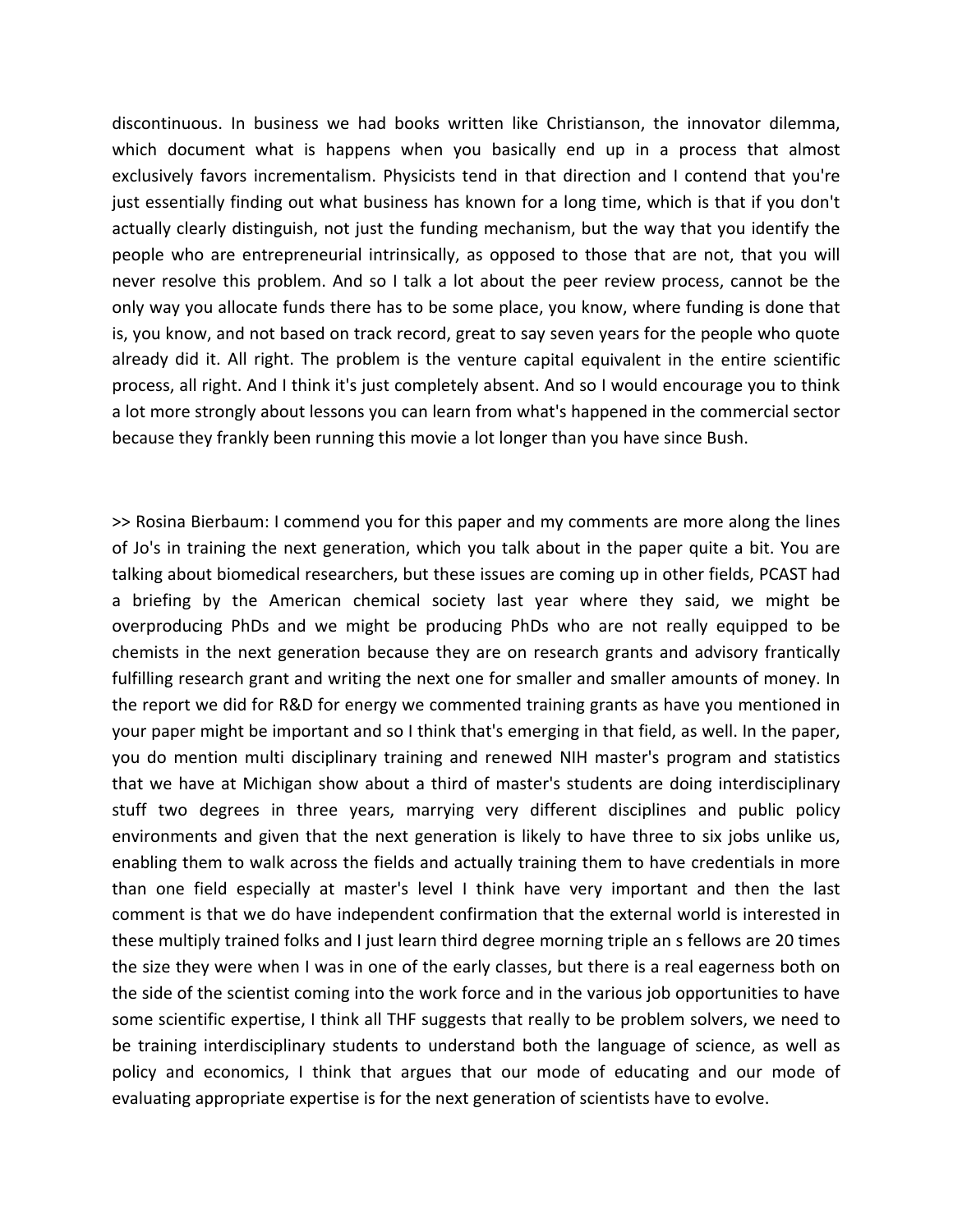>> Eric Lander: Great. Dan Schrag?

>> Shirley Tilghman: Can I just make one comment.

>> Eric Lander: Jump in.

>> Shirley Tilghman: That relates back to what Craig said, as well. We can think about all kinds of ways of innovating graduate education and actually the NIH is just created a grant mechanism called the best grant, which is designed to stimulate innovation in the way in which graduate programs are produced. But it is going to come back to the current structure of the research laboratory in biomedical science is graduate students are the worker bees that get the work done. And all innovation that you might want to introduce into graduate education will have to contend with the fact that their advisors will not want them off doing a three month internship at Microsoft or going to liberal arts college and teaching for a semester. They want those students in the lab producing research and that's why one thing we will have to contend with is the structure of the laboratory. How it is structured and of course that is something that can't change instantly. It will have to change over a period of time. But the problem with all of those good ideas that you just proposed, which I completely support, are incompatible with the current structure of our work force for producing research in academia.

>> Eric Lander: Marc.

>> Marc Kirschner: Wanted to jump in on something, first I want to underscore what Shirley just said about essentially all our workers in this enterprise are trainees. There's a set of tension in those two things. We want these people to be exploring new areas and the people also I are doing all the work, it's natural conflict. But at the risk of indirectly reflecting favorably on Eric, which is I always try to do it is a risk. The one thing which I think is important and comes from what Craig mentioned is the role of communities in fostering innovative science and supporting people who are doing long term things who are people who we find are brilliant and valuable, but haven't published a lot. So this is kind of in a way buffering against this very external where did you publish last review. And I think we've seen in biomedical science, many historic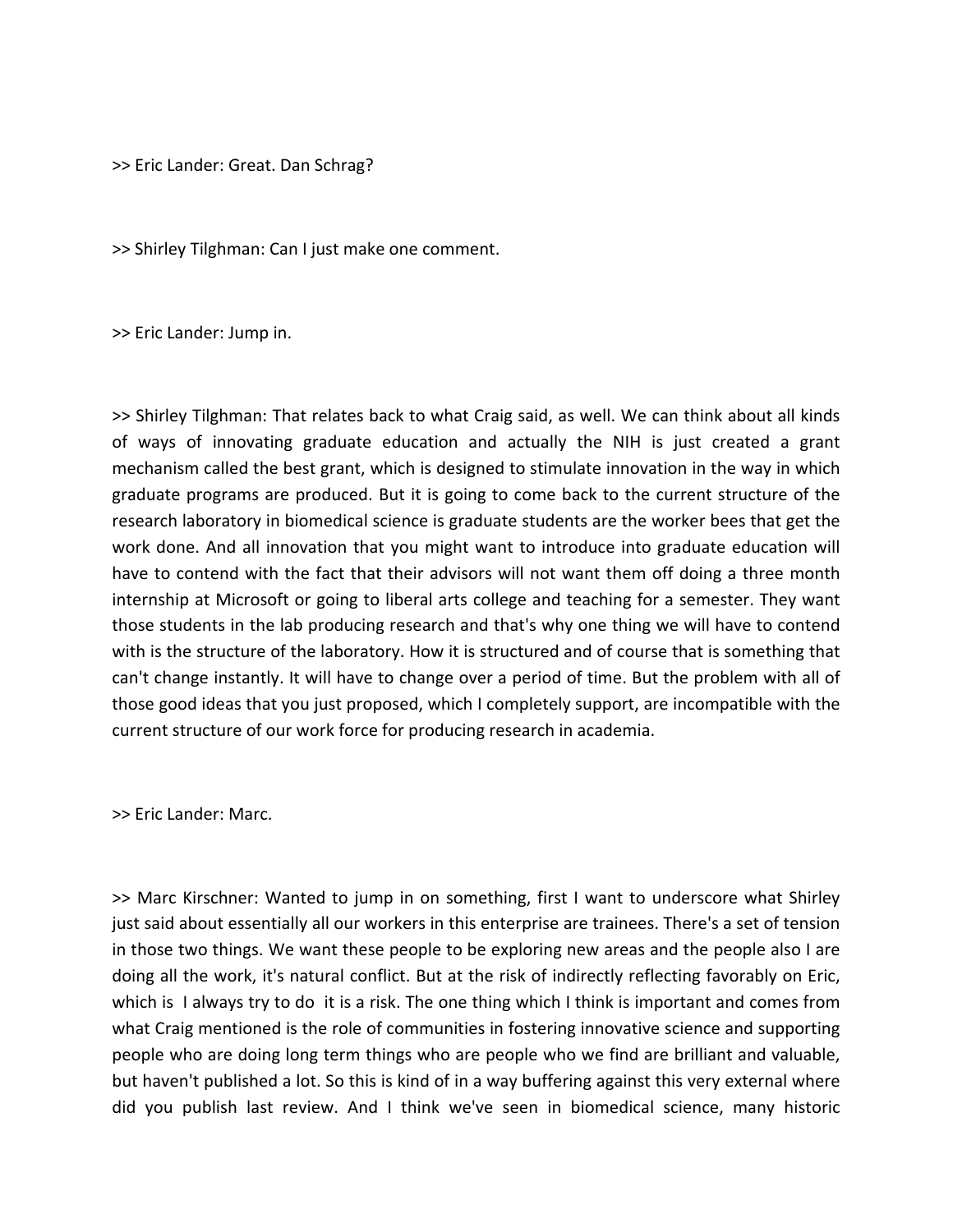communities, not so long ago, but in the Pasteur Institute and one time, Laboratory of Molecular Biology at UCF that Harold and I remember when we were there, but places, The Broad Institute is a very new example. Where there were some resources to make local decisions. These kinds of things are hard to do nationally and those resources are have gradually seeped away and in fact, it even seems unfair, why should the government be providing you indirectly those resources, but I think it's proven to be very important and cull indicates not only good science, but certainly kind of ethics of science, values in science, people in science, they are not always the people who publish the most paper make the biggest contribution to science. Some people open up feelings other people come in and exploit later on. And I think as we are getting closer to the edge here of funding and less money floating around, it's harder to do that. When I was a student, I started at Rockefeller and a person I ran in to was a chemist who hadn't published a paper in 10 years. We worked on, you know who he is, solid phase peptide synthesis and he got the Nobel Prize for it. That institution, that face in this approach, and supported for 10 years. So this is another, you know, aspect of I think it speaks directly to what you were talking about, that you have to have the resources to invest in it. Our present system doesn't allow for that very much.

>> Eric Lander: We will take one more question or so. Daniel Schrag. My colleague is noting the time is upon us because we're supposed to end at noon. Lowered their flags, but we can get another question or so, Dan?

>> Daniel Schrag: Thanks to everybody, I'll dispense with the formalities because of time. I think I'm really sympathetic to what Jo was saying about broadening graduate education and preserving the gem of our system. By the way, I run such an interdisciplinary program and we pay the students, Shirley, yes, you can't talk about broadening education unless you pay for it because that is exactly right in terms of time away from the grant. I still think it comes back to what you said, Shirley, in the beginning about the population problem. Even if we found broader things for graduate students to do afterwards, that only temporary fix just increases the pool more, we still have the same problem, which is that we don't have birth control in this country in terms of scientists. We talked about this a lot when Bill and Maxine led the report on the enterprise and I looked at the numbers from NSF, I didn't look at NIH, but at NSF, no question the numbers went up as application for grants came up, what happened program managers tried to make people happy by decreasing grant size or not letting them grow with inflation and that has become a killer in my field, earth sciences, where grants are not worth applying for anymore, they are so small. Average grant size in earth science at NSF are like \$70,000 a year, with overhead, that includes indirect cost. Ridiculous.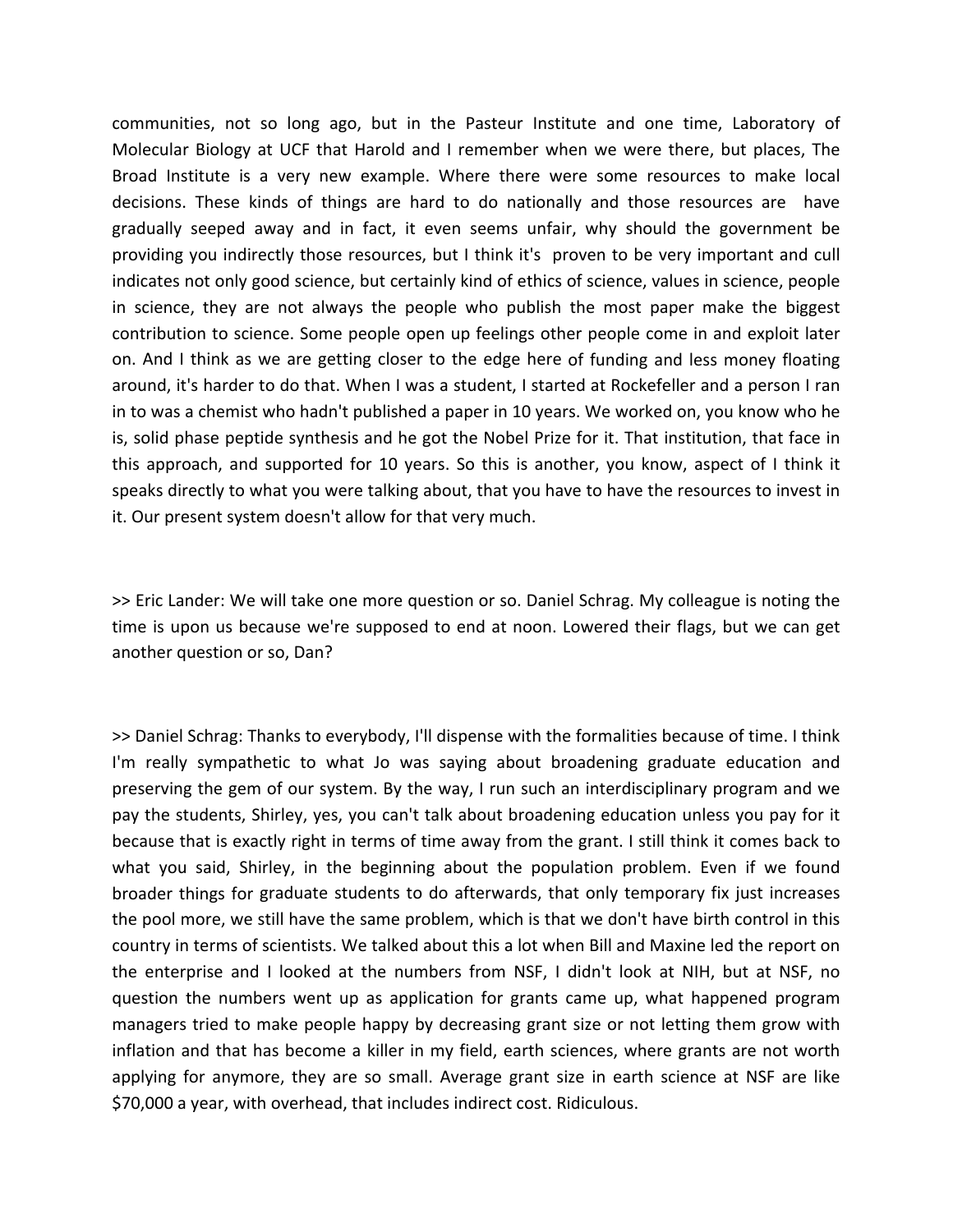>> Eric Lander: Wow.

>> Daniel Schrag: So it is really dysfunctional. Now you look at different models there, is Chinese model of birth control, I think have you to have that conversation, you know, call it one graduate student policy. But

>> Eric Lander: One graduate student per career.

>> Daniel Schrag: But in all seriousness, one of the problems that we have to talk about is the burgeoning size of the large laboratories in certain fields and that is question of you know it offends our sensibility of the best and brightest should be able to compete and get more grants and more grants and more grants and have a group of 50 people. Is that how we want to run our enterprise? That is the question. The second model would be British model elitist model, where you assign certain number of graduate slots based on ratings of top departments and department level that birth control model, that offends our American sensibility of open access and you know all of the rest of it. We have to have these conversations about that birth control, what we see is soft money institutions and in my field, Woods Hole Oceanographic Institute is cratering because of this problem where money is declined and suddenly all these soft money scientists who built up during the good years are now, I mean literally institutions are falling apart. I know Harvard Medical School is undergoing certain amount of no, I wouldn't say that, but they are going to reflection over the funding model.

>> Harold Varmus: But Dan, this is a place where the government university relationship really has to be worked on together and we heard a lot, I didn't mention at the Hughes workshop, about the increase in contribution universities making to the cost of research. And tinkering with indirect cost to get back to that is difficult and lab size is very significant extent depending on university practices, what they value, what they are willing to do, how they share graduate students, how space allocated and involving NIH for example could have some role in how big people can get. University has to be part of that discussion.